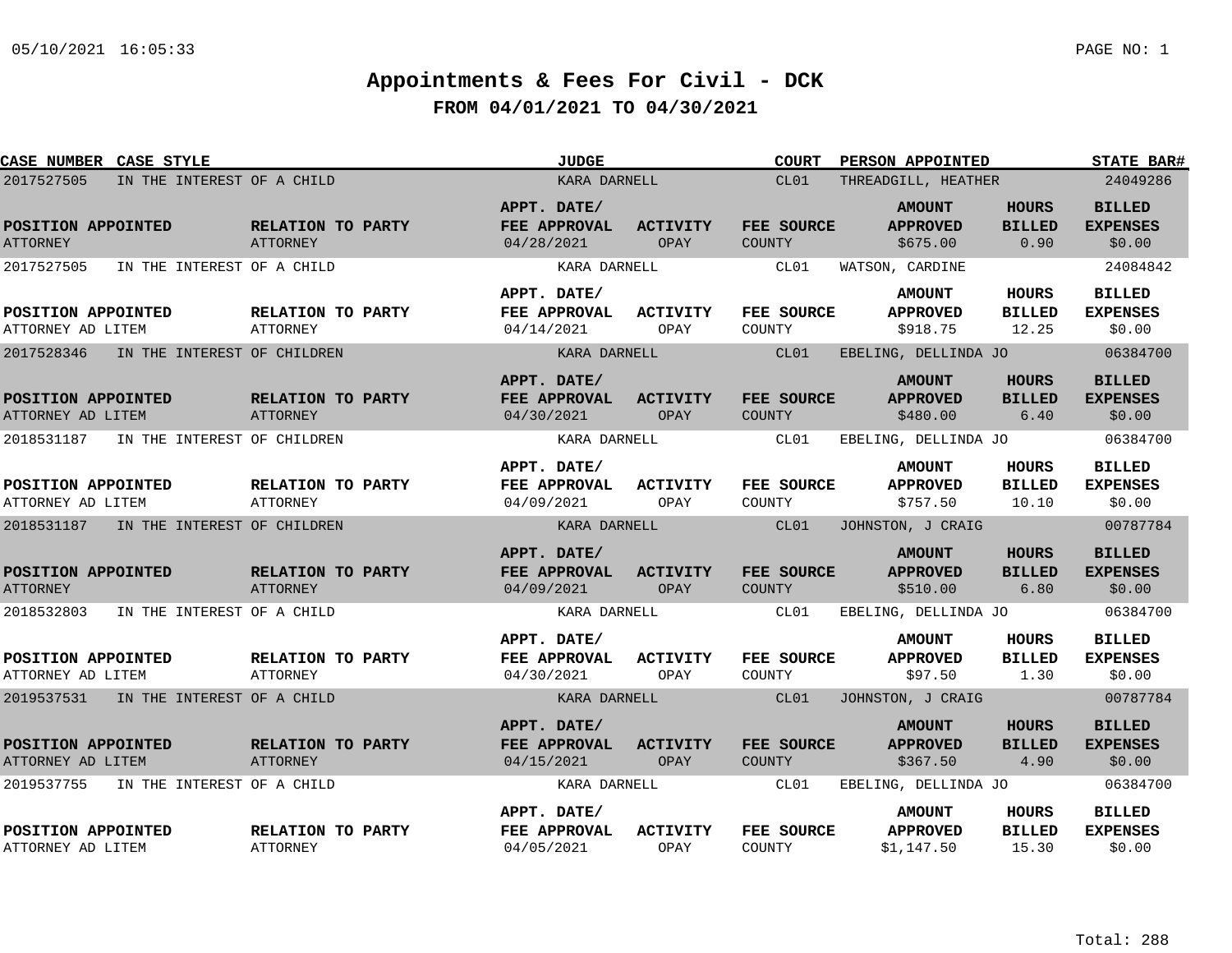| <b>CASE NUMBER CASE STYLE</b>             |                                                                       | <b>JUDGE</b>                              |                                | <b>COURT</b>                | PERSON APPOINTED                               |                                        | <b>STATE BAR#</b>                          |
|-------------------------------------------|-----------------------------------------------------------------------|-------------------------------------------|--------------------------------|-----------------------------|------------------------------------------------|----------------------------------------|--------------------------------------------|
| 2019537822                                | SULEMA FLOREZ VS MICHAEL PHILLIPS                                     | KARA DARNELL                              |                                | CL01                        | THREADGILL, HEATHER                            |                                        | 24049286                                   |
| POSITION APPOINTED<br>ATTORNEY AD LITEM   | RELATION TO PARTY<br>ATTORNEY                                         | APPT. DATE/<br>FEE APPROVAL<br>04/28/2021 | <b>ACTIVITY</b><br>OPAY        | FEE SOURCE<br><b>COUNTY</b> | <b>AMOUNT</b><br><b>APPROVED</b><br>\$300.00   | <b>HOURS</b><br><b>BILLED</b><br>4.00  | <b>BILLED</b><br><b>EXPENSES</b><br>\$0.00 |
| 2019537854<br>IN THE INTEREST OF A CHILD  |                                                                       | KARA DARNELL                              |                                | CL01                        | MURRAY, LINDSEY K.                             |                                        | 24066252                                   |
| POSITION APPOINTED<br>ATTORNEY            | <b>RELATION TO PARTY</b><br><b>ATTORNEY</b>                           | APPT. DATE/<br>FEE APPROVAL<br>04/29/2021 | <b>ACTIVITY</b><br>OPAY        | FEE SOURCE<br>COUNTY        | <b>AMOUNT</b><br><b>APPROVED</b><br>\$300.00   | <b>HOURS</b><br><b>BILLED</b><br>4.00  | <b>BILLED</b><br><b>EXPENSES</b><br>\$0.00 |
| 2019537854<br>IN THE INTEREST OF A CHILD  |                                                                       | KARA DARNELL                              |                                | CL01                        | WATSON, CARDINE                                |                                        | 24084842                                   |
| POSITION APPOINTED<br>ATTORNEY AD LITEM   | RELATION TO PARTY<br>ATTORNEY                                         | APPT. DATE/<br>FEE APPROVAL<br>04/28/2021 | <b>ACTIVITY</b><br>OPAY        | FEE SOURCE<br>COUNTY        | <b>AMOUNT</b><br><b>APPROVED</b><br>\$693.75   | <b>HOURS</b><br><b>BILLED</b><br>9.25  | <b>BILLED</b><br><b>EXPENSES</b><br>\$0.00 |
| 2019537854<br>IN THE INTEREST OF A CHILD  |                                                                       | KARA DARNELL                              |                                | CL01                        | WATSON, CARDINE                                |                                        | 24084842                                   |
| POSITION APPOINTED<br>ATTORNEY AD LITEM   | RELATION TO PARTY<br><b>ATTORNEY</b>                                  | APPT. DATE/<br>FEE APPROVAL<br>04/28/2021 | <b>ACTIVITY</b><br>OPAY        | FEE SOURCE<br>COUNTY        | <b>AMOUNT</b><br><b>APPROVED</b><br>\$1,218.75 | <b>HOURS</b><br><b>BILLED</b><br>16.25 | <b>BILLED</b><br><b>EXPENSES</b><br>\$0.00 |
|                                           | 2020542446 TDFPS VS CANDANCE VILLARREAL, LUKE GRAHAM AND KARA DARNELL |                                           |                                | CL01                        | SHAW, JIM                                      |                                        | 18144800                                   |
| POSITION APPOINTED<br><b>ATTORNEY</b>     | RELATION TO PARTY<br><b>ATTORNEY</b>                                  | APPT. DATE/<br>FEE APPROVAL<br>04/05/2021 | <b>ACTIVITY</b><br>OPAY        | FEE SOURCE<br><b>COUNTY</b> | <b>AMOUNT</b><br><b>APPROVED</b><br>\$585.00   | <b>HOURS</b><br><b>BILLED</b><br>7.80  | <b>BILLED</b><br><b>EXPENSES</b><br>\$0.00 |
| 2021542758<br>IN THE INTEREST OF CHILDREN |                                                                       | MARK J. HOCKER                            |                                | CL01                        | EBELING, DELLINDA JO                           |                                        | 06384700                                   |
| POSITION APPOINTED<br><b>ATTORNEY</b>     | RELATION TO PARTY<br>na                                               | APPT. DATE/<br>FEE APPROVAL<br>04/06/2021 | <b>ACTIVITY</b><br>OAPT        | FEE SOURCE<br>na            | <b>AMOUNT</b><br><b>APPROVED</b><br>\$0.00     | HOURS<br><b>BILLED</b><br>0.00         | <b>BILLED</b><br><b>EXPENSES</b><br>\$0.00 |
| 2021542758<br>IN THE INTEREST OF CHILDREN |                                                                       | KARA DARNELL                              |                                | CL01                        | WATSON, CARDINE                                |                                        | 24084842                                   |
| POSITION APPOINTED<br>ATTORNEY AD LITEM   | RELATION TO PARTY<br>na                                               | APPT. DATE/<br>FEE APPROVAL<br>04/05/2021 | <b>ACTIVITY</b><br><b>OAPT</b> | FEE SOURCE<br>na            | <b>AMOUNT</b><br><b>APPROVED</b><br>\$0.00     | <b>HOURS</b><br><b>BILLED</b><br>0.00  | <b>BILLED</b><br><b>EXPENSES</b><br>\$0.00 |
| 2021542758<br>IN THE INTEREST OF CHILDREN |                                                                       | MARK J. HOCKER                            |                                | CL01                        | WATSON, CARDINE                                |                                        | 24084842                                   |
| POSITION APPOINTED<br>ATTORNEY AD LITEM   | RELATION TO PARTY<br>ATTORNEY                                         | APPT. DATE/<br>FEE APPROVAL<br>04/15/2021 | <b>ACTIVITY</b><br>OPAY        | FEE SOURCE<br>COUNTY        | <b>AMOUNT</b><br><b>APPROVED</b><br>\$450.00   | HOURS<br><b>BILLED</b><br>6.00         | <b>BILLED</b><br><b>EXPENSES</b><br>\$0.00 |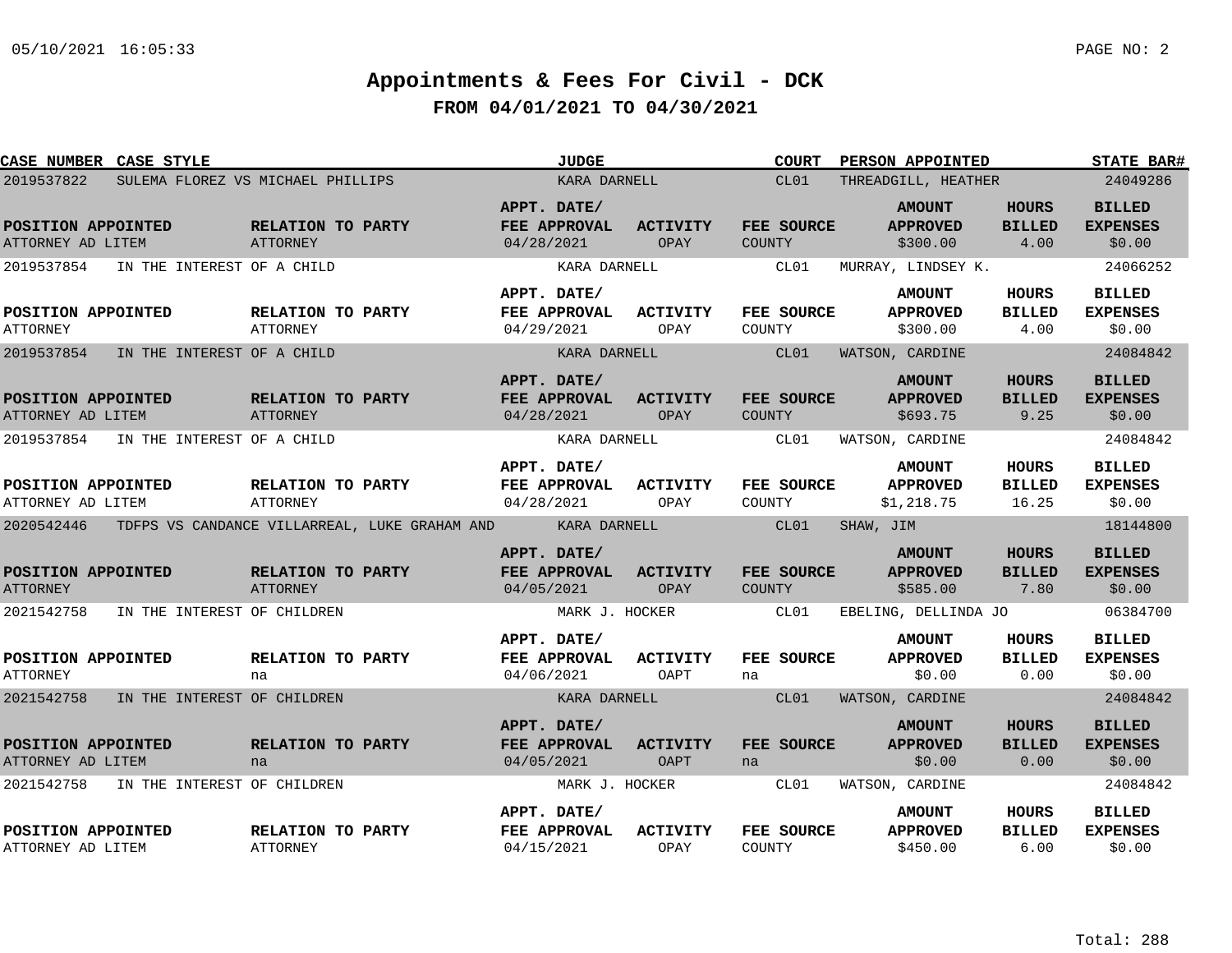| CASE NUMBER CASE STYLE                  |                             |                                      | <b>JUDGE</b>                                     |                                | <b>COURT</b>                | PERSON APPOINTED                             |                                        | <b>STATE BAR#</b>                          |
|-----------------------------------------|-----------------------------|--------------------------------------|--------------------------------------------------|--------------------------------|-----------------------------|----------------------------------------------|----------------------------------------|--------------------------------------------|
| 2021543236                              | IN THE INTEREST OF A CHILD  |                                      | KARA DARNELL                                     |                                | CL01                        | MURRAY, LINDSEY K.                           |                                        | 24066252                                   |
| POSITION APPOINTED<br><b>ATTORNEY</b>   |                             | RELATION TO PARTY<br>ATTORNEY        | APPT. DATE/<br>FEE APPROVAL<br>04/01/2021        | <b>ACTIVITY</b><br>OPAY        | FEE SOURCE<br>GENERAL FUND  | <b>AMOUNT</b><br><b>APPROVED</b><br>\$262.50 | <b>HOURS</b><br><b>BILLED</b><br>3.50  | <b>BILLED</b><br><b>EXPENSES</b><br>\$0.00 |
| 2021543236                              | IN THE INTEREST OF A CHILD  |                                      | KARA DARNELL                                     |                                | CL01                        | RADER, BONNIE                                |                                        | 24061067                                   |
| POSITION APPOINTED<br>ATTORNEY          |                             | RELATION TO PARTY<br>ATTORNEY        | APPT. DATE/<br><b>FEE APPROVAL</b><br>04/05/2021 | <b>ACTIVITY</b><br>OPAY        | <b>FEE SOURCE</b><br>COUNTY | <b>AMOUNT</b><br><b>APPROVED</b><br>\$930.00 | HOURS<br><b>BILLED</b><br>12.40        | <b>BILLED</b><br><b>EXPENSES</b><br>\$0.00 |
| 2021543516                              | IN THE INTEREST OF CHILDREN |                                      | KARA DARNELL                                     |                                | CL01                        | EBELING, DELLINDA JO                         |                                        | 06384700                                   |
| POSITION APPOINTED<br>ATTORNEY AD LITEM |                             | RELATION TO PARTY<br>na              | APPT. DATE/<br>FEE APPROVAL<br>04/20/2021        | <b>ACTIVITY</b><br>OAPT        | <b>FEE SOURCE</b><br>na     | <b>AMOUNT</b><br><b>APPROVED</b><br>\$0.00   | <b>HOURS</b><br><b>BILLED</b><br>0.00  | <b>BILLED</b><br><b>EXPENSES</b><br>\$0.00 |
| 2021543516                              | IN THE INTEREST OF CHILDREN |                                      | KARA DARNELL                                     |                                | CL01                        | EBELING, DELLINDA JO                         |                                        | 06384700                                   |
| POSITION APPOINTED<br>ATTORNEY AD LITEM |                             | RELATION TO PARTY<br><b>ATTORNEY</b> | APPT. DATE/<br>FEE APPROVAL<br>04/30/2021        | ACTIVITY<br>OPAY               | <b>FEE SOURCE</b><br>COUNTY | <b>AMOUNT</b><br><b>APPROVED</b><br>\$795.00 | <b>HOURS</b><br><b>BILLED</b><br>10.60 | <b>BILLED</b><br><b>EXPENSES</b><br>\$0.00 |
| 2021543516                              | IN THE INTEREST OF CHILDREN |                                      | KARA DARNELL                                     |                                | CL01                        | JOHNSTON, J CRAIG                            |                                        | 00787784                                   |
| POSITION APPOINTED<br><b>ATTORNEY</b>   |                             | RELATION TO PARTY<br><b>ATTORNEY</b> | APPT. DATE/<br>FEE APPROVAL<br>04/30/2021        | <b>ACTIVITY</b><br>OPAY        | FEE SOURCE<br><b>COUNTY</b> | <b>AMOUNT</b><br><b>APPROVED</b><br>\$607.50 | <b>HOURS</b><br><b>BILLED</b><br>8.10  | <b>BILLED</b><br><b>EXPENSES</b><br>\$0.00 |
| 2021543820                              | IN THE INTEREST OF A CHILD  |                                      | KARA DARNELL                                     |                                | CL01                        | CARTER, AARON                                |                                        | 24058331                                   |
| POSITION APPOINTED<br><b>ATTORNEY</b>   |                             | RELATION TO PARTY<br>na              | APPT. DATE/<br>FEE APPROVAL<br>04/06/2021        | <b>ACTIVITY</b><br>OAPT        | FEE SOURCE<br>na            | <b>AMOUNT</b><br><b>APPROVED</b><br>\$0.00   | <b>HOURS</b><br><b>BILLED</b><br>0.00  | <b>BILLED</b><br><b>EXPENSES</b><br>\$0.00 |
| 2021543820                              | IN THE INTEREST OF A CHILD  |                                      | KARA DARNELL                                     |                                | CL01                        | HUDMAN, SARA J.                              |                                        | 24052021                                   |
| POSITION APPOINTED<br>ATTORNEY AD LITEM |                             | RELATION TO PARTY<br>na              | APPT. DATE/<br>FEE APPROVAL<br>04/06/2021        | <b>ACTIVITY</b><br><b>OAPT</b> | <b>FEE SOURCE</b><br>na     | <b>AMOUNT</b><br><b>APPROVED</b><br>\$0.00   | <b>HOURS</b><br><b>BILLED</b><br>0.00  | <b>BILLED</b><br><b>EXPENSES</b><br>\$0.00 |
| 2021543820                              | IN THE INTEREST OF A CHILD  |                                      | KARA DARNELL                                     |                                | CL01                        | BIGGERS, ROBERT P.                           |                                        | 24085203                                   |
| POSITION APPOINTED<br><b>ATTORNEY</b>   |                             | RELATION TO PARTY<br>na              | APPT. DATE/<br>FEE APPROVAL<br>04/06/2021        | <b>ACTIVITY</b><br>OAPT        | FEE SOURCE<br>na            | <b>AMOUNT</b><br><b>APPROVED</b><br>\$0.00   | HOURS<br><b>BILLED</b><br>0.00         | <b>BILLED</b><br><b>EXPENSES</b><br>\$0.00 |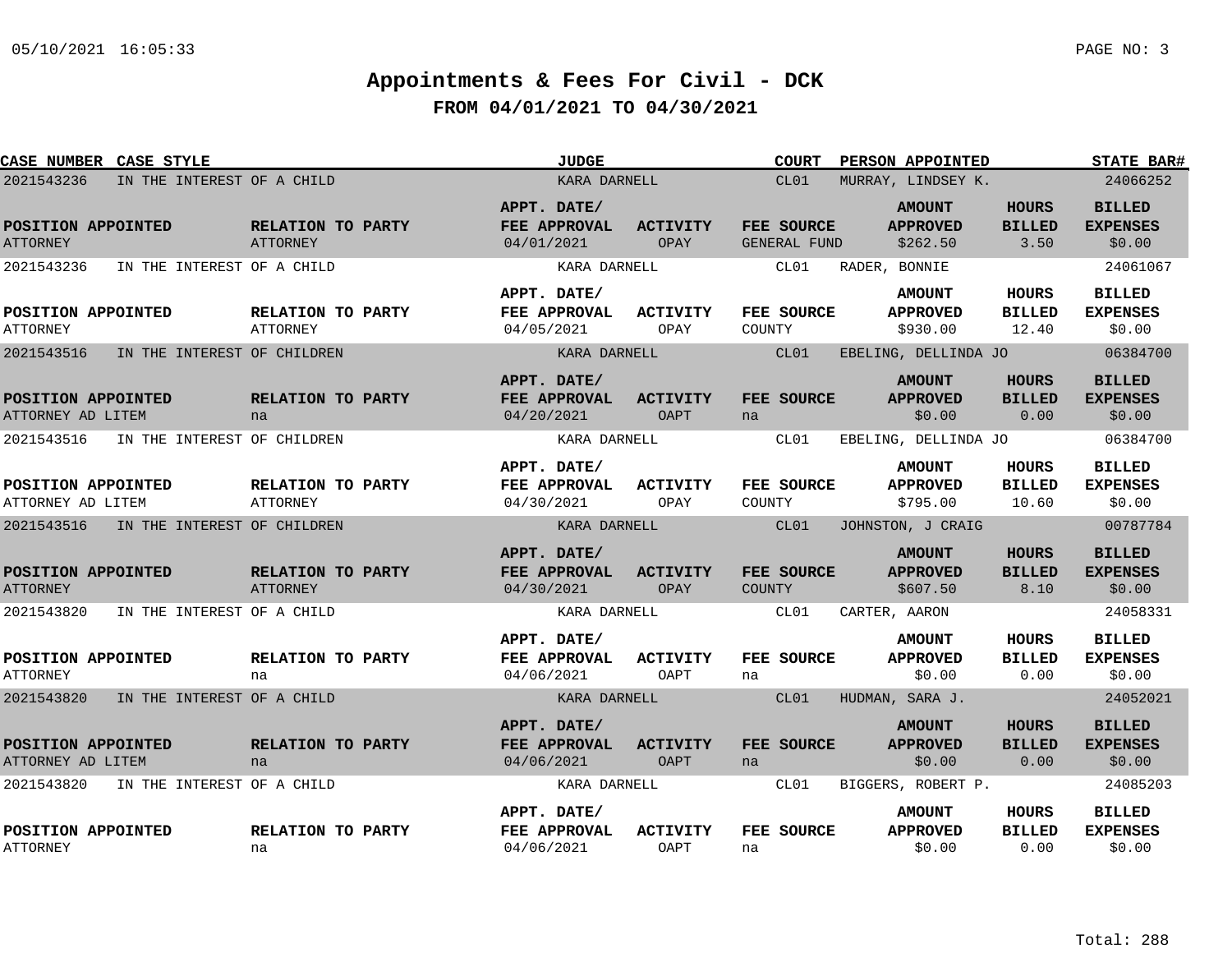| CASE NUMBER CASE STYLE                    |                                      | <b>JUDGE</b>                              |                         | <b>COURT</b>                | PERSON APPOINTED                             |                                       | <b>STATE BAR#</b>                          |
|-------------------------------------------|--------------------------------------|-------------------------------------------|-------------------------|-----------------------------|----------------------------------------------|---------------------------------------|--------------------------------------------|
| 2018530205<br>IN THE INTEREST OF A CHILD  |                                      | DRUE FARMER                               |                         | CL02                        | HUDMAN, SARA J.                              |                                       | 24052021                                   |
| POSITION APPOINTED<br><b>ATTORNEY</b>     | RELATION TO PARTY<br><b>ATTORNEY</b> | APPT. DATE/<br>FEE APPROVAL<br>04/15/2021 | <b>ACTIVITY</b><br>OPAY | FEE SOURCE<br>COUNTY        | <b>AMOUNT</b><br><b>APPROVED</b><br>\$45.00  | <b>HOURS</b><br><b>BILLED</b><br>0.60 | <b>BILLED</b><br><b>EXPENSES</b><br>\$0.00 |
| 2018530231<br>IN THE INTEREST OF CHILDREN |                                      | KARA DARNELL                              |                         | CL02                        | SHAW, JIM                                    |                                       | 18144800                                   |
| POSITION APPOINTED<br><b>ATTORNEY</b>     | RELATION TO PARTY<br>ATTORNEY        | APPT. DATE/<br>FEE APPROVAL<br>04/23/2021 | <b>ACTIVITY</b><br>OPAY | <b>FEE SOURCE</b><br>COUNTY | <b>AMOUNT</b><br><b>APPROVED</b><br>\$112.50 | HOURS<br><b>BILLED</b><br>1.50        | <b>BILLED</b><br><b>EXPENSES</b><br>\$0.00 |
| 2018530231<br>IN THE INTEREST OF CHILDREN |                                      | KARA DARNELL                              |                         | CL02                        | MURRAY, LINDSEY K.                           |                                       | 24066252                                   |
| POSITION APPOINTED<br><b>ATTORNEY</b>     | RELATION TO PARTY<br><b>ATTORNEY</b> | APPT. DATE/<br>FEE APPROVAL<br>04/30/2021 | <b>ACTIVITY</b><br>OPAY | FEE SOURCE<br>COUNTY        | <b>AMOUNT</b><br><b>APPROVED</b><br>\$318.75 | <b>HOURS</b><br><b>BILLED</b><br>4.25 | <b>BILLED</b><br><b>EXPENSES</b><br>\$0.00 |
| 2018532441<br>IN THE INTEREST OF A CHILD  |                                      | DRUE FARMER                               |                         | CL02                        | HUDMAN, SARA J.                              |                                       | 24052021                                   |
| POSITION APPOINTED<br>ATTORNEY AD LITEM   | RELATION TO PARTY<br><b>ATTORNEY</b> | APPT. DATE/<br>FEE APPROVAL<br>04/15/2021 | <b>ACTIVITY</b><br>OPAY | FEE SOURCE<br>COUNTY        | <b>AMOUNT</b><br><b>APPROVED</b><br>\$157.50 | <b>HOURS</b><br><b>BILLED</b><br>2.10 | <b>BILLED</b><br><b>EXPENSES</b><br>\$0.00 |
| 2018533457 IN THE INTEREST OF CHILDREN    |                                      | KARA DARNELL                              |                         | CL02                        | CARTER, AMANDA                               |                                       | 24109695                                   |
| POSITION APPOINTED<br>ATTORNEY AD LITEM   | RELATION TO PARTY<br><b>ATTORNEY</b> | APPT. DATE/<br>FEE APPROVAL<br>04/06/2021 | <b>ACTIVITY</b><br>OPAY | FEE SOURCE<br>COUNTY        | <b>AMOUNT</b><br><b>APPROVED</b><br>\$150.00 | <b>HOURS</b><br><b>BILLED</b><br>2.00 | <b>BILLED</b><br><b>EXPENSES</b><br>\$0.00 |
| 2019534473<br>IN THE INTEREST OF CHILDREN |                                      | KARA DARNELL                              |                         | CL02                        | THREADGILL, HEATHER                          |                                       | 24049286                                   |
| POSITION APPOINTED<br><b>ATTORNEY</b>     | RELATION TO PARTY<br>ATTORNEY        | APPT. DATE/<br>FEE APPROVAL<br>04/28/2021 | <b>ACTIVITY</b><br>OPAY | FEE SOURCE<br>COUNTY        | <b>AMOUNT</b><br><b>APPROVED</b><br>\$315.00 | HOURS<br><b>BILLED</b><br>4.20        | <b>BILLED</b><br><b>EXPENSES</b><br>\$0.00 |
| 2019535647 IN THE INTEREST OF CHILDREN    |                                      | KARA DARNELL                              |                         | CL02                        | THREADGILL, HEATHER                          |                                       | 24049286                                   |
| POSITION APPOINTED<br>ATTORNEY AD LITEM   | RELATION TO PARTY<br><b>ATTORNEY</b> | APPT. DATE/<br>FEE APPROVAL<br>04/28/2021 | <b>ACTIVITY</b><br>OPAY | FEE SOURCE<br>COUNTY        | <b>AMOUNT</b><br><b>APPROVED</b><br>\$307.50 | <b>HOURS</b><br><b>BILLED</b><br>4.10 | <b>BILLED</b><br><b>EXPENSES</b><br>\$0.00 |
| 2019537157<br>TDFPS VS TYMARA SOUTHWICK   |                                      | KARA DARNELL                              |                         | CL02                        | EBELING, DELLINDA JO                         |                                       | 06384700                                   |
| POSITION APPOINTED<br>ATTORNEY AD LITEM   | RELATION TO PARTY<br><b>ATTORNEY</b> | APPT. DATE/<br>FEE APPROVAL<br>04/28/2021 | <b>ACTIVITY</b><br>OPAY | FEE SOURCE<br>COUNTY        | <b>AMOUNT</b><br><b>APPROVED</b><br>\$975.00 | HOURS<br><b>BILLED</b><br>13.00       | <b>BILLED</b><br><b>EXPENSES</b><br>\$0.00 |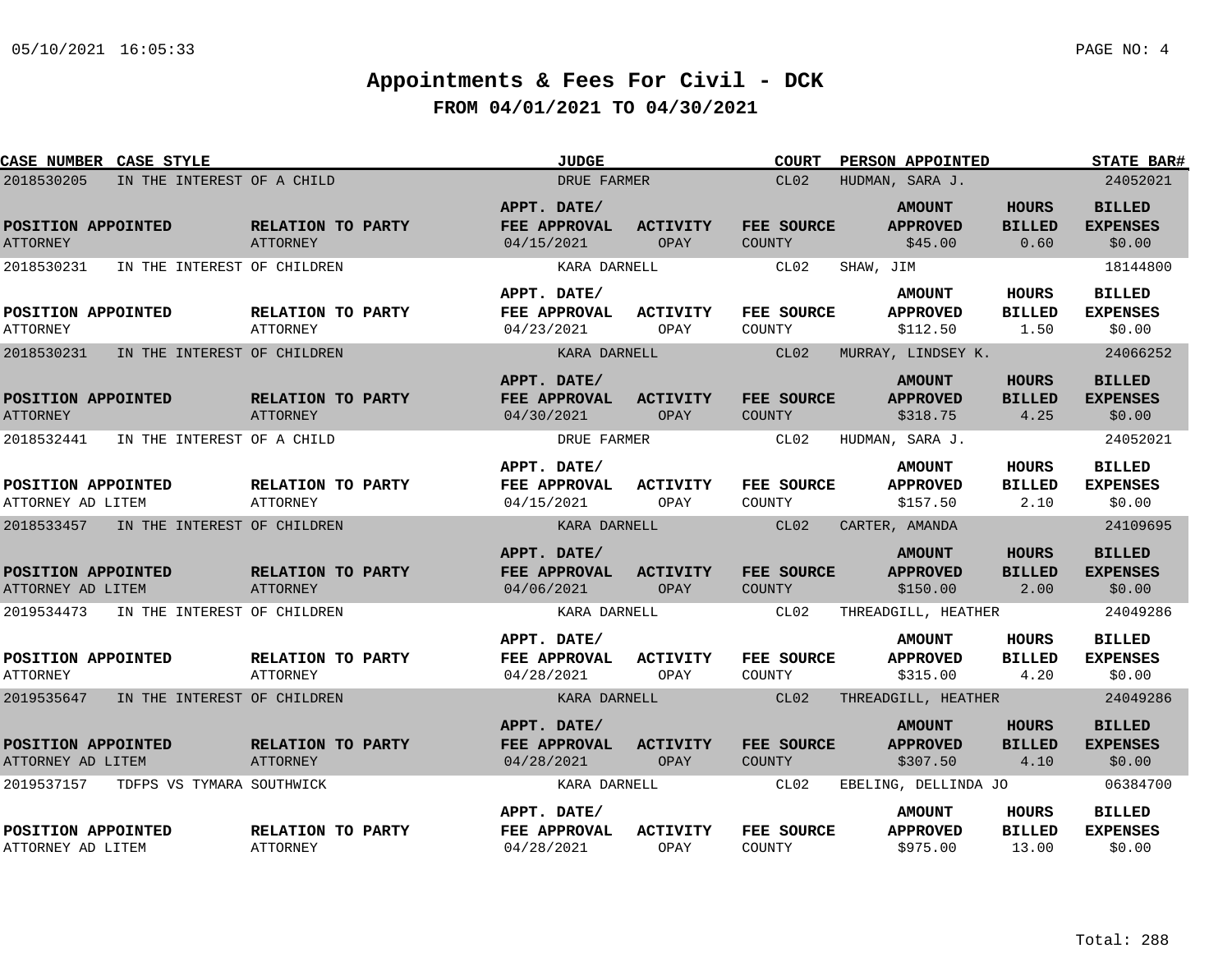| CASE NUMBER CASE STYLE                  |                                      | <b>JUDGE</b>                              |                         | <b>COURT</b>                | PERSON APPOINTED                             |                                       | <b>STATE BAR#</b>                          |
|-----------------------------------------|--------------------------------------|-------------------------------------------|-------------------------|-----------------------------|----------------------------------------------|---------------------------------------|--------------------------------------------|
| 2019538178                              | IN THE INTEREST OF CHILDREN          | KARA DARNELL                              |                         | CL02                        | JOHNSTON, J CRAIG                            |                                       | 00787784                                   |
| POSITION APPOINTED<br><b>ATTORNEY</b>   | RELATION TO PARTY<br>ATTORNEY        | APPT. DATE/<br>FEE APPROVAL<br>04/30/2021 | <b>ACTIVITY</b><br>OPAY | FEE SOURCE<br>COUNTY        | <b>AMOUNT</b><br><b>APPROVED</b><br>\$720.00 | <b>HOURS</b><br><b>BILLED</b><br>9.60 | <b>BILLED</b><br><b>EXPENSES</b><br>\$0.00 |
| 2019538178                              | IN THE INTEREST OF CHILDREN          | KARA DARNELL                              |                         | CL02                        | FOUTS, LEIGH ANN                             |                                       | 07315800                                   |
| POSITION APPOINTED<br>ATTORNEY AD LITEM | RELATION TO PARTY<br><b>ATTORNEY</b> | APPT. DATE/<br>FEE APPROVAL<br>04/30/2021 | ACTIVITY<br>OPAY        | <b>FEE SOURCE</b><br>COUNTY | <b>AMOUNT</b><br><b>APPROVED</b><br>\$900.00 | HOURS<br><b>BILLED</b><br>12.00       | <b>BILLED</b><br><b>EXPENSES</b><br>\$0.00 |
| 2020538553                              | IN THE INTEREST OF CHILDREN          | KARA DARNELL                              |                         | CL02                        | MURRAY, LINDSEY K.                           |                                       | 24066252                                   |
| POSITION APPOINTED<br><b>ATTORNEY</b>   | RELATION TO PARTY<br><b>ATTORNEY</b> | APPT. DATE/<br>FEE APPROVAL<br>04/30/2021 | <b>ACTIVITY</b><br>OPAY | FEE SOURCE<br>COUNTY        | <b>AMOUNT</b><br><b>APPROVED</b><br>\$225.00 | HOURS<br><b>BILLED</b><br>3.00        | <b>BILLED</b><br><b>EXPENSES</b><br>\$0.00 |
| 2020539383                              | IN THE INTEREST OF CHILDREN          | KARA DARNELL                              |                         | CL02                        | EBELING, DELLINDA JO                         |                                       | 06384700                                   |
| POSITION APPOINTED<br>ATTORNEY AD LITEM | RELATION TO PARTY<br>ATTORNEY        | APPT. DATE/<br>FEE APPROVAL<br>04/05/2021 | <b>ACTIVITY</b><br>OPAY | <b>FEE SOURCE</b><br>COUNTY | <b>AMOUNT</b><br><b>APPROVED</b><br>\$270.00 | <b>HOURS</b><br><b>BILLED</b><br>3.60 | <b>BILLED</b><br><b>EXPENSES</b><br>\$0.00 |
| 2020539383 IN THE INTEREST OF CHILDREN  |                                      | KARA DARNELL                              |                         | CL02                        | THREADGILL, HEATHER                          |                                       | 24049286                                   |
| POSITION APPOINTED<br>ATTORNEY AD LITEM | RELATION TO PARTY<br><b>ATTORNEY</b> | APPT. DATE/<br>FEE APPROVAL<br>04/28/2021 | <b>ACTIVITY</b><br>OPAY | FEE SOURCE<br>COUNTY        | <b>AMOUNT</b><br><b>APPROVED</b><br>\$472.50 | <b>HOURS</b><br><b>BILLED</b><br>6.30 | <b>BILLED</b><br><b>EXPENSES</b><br>\$0.00 |
| 2020540410 IN THE INTEREST OF A CHILD   |                                      | KARA DARNELL                              |                         | CL02                        | THREADGILL, HEATHER                          |                                       | 24049286                                   |
| POSITION APPOINTED<br>ATTORNEY AD LITEM | RELATION TO PARTY<br>ATTORNEY        | APPT. DATE/<br>FEE APPROVAL<br>04/28/2021 | <b>ACTIVITY</b><br>OPAY | <b>FEE SOURCE</b><br>COUNTY | <b>AMOUNT</b><br><b>APPROVED</b><br>\$465.00 | HOURS<br><b>BILLED</b><br>6.20        | <b>BILLED</b><br><b>EXPENSES</b><br>\$0.00 |
| 2020542046 IN THE INTEREST OF A CHILD   |                                      | DRUE FARMER                               |                         | CL02                        | MURRAY, LINDSEY K.                           |                                       | 24066252                                   |
| POSITION APPOINTED<br>ATTORNEY AD LITEM | RELATION TO PARTY<br>na              | APPT. DATE/<br>FEE APPROVAL<br>04/06/2021 | ACTIVITY<br>OAPT        | FEE SOURCE<br>na            | <b>AMOUNT</b><br><b>APPROVED</b><br>\$0.00   | HOURS<br><b>BILLED</b><br>0.00        | <b>BILLED</b><br><b>EXPENSES</b><br>\$0.00 |
| 2020542209                              | IN THE INTEREST OF A CHILD           | KARA DARNELL                              |                         | CL02                        | THREADGILL, HEATHER                          |                                       | 24049286                                   |
| POSITION APPOINTED<br><b>ATTORNEY</b>   | RELATION TO PARTY<br>ATTORNEY        | APPT. DATE/<br>FEE APPROVAL<br>04/28/2021 | <b>ACTIVITY</b><br>OPAY | FEE SOURCE<br>COUNTY        | <b>AMOUNT</b><br><b>APPROVED</b><br>\$150.00 | <b>HOURS</b><br><b>BILLED</b><br>0.20 | <b>BILLED</b><br><b>EXPENSES</b><br>\$0.00 |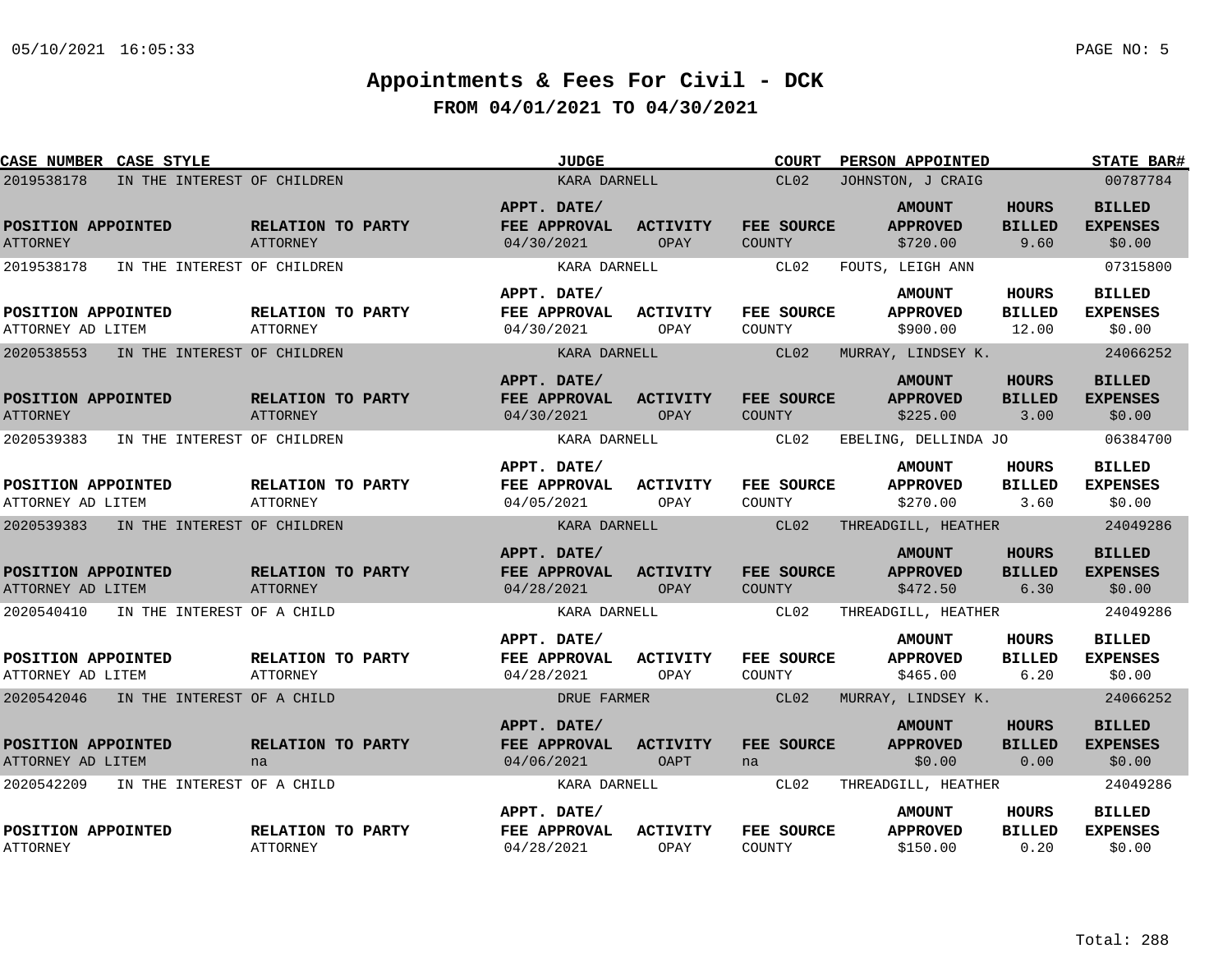| <b>CASE NUMBER CASE STYLE</b>               |                                              | <b>JUDGE</b>                              |                         | <b>COURT</b>         | PERSON APPOINTED                             |                                       | <b>STATE BAR#</b>                          |
|---------------------------------------------|----------------------------------------------|-------------------------------------------|-------------------------|----------------------|----------------------------------------------|---------------------------------------|--------------------------------------------|
| 2020542209                                  | IN THE INTEREST OF A CHILD                   | KARA DARNELL                              |                         | CL02                 | WATSON, CARDINE                              |                                       | 24084842                                   |
| POSITION APPOINTED<br><b>ATTORNEY</b>       | RELATION TO PARTY<br>na                      | APPT. DATE/<br>FEE APPROVAL<br>04/13/2021 | <b>ACTIVITY</b><br>OAPT | FEE SOURCE<br>na     | <b>AMOUNT</b><br><b>APPROVED</b><br>\$0.00   | <b>HOURS</b><br><b>BILLED</b><br>0.00 | <b>BILLED</b><br><b>EXPENSES</b><br>\$0.00 |
| 2020542272<br>TDFPS VS SIERRA JIMENEZ       |                                              | KARA DARNELL                              |                         | CL02                 | THREADGILL, HEATHER                          |                                       | 24049286                                   |
| POSITION APPOINTED<br><b>ATTORNEY</b>       | RELATION TO PARTY<br><b>ATTORNEY</b>         | APPT. DATE/<br>FEE APPROVAL<br>04/28/2021 | <b>ACTIVITY</b><br>OPAY | FEE SOURCE<br>COUNTY | <b>AMOUNT</b><br><b>APPROVED</b><br>\$322.50 | HOURS<br><b>BILLED</b><br>4.30        | <b>BILLED</b><br><b>EXPENSES</b><br>\$0.00 |
| 2021543357<br>IN THE INTEREST OF CHILDREN   |                                              | KARA DARNELL                              |                         | CL02                 | JOHNSTON, J CRAIG                            |                                       | 00787784                                   |
| POSITION APPOINTED<br>ATTORNEY AD LITEM     | RELATION TO PARTY<br>ATTORNEY                | APPT. DATE/<br>FEE APPROVAL<br>04/23/2021 | <b>ACTIVITY</b><br>OPAY | FEE SOURCE<br>COUNTY | <b>AMOUNT</b><br><b>APPROVED</b><br>\$217.50 | <b>HOURS</b><br><b>BILLED</b><br>2.90 | <b>BILLED</b><br><b>EXPENSES</b><br>\$0.00 |
| 2003521803<br>IN THE INTEREST OF A CHILD    |                                              | KELLY TESCH                               |                         | CL03                 | GEIHSLER, SHANNON BRADY                      |                                       | 00796619                                   |
| POSITION APPOINTED<br>ATTORNEY AD LITEM     | RELATION TO PARTY<br><b>ATTORNEY</b>         | APPT. DATE/<br>FEE APPROVAL<br>04/14/2021 | <b>ACTIVITY</b><br>OPAY | FEE SOURCE<br>COUNTY | <b>AMOUNT</b><br><b>APPROVED</b><br>\$45.00  | HOURS<br><b>BILLED</b><br>0.60        | <b>BILLED</b><br><b>EXPENSES</b><br>\$0.00 |
| 2007539696                                  | AHEDO, NIA VS AHEDO, ERIC BREHAM             | STEPHEN JOHNSON                           |                         | CL03                 | LOPEZ, JAIME O                               |                                       | 24013058                                   |
| POSITION APPOINTED<br><b>ATTORNEY</b>       | RELATION TO PARTY<br>na                      | APPT. DATE/<br>FEE APPROVAL<br>04/06/2021 | <b>ACTIVITY</b><br>OAPT | FEE SOURCE<br>na     | <b>AMOUNT</b><br><b>APPROVED</b><br>\$0.00   | <b>HOURS</b><br><b>BILLED</b><br>0.00 | <b>BILLED</b><br><b>EXPENSES</b><br>\$0.00 |
| 2009546064                                  | IN THE INTEREST OF JORDYN FLORES             | KELLY TESCH                               |                         | CL03                 | AGUILAR, ARTIE                               |                                       | 24004427                                   |
| POSITION APPOINTED<br>ATTORNEY AD LITEM     | RELATION TO PARTY<br>ATTORNEY                | APPT. DATE/<br>FEE APPROVAL<br>04/08/2021 | <b>ACTIVITY</b><br>OPAY | FEE SOURCE<br>COUNTY | <b>AMOUNT</b><br><b>APPROVED</b><br>\$150.00 | HOURS<br><b>BILLED</b><br>2.00        | <b>BILLED</b><br><b>EXPENSES</b><br>\$0.00 |
| 2009546064 IN THE INTEREST OF JORDYN FLORES |                                              | KELLY TESCH                               |                         | CL03                 | OLIBAS, LEZLIE D.                            |                                       | 24067352                                   |
| POSITION APPOINTED<br><b>ATTORNEY</b>       | RELATION TO PARTY<br><b>ATTORNEY</b>         | APPT. DATE/<br>FEE APPROVAL<br>04/22/2021 | ACTIVITY<br>OPAY        | FEE SOURCE<br>COUNTY | <b>AMOUNT</b><br><b>APPROVED</b><br>\$210.00 | HOURS<br><b>BILLED</b><br>2.80        | <b>BILLED</b><br><b>EXPENSES</b><br>\$0.00 |
| 2009546578                                  | IN THE INTEREST OF RODRIGUEZ, AZAREY NATALIE | KELLY TESCH                               |                         | CL03                 | TREVINO, LIZA                                |                                       | 24081755                                   |
| POSITION APPOINTED<br>ATTORNEY AD LITEM     | RELATION TO PARTY<br>na                      | APPT. DATE/<br>FEE APPROVAL<br>04/19/2021 | <b>ACTIVITY</b><br>OAPT | FEE SOURCE<br>na     | <b>AMOUNT</b><br><b>APPROVED</b><br>\$0.00   | HOURS<br><b>BILLED</b><br>0.00        | <b>BILLED</b><br><b>EXPENSES</b><br>\$0.00 |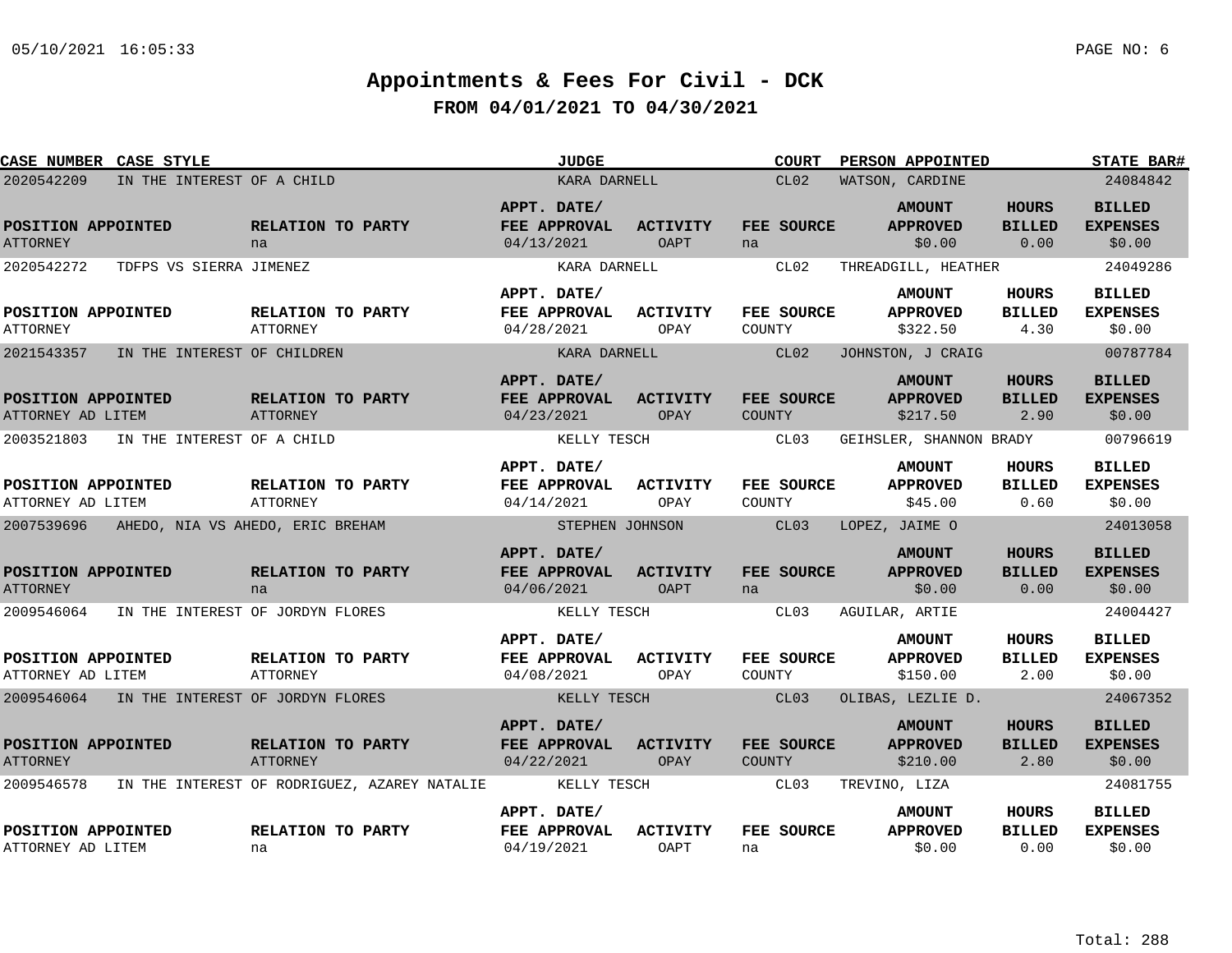| CASE NUMBER CASE STYLE                  |                                      | <b>JUDGE</b>                              |                                | <b>COURT</b>                | PERSON APPOINTED                               |                                        | <b>STATE BAR#</b>                          |  |  |
|-----------------------------------------|--------------------------------------|-------------------------------------------|--------------------------------|-----------------------------|------------------------------------------------|----------------------------------------|--------------------------------------------|--|--|
| 2010553933                              | IN THE INTEREST OF CHILDREN          | KELLY TESCH                               |                                | CL <sub>03</sub>            | JONES, DENIECE                                 |                                        |                                            |  |  |
| POSITION APPOINTED<br>ATTORNEY AD LITEM | RELATION TO PARTY<br><b>ATTORNEY</b> | APPT. DATE/<br>FEE APPROVAL<br>04/16/2021 | <b>ACTIVITY</b><br>OPAY        | FEE SOURCE<br><b>COUNTY</b> | <b>AMOUNT</b><br><b>APPROVED</b><br>\$930.00   | <b>HOURS</b><br><b>BILLED</b><br>12.40 | <b>BILLED</b><br><b>EXPENSES</b><br>\$0.00 |  |  |
| 2011558664                              | IN THE INTEREST OF CHILDREN          | KELLY TESCH                               |                                | CL03                        | DUFFY, CHRISTINA WOODS                         |                                        | 24077254                                   |  |  |
| POSITION APPOINTED<br><b>ATTORNEY</b>   | RELATION TO PARTY<br><b>ATTORNEY</b> | APPT. DATE/<br>FEE APPROVAL<br>04/19/2021 | ACTIVITY<br>OPAY               | FEE SOURCE<br>COUNTY        | <b>AMOUNT</b><br><b>APPROVED</b><br>\$97.50    | HOURS<br><b>BILLED</b><br>1.30         | <b>BILLED</b><br><b>EXPENSES</b><br>\$0.00 |  |  |
| 2012503590                              | IN THE INTEREST OF CHILDREN          | KELLY TESCH                               |                                | CL03                        | OLIBAS-YANEZ, LINDSAY M.                       |                                        | 24071119                                   |  |  |
| POSITION APPOINTED<br>ATTORNEY AD LITEM | RELATION TO PARTY<br><b>ATTORNEY</b> | APPT. DATE/<br>FEE APPROVAL<br>04/27/2021 | <b>ACTIVITY</b><br>OPAY        | FEE SOURCE<br><b>COUNTY</b> | <b>AMOUNT</b><br><b>APPROVED</b><br>\$15.00    | <b>HOURS</b><br><b>BILLED</b><br>0.20  | <b>BILLED</b><br><b>EXPENSES</b><br>\$0.00 |  |  |
| 2017525221                              | IN THE INTEREST OF A CHILD           | KELLY TESCH                               |                                | CL03                        | MOORE, JAMES M "JIM"                           |                                        | 24065783                                   |  |  |
| POSITION APPOINTED<br><b>ATTORNEY</b>   | RELATION TO PARTY<br><b>ATTORNEY</b> | APPT. DATE/<br>FEE APPROVAL<br>04/14/2021 | <b>ACTIVITY</b><br>OPAY        | FEE SOURCE<br><b>STATE</b>  | <b>AMOUNT</b><br><b>APPROVED</b><br>\$510.00   | <b>HOURS</b><br><b>BILLED</b><br>6.80  | <b>BILLED</b><br><b>EXPENSES</b><br>\$0.00 |  |  |
| 2019535307                              | IN THE INTEREST OF CHILDREN          | KELLY TESCH                               |                                | CL03                        | CARTER, AMANDA                                 |                                        | 24109695                                   |  |  |
| POSITION APPOINTED<br>ATTORNEY AD LITEM | RELATION TO PARTY<br><b>ATTORNEY</b> | APPT. DATE/<br>FEE APPROVAL<br>04/07/2021 | <b>ACTIVITY</b><br><b>OPAY</b> | FEE SOURCE<br><b>COUNTY</b> | <b>AMOUNT</b><br><b>APPROVED</b><br>\$127.50   | <b>HOURS</b><br><b>BILLED</b><br>1.70  | <b>BILLED</b><br><b>EXPENSES</b><br>\$0.00 |  |  |
| 2019536166                              | IN THE INTEREST OF A CHILD           | KELLY TESCH                               |                                | CL03                        | AGUILAR, ARTIE                                 |                                        | 24004427                                   |  |  |
| POSITION APPOINTED<br>ATTORNEY AD LITEM | RELATION TO PARTY<br>ATTORNEY        | APPT. DATE/<br>FEE APPROVAL<br>04/06/2021 | <b>ACTIVITY</b><br>OPAY        | FEE SOURCE<br>COUNTY        | <b>AMOUNT</b><br><b>APPROVED</b><br>\$600.00   | <b>HOURS</b><br><b>BILLED</b><br>8.00  | <b>BILLED</b><br><b>EXPENSES</b><br>\$0.00 |  |  |
| 2019536166                              | IN THE INTEREST OF A CHILD           | KELLY TESCH                               |                                | CL03                        | FERRARO, MARITZA GAMBOA                        |                                        | 24053216                                   |  |  |
| POSITION APPOINTED<br><b>ATTORNEY</b>   | RELATION TO PARTY<br><b>ATTORNEY</b> | APPT. DATE/<br>FEE APPROVAL<br>03/31/2021 | <b>ACTIVITY</b><br>OPAY        | FEE SOURCE<br>APPLICANT     | <b>AMOUNT</b><br><b>APPROVED</b><br>\$1,080.00 | <b>HOURS</b><br><b>BILLED</b><br>14.40 | <b>BILLED</b><br><b>EXPENSES</b><br>\$0.00 |  |  |
| 2019536166                              | IN THE INTEREST OF A CHILD           | KELLY TESCH                               |                                | CL03                        | FERRARO, MARITZA GAMBOA                        |                                        | 24053216                                   |  |  |
| POSITION APPOINTED<br><b>ATTORNEY</b>   | RELATION TO PARTY<br><b>ATTORNEY</b> | APPT. DATE/<br>FEE APPROVAL<br>04/08/2021 | <b>ACTIVITY</b><br>OPAY        | FEE SOURCE<br>APPLICANT     | <b>AMOUNT</b><br><b>APPROVED</b><br>\$1,530.00 | <b>HOURS</b><br><b>BILLED</b><br>20.40 | <b>BILLED</b><br><b>EXPENSES</b><br>\$0.00 |  |  |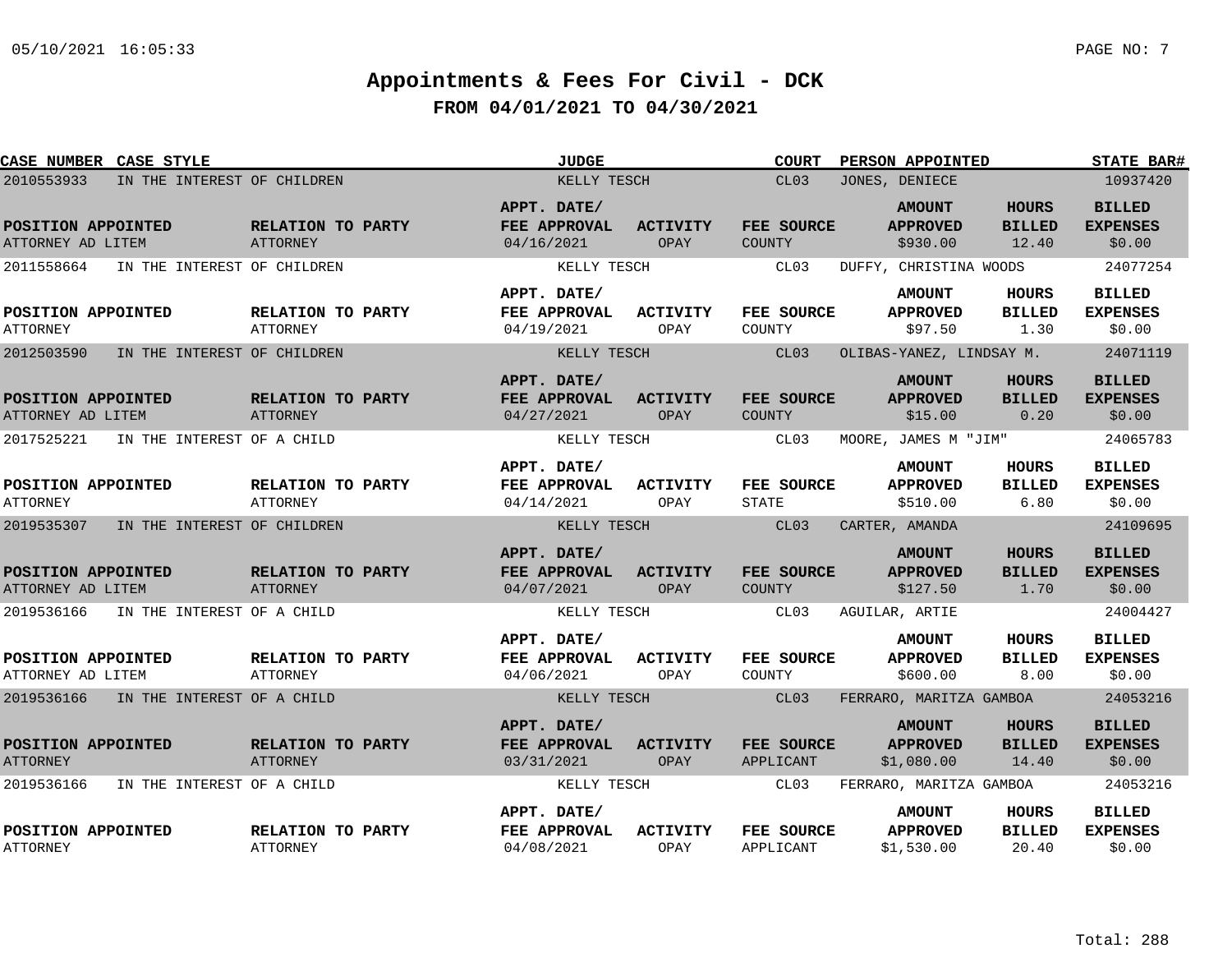| CASE NUMBER CASE STYLE                    | <b>JUDGE</b>                         |                                           | PERSON APPOINTED<br><b>COURT</b> |                             | <b>STATE BAR#</b>                              |                                        |                                            |
|-------------------------------------------|--------------------------------------|-------------------------------------------|----------------------------------|-----------------------------|------------------------------------------------|----------------------------------------|--------------------------------------------|
| 2019536166<br>IN THE INTEREST OF A CHILD  |                                      | KELLY TESCH                               |                                  | CL03                        | TREVINO, LIZA                                  |                                        | 24081755                                   |
| POSITION APPOINTED<br><b>ATTORNEY</b>     | RELATION TO PARTY<br><b>ATTORNEY</b> | APPT. DATE/<br>FEE APPROVAL<br>04/28/2021 | <b>ACTIVITY</b><br>OPAY          | FEE SOURCE<br><b>COUNTY</b> | <b>AMOUNT</b><br><b>APPROVED</b><br>\$1,065.00 | <b>HOURS</b><br><b>BILLED</b><br>14.20 | <b>BILLED</b><br><b>EXPENSES</b><br>\$0.00 |
| 2019536166<br>IN THE INTEREST OF A CHILD  |                                      | KELLY TESCH                               |                                  | CL03                        | TREVINO, LIZA                                  |                                        | 24081755                                   |
| POSITION APPOINTED<br>ATTORNEY AD LITEM   | RELATION TO PARTY<br><b>ATTORNEY</b> | APPT. DATE/<br>FEE APPROVAL<br>04/28/2021 | ACTIVITY<br>OPAY                 | FEE SOURCE<br>COUNTY        | <b>AMOUNT</b><br><b>APPROVED</b><br>\$315.00   | HOURS<br><b>BILLED</b><br>4.20         | <b>BILLED</b><br><b>EXPENSES</b><br>\$0.00 |
| 2019536166<br>IN THE INTEREST OF A CHILD  |                                      | KELLY TESCH                               |                                  | CL03                        | TREVINO, LIZA                                  |                                        | 24081755                                   |
| POSITION APPOINTED<br>ATTORNEY AD LITEM   | RELATION TO PARTY<br>ATTORNEY        | APPT. DATE/<br>FEE APPROVAL<br>04/28/2021 | <b>ACTIVITY</b><br>OPAY          | FEE SOURCE<br><b>COUNTY</b> | <b>AMOUNT</b><br><b>APPROVED</b><br>\$900.00   | <b>HOURS</b><br><b>BILLED</b><br>12.00 | <b>BILLED</b><br><b>EXPENSES</b><br>\$0.00 |
| 2019536166<br>IN THE INTEREST OF A CHILD  |                                      | KELLY TESCH                               |                                  | CL03                        | TREVINO, LIZA                                  |                                        | 24081755                                   |
| POSITION APPOINTED<br>ATTORNEY AD LITEM   | RELATION TO PARTY<br><b>ATTORNEY</b> | APPT. DATE/<br>FEE APPROVAL<br>04/28/2021 | <b>ACTIVITY</b><br>OPAY          | FEE SOURCE<br>COUNTY        | <b>AMOUNT</b><br><b>APPROVED</b><br>\$1,800.00 | <b>HOURS</b><br><b>BILLED</b><br>24.00 | <b>BILLED</b><br><b>EXPENSES</b><br>\$0.00 |
| 2019537197 IN THE INTEREST OF A CHILD     |                                      | KELLY TESCH                               |                                  | CL03                        | OLIBAS, LEZLIE D.                              |                                        | 24067352                                   |
| POSITION APPOINTED<br>ATTORNEY AD LITEM   | RELATION TO PARTY<br><b>ATTORNEY</b> | APPT. DATE/<br>FEE APPROVAL<br>04/01/2021 | <b>ACTIVITY</b><br>OPAY          | FEE SOURCE<br>GENERAL FUND  | <b>AMOUNT</b><br><b>APPROVED</b><br>\$300.00   | <b>HOURS</b><br><b>BILLED</b><br>4.00  | <b>BILLED</b><br><b>EXPENSES</b><br>\$0.00 |
| 2019537197<br>IN THE INTEREST OF A CHILD  |                                      | KELLY TESCH                               |                                  | CL03                        | OLIBAS, LEZLIE D.                              |                                        | 24067352                                   |
| POSITION APPOINTED<br>ATTORNEY AD LITEM   | RELATION TO PARTY<br>ATTORNEY        | APPT. DATE/<br>FEE APPROVAL<br>04/23/2021 | <b>ACTIVITY</b><br>OPAY          | FEE SOURCE<br>COUNTY        | <b>AMOUNT</b><br><b>APPROVED</b><br>\$52.50    | <b>HOURS</b><br><b>BILLED</b><br>0.70  | <b>BILLED</b><br><b>EXPENSES</b><br>\$0.00 |
| 2020539103 IN THE INTEREST OF CHILDREN    |                                      | KELLY TESCH                               |                                  | CL03                        | AGUILAR, ARTIE                                 |                                        | 24004427                                   |
| POSITION APPOINTED<br>ATTORNEY AD LITEM   | RELATION TO PARTY<br>ATTORNEY        | APPT. DATE/<br>FEE APPROVAL<br>04/09/2021 | <b>ACTIVITY</b><br>OPAY          | FEE SOURCE<br><b>COUNTY</b> | <b>AMOUNT</b><br><b>APPROVED</b><br>\$337.50   | <b>HOURS</b><br><b>BILLED</b><br>4.50  | <b>BILLED</b><br><b>EXPENSES</b><br>\$0.00 |
| 2020539668<br>IN THE INTEREST OF CHILDREN |                                      | KARA DARNELL                              |                                  | CL03                        | MURRAY, LINDSEY K.                             |                                        | 24066252                                   |
| POSITION APPOINTED<br><b>ATTORNEY</b>     | RELATION TO PARTY<br><b>ATTORNEY</b> | APPT. DATE/<br>FEE APPROVAL<br>04/05/2021 | <b>ACTIVITY</b><br>OPAY          | FEE SOURCE<br>COUNTY        | <b>AMOUNT</b><br><b>APPROVED</b><br>\$412.50   | <b>HOURS</b><br><b>BILLED</b><br>5.50  | <b>BILLED</b><br><b>EXPENSES</b><br>\$0.00 |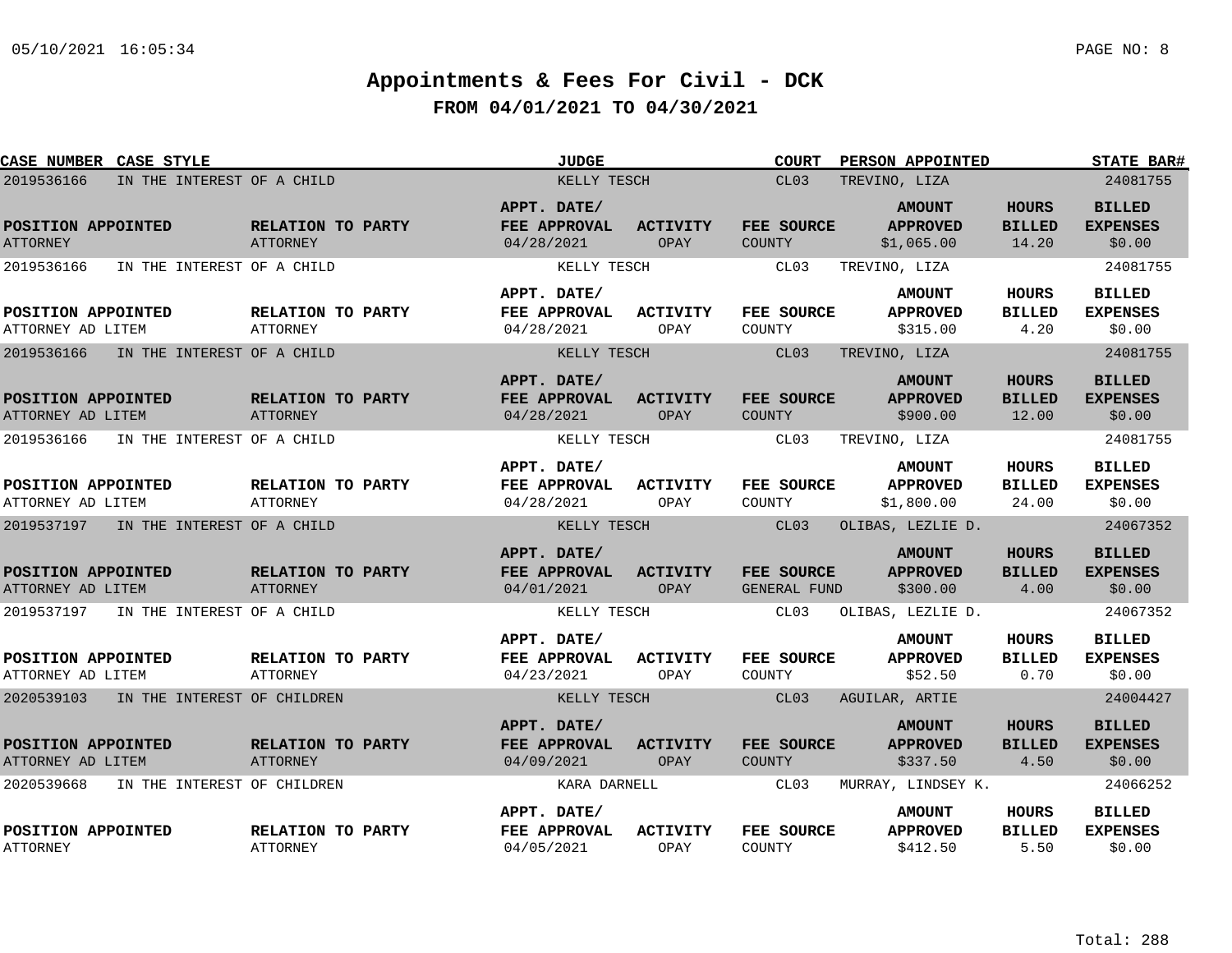| <b>CASE NUMBER CASE STYLE</b>           |                                               | <b>JUDGE</b>                              | COURT                                                         | <b>PERSON APPOINTED</b>                      |                                       | <b>STATE BAR#</b>                          |
|-----------------------------------------|-----------------------------------------------|-------------------------------------------|---------------------------------------------------------------|----------------------------------------------|---------------------------------------|--------------------------------------------|
| 2020540169                              | IN THE INTEREST OF A CHILD                    | KELLY TESCH                               | CL03                                                          | OLIBAS-YANEZ, LINDSAY M.                     |                                       | 24071119                                   |
| POSITION APPOINTED<br>AD LITEM          | RELATION TO PARTY<br><b>ATTORNEY</b>          | APPT. DATE/<br>FEE APPROVAL<br>04/06/2021 | ACTIVITY<br>FEE SOURCE<br>OPAY<br>COUNTY                      | <b>AMOUNT</b><br><b>APPROVED</b><br>\$105.00 | <b>HOURS</b><br><b>BILLED</b><br>1.40 | <b>BILLED</b><br><b>EXPENSES</b><br>\$0.00 |
| 2020540169                              | IN THE INTEREST OF A CHILD                    | KELLY TESCH                               | CL03                                                          | OLIBAS-YANEZ, LINDSAY M.                     |                                       | 24071119                                   |
| POSITION APPOINTED<br>ATTORNEY AD LITEM | RELATION TO PARTY<br>ATTORNEY                 | APPT. DATE/<br>FEE APPROVAL<br>04/27/2021 | ACTIVITY<br><b>FEE SOURCE</b><br>COUNTY<br>OPAY               | <b>AMOUNT</b><br><b>APPROVED</b><br>\$15.00  | HOURS<br><b>BILLED</b><br>0.20        | <b>BILLED</b><br><b>EXPENSES</b><br>\$0.00 |
| 2020540708                              | IN THE INTEREST OF CHILDREN                   | KELLY TESCH                               | CL03                                                          | AGUILAR, ARTIE                               |                                       | 24004427                                   |
| POSITION APPOINTED<br>ATTORNEY AD LITEM | RELATION TO PARTY<br>ATTORNEY                 | APPT. DATE/<br>FEE APPROVAL<br>04/07/2021 | <b>ACTIVITY</b><br>FEE SOURCE<br>OPAY<br>COUNTY               | <b>AMOUNT</b><br><b>APPROVED</b><br>\$150.00 | <b>HOURS</b><br><b>BILLED</b><br>2.00 | <b>BILLED</b><br><b>EXPENSES</b><br>\$0.00 |
| 2020541151                              | IN THE INTEREST OF CHILDREN                   | KELLY TESCH                               | CL03                                                          | JONES, DENIECE                               |                                       | 10937420                                   |
| POSITION APPOINTED<br>ATTORNEY AD LITEM | RELATION TO PARTY<br><b>ATTORNEY</b>          | APPT. DATE/<br>FEE APPROVAL<br>04/01/2021 | ACTIVITY<br>FEE SOURCE<br>OPAY<br>COUNTY                      | <b>AMOUNT</b><br><b>APPROVED</b><br>\$547.50 | <b>HOURS</b><br><b>BILLED</b><br>7.30 | <b>BILLED</b><br><b>EXPENSES</b><br>\$0.00 |
| 2020541211                              | IN THE INTEREST OF A CHILD                    | KELLY TESCH                               | CL03                                                          | OLIBAS, LEZLIE D.                            |                                       | 24067352                                   |
| POSITION APPOINTED<br><b>ATTORNEY</b>   | RELATION TO PARTY<br>ATTORNEY                 | APPT. DATE/<br>FEE APPROVAL<br>04/22/2021 | <b>ACTIVITY</b><br>FEE SOURCE<br>OPAY<br><b>COUNTY</b>        | <b>AMOUNT</b><br><b>APPROVED</b><br>\$52.50  | <b>HOURS</b><br><b>BILLED</b><br>0.70 | <b>BILLED</b><br><b>EXPENSES</b><br>\$0.00 |
| 2020542312                              | TDFPS VS DANIELLE SENDEJO, GILBERTO GOMEZ AND | KELLY TESCH                               | CL03                                                          | OLIBAS-YANEZ, LINDSAY M.                     |                                       | 24071119                                   |
| POSITION APPOINTED<br><b>ATTORNEY</b>   | RELATION TO PARTY<br>ATTORNEY                 | APPT. DATE/<br>FEE APPROVAL<br>04/12/2021 | <b>ACTIVITY</b><br><b>FEE SOURCE</b><br>OPAY<br>COUNTY        | <b>AMOUNT</b><br><b>APPROVED</b><br>\$67.50  | <b>HOURS</b><br><b>BILLED</b><br>0.90 | <b>BILLED</b><br><b>EXPENSES</b><br>\$0.00 |
| 2020542312                              | TDFPS VS DANIELLE SENDEJO, GILBERTO GOMEZ AND | <b>EXAMPLE AND REALLY TESCH</b>           | CL03                                                          | LONG, KAYLEE LOU                             |                                       | 24108297                                   |
| POSITION APPOINTED<br>ATTORNEY AD LITEM | RELATION TO PARTY<br><b>ATTORNEY</b>          | APPT. DATE/<br>FEE APPROVAL<br>04/28/2021 | <b>ACTIVITY</b><br><b>FEE SOURCE</b><br>OPAY<br><b>COUNTY</b> | <b>AMOUNT</b><br><b>APPROVED</b><br>\$266.25 | <b>HOURS</b><br><b>BILLED</b><br>3.55 | <b>BILLED</b><br><b>EXPENSES</b><br>\$0.00 |
| 2021543709                              | IN THE INTEREST OF CHILDREN                   | KELLY TESCH                               | CL03                                                          | DUFFY, CHRISTINA WOODS                       |                                       | 24077254                                   |
| POSITION APPOINTED<br><b>ATTORNEY</b>   | RELATION TO PARTY<br><b>ATTORNEY</b>          | APPT. DATE/<br>FEE APPROVAL<br>04/23/2021 | <b>ACTIVITY</b><br>FEE SOURCE<br>OPAY<br>COUNTY               | <b>AMOUNT</b><br><b>APPROVED</b><br>\$697.50 | <b>HOURS</b><br><b>BILLED</b><br>9.30 | <b>BILLED</b><br><b>EXPENSES</b><br>\$0.00 |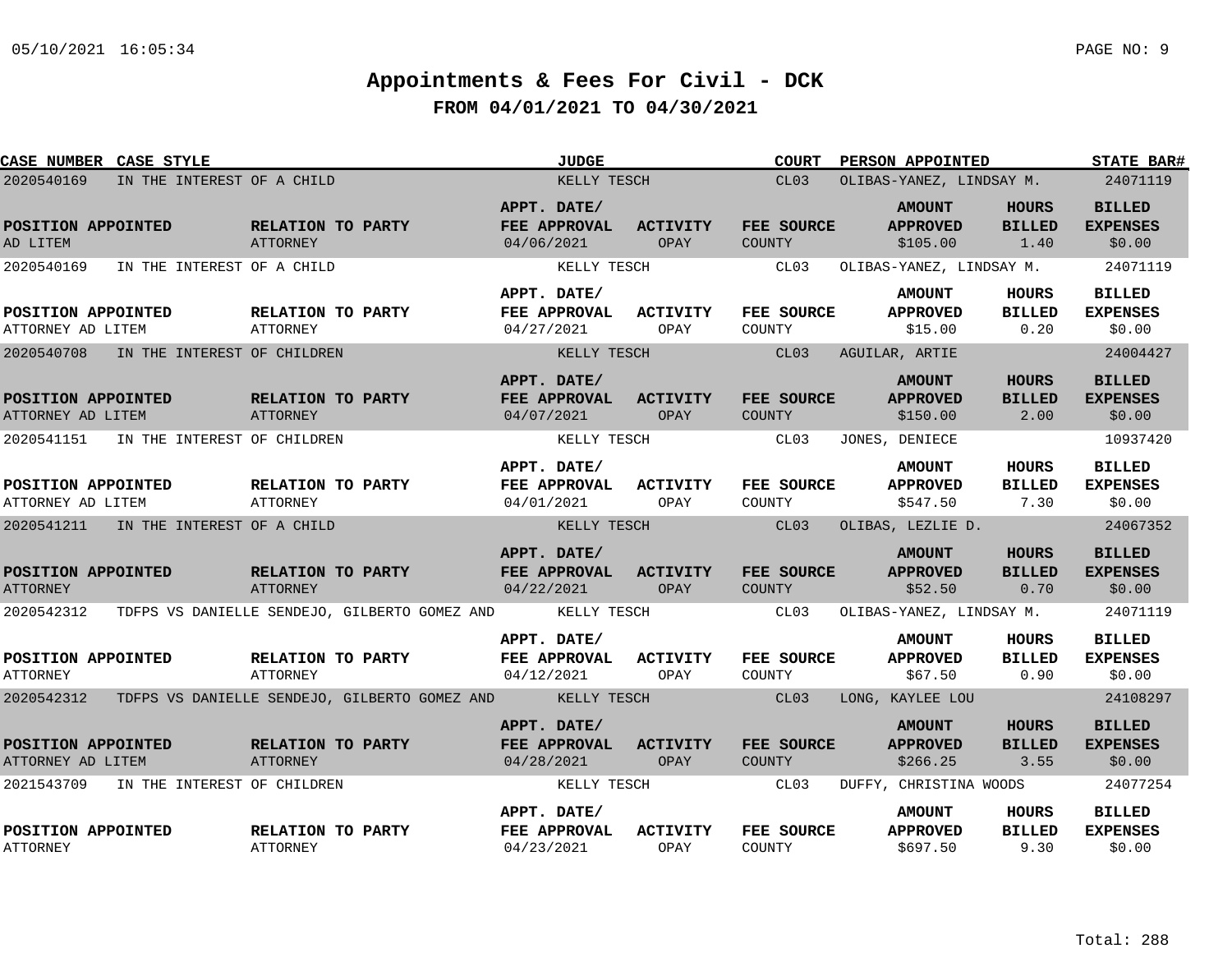| <b>CASE NUMBER CASE STYLE</b>                       |                                       |                                      |                                                            |                                                  | <b>JUDGE</b> |                                |        | COURT                     | PERSON APPOINTED                                                |                                       | <b>STATE BAR#</b>                                      |
|-----------------------------------------------------|---------------------------------------|--------------------------------------|------------------------------------------------------------|--------------------------------------------------|--------------|--------------------------------|--------|---------------------------|-----------------------------------------------------------------|---------------------------------------|--------------------------------------------------------|
| 2021543923                                          |                                       |                                      | TDFPS CPS VS BRITTANY PENA AND MATTHEW VASOUEZ KELLY TESCH |                                                  |              |                                |        | CL03                      | AGUILAR, ARTIE                                                  |                                       | 24004427                                               |
| POSITION APPOINTED<br>ATTORNEY AD LITEM             |                                       | <b>RELATION TO PARTY</b><br>na       |                                                            | APPT. DATE/<br>FEE APPROVAL<br>04/12/2021        |              | <b>ACTIVITY</b><br>OAPT        | na     | FEE SOURCE                | <b>AMOUNT</b><br><b>APPROVED</b><br>\$0.00                      | HOURS<br><b>BILLED</b><br>0.00        | <b>BILLED</b><br><b>EXPENSES</b><br>\$0.00             |
| 2021543923                                          |                                       |                                      | TDFPS CPS VS BRITTANY PENA AND MATTHEW VASOUEZ             |                                                  | KELLY TESCH  |                                |        | CL03                      | OLIBAS-YANEZ, LINDSAY M.                                        |                                       | 24071119                                               |
| POSITION APPOINTED<br>ATTORNEY AD LITEM             |                                       | <b>RELATION TO PARTY</b><br>na       |                                                            | APPT. DATE/<br>FEE APPROVAL<br>04/12/2021        |              | <b>ACTIVITY</b><br>OAPT        | na     | <b>FEE SOURCE</b>         | <b>AMOUNT</b><br><b>APPROVED</b><br>\$0.00                      | HOURS<br><b>BILLED</b><br>0.00        | <b>BILLED</b><br><b>EXPENSES</b><br>\$0.00             |
| 2021543923                                          |                                       |                                      | TDFPS CPS VS BRITTANY PENA AND MATTHEW VASOUEZ KELLY TESCH |                                                  |              |                                |        | CL03                      | OLIBAS-YANEZ, LINDSAY M.                                        |                                       | 24071119                                               |
| POSITION APPOINTED<br><b>ATTORNEY</b>               |                                       | <b>RELATION TO PARTY</b><br>ATTORNEY |                                                            | APPT. DATE/<br><b>FEE APPROVAL</b><br>04/22/2021 |              | <b>ACTIVITY</b><br>OPAY        | COUNTY | FEE SOURCE                | <b>AMOUNT</b><br><b>APPROVED</b><br>\$420.00                    | <b>HOURS</b><br><b>BILLED</b><br>5.60 | <b>BILLED</b><br><b>EXPENSES</b><br>\$0.00             |
| 2021543923                                          |                                       |                                      | TDFPS CPS VS BRITTANY PENA AND MATTHEW VASOUEZ             |                                                  | KELLY TESCH  |                                |        | CL03                      | TREVINO, LIZA                                                   |                                       | 24081755                                               |
| POSITION APPOINTED<br>AD LITEM                      |                                       | <b>RELATION TO PARTY</b><br>na       |                                                            | APPT. DATE/<br>FEE APPROVAL<br>04/12/2021        |              | <b>ACTIVITY</b><br>OAPT        | na     | FEE SOURCE                | <b>AMOUNT</b><br><b>APPROVED</b><br>\$0.00                      | <b>HOURS</b><br><b>BILLED</b><br>0.00 | <b>BILLED</b><br><b>EXPENSES</b><br>\$0.00             |
| 2021543944                                          | IN THE INTEREST OF A CHILD            |                                      |                                                            |                                                  | KELLY TESCH  |                                |        | CL03                      | COOPER, BRIANA PARRAMORE                                        |                                       | 24079107                                               |
| POSITION APPOINTED<br><b>ATTORNEY</b><br>2021543944 | IN THE INTEREST OF A CHILD            | RELATION TO PARTY<br>na              |                                                            | APPT. DATE/<br>FEE APPROVAL<br>04/13/2021        | KELLY TESCH  | <b>ACTIVITY</b><br><b>OAPT</b> | na     | <b>FEE SOURCE</b><br>CL03 | <b>AMOUNT</b><br><b>APPROVED</b><br>\$0.00<br>AYERS, KRISTEN L. | HOURS<br><b>BILLED</b><br>0.00        | <b>BILLED</b><br><b>EXPENSES</b><br>\$0.00<br>24100939 |
|                                                     |                                       |                                      |                                                            | APPT. DATE/                                      |              |                                |        |                           | <b>AMOUNT</b>                                                   | HOURS                                 | BILLED                                                 |
| POSITION APPOINTED<br><b>ATTORNEY</b>               |                                       | <b>RELATION TO PARTY</b><br>na       |                                                            | FEE APPROVAL<br>04/13/2021                       |              | <b>ACTIVITY</b><br>OAPT        | na     | FEE SOURCE                | <b>APPROVED</b><br>\$0.00                                       | <b>BILLED</b><br>0.00                 | <b>EXPENSES</b><br>\$0.00                              |
|                                                     | 2021543944 IN THE INTEREST OF A CHILD |                                      |                                                            |                                                  | KELLY TESCH  |                                |        | CL03                      | SANDERS, REBECCA                                                |                                       | 24114752                                               |
| POSITION APPOINTED<br>ATTORNEY AD LITEM             |                                       | RELATION TO PARTY<br>na              |                                                            | APPT. DATE/<br>FEE APPROVAL<br>04/13/2021        |              | <b>ACTIVITY</b><br><b>OAPT</b> | na     | FEE SOURCE                | <b>AMOUNT</b><br><b>APPROVED</b><br>\$0.00                      | <b>HOURS</b><br><b>BILLED</b><br>0.00 | <b>BILLED</b><br><b>EXPENSES</b><br>\$0.00             |
| 2021543992                                          | IN THE INTEREST OF CHILDREN           |                                      |                                                            |                                                  | KELLY TESCH  |                                |        | CL03                      | MOORE, JAMES M "JIM"                                            |                                       | 24065783                                               |
| POSITION APPOINTED<br><b>ATTORNEY</b>               |                                       | RELATION TO PARTY<br>na              |                                                            | APPT. DATE/<br>FEE APPROVAL<br>04/16/2021        |              | <b>ACTIVITY</b><br>OAPT        | na     | FEE SOURCE                | <b>AMOUNT</b><br><b>APPROVED</b><br>\$0.00                      | HOURS<br><b>BILLED</b><br>0.00        | <b>BILLED</b><br><b>EXPENSES</b><br>\$0.00             |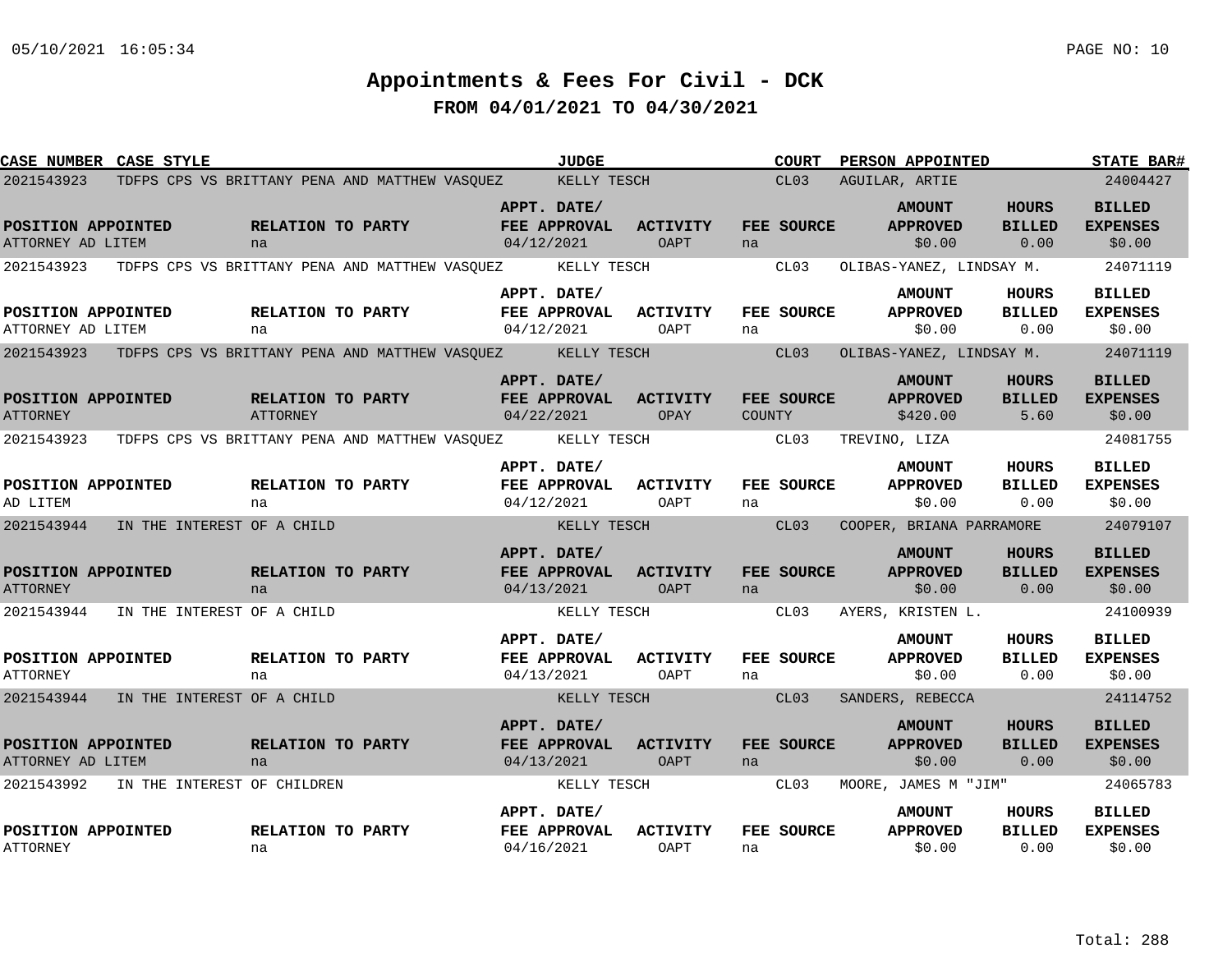| <b>CASE NUMBER CASE STYLE</b>           |                             |                                      |                                                                     |                                           | <b>JUDGE</b> |                                |               | <b>COURT</b> | PERSON APPOINTED                             |                                       | <b>STATE BAR#</b>                          |
|-----------------------------------------|-----------------------------|--------------------------------------|---------------------------------------------------------------------|-------------------------------------------|--------------|--------------------------------|---------------|--------------|----------------------------------------------|---------------------------------------|--------------------------------------------|
| 2021544107                              | IN THE INTEREST OF CHILDREN |                                      |                                                                     |                                           | KELLY TESCH  |                                |               | CL03         | BASSETT, JENNIFER                            |                                       | 02145532                                   |
| POSITION APPOINTED<br>ATTORNEY AD LITEM |                             | RELATION TO PARTY<br>na              |                                                                     | APPT. DATE/<br>04/23/2021                 | FEE APPROVAL | <b>ACTIVITY</b><br><b>OAPT</b> | na            | FEE SOURCE   | <b>AMOUNT</b><br><b>APPROVED</b><br>\$0.00   | <b>HOURS</b><br><b>BILLED</b><br>0.00 | <b>BILLED</b><br><b>EXPENSES</b><br>\$0.00 |
| 2021544107                              | IN THE INTEREST OF CHILDREN |                                      |                                                                     |                                           | KELLY TESCH  |                                |               | CL03         | OLIBAS-YANEZ, LINDSAY M.                     |                                       | 24071119                                   |
| POSITION APPOINTED<br>ATTORNEY          |                             | RELATION TO PARTY<br>na              |                                                                     | APPT. DATE/<br>FEE APPROVAL<br>04/26/2021 |              | <b>ACTIVITY</b><br>OAPT        | na            | FEE SOURCE   | <b>AMOUNT</b><br><b>APPROVED</b><br>\$0.00   | HOURS<br><b>BILLED</b><br>0.00        | <b>BILLED</b><br><b>EXPENSES</b><br>\$0.00 |
| 2021544107                              | IN THE INTEREST OF CHILDREN |                                      |                                                                     |                                           | KELLY TESCH  |                                |               | CL03         | TREVINO, LIZA                                |                                       | 24081755                                   |
| POSITION APPOINTED<br><b>ATTORNEY</b>   |                             | RELATION TO PARTY<br>na              |                                                                     | APPT. DATE/<br>04/26/2021                 | FEE APPROVAL | <b>ACTIVITY</b><br><b>OAPT</b> | na            | FEE SOURCE   | <b>AMOUNT</b><br><b>APPROVED</b><br>\$0.00   | <b>HOURS</b><br><b>BILLED</b><br>0.00 | <b>BILLED</b><br><b>EXPENSES</b><br>\$0.00 |
| 2011555710                              |                             |                                      | BRADLY JONATHAN HUTCHESON VS KATHRYN ANNE HUTCHESON STEPHEN JOHNSON |                                           |              |                                |               | D072         | LOPEZ, JAIME O                               |                                       | 24013058                                   |
| POSITION APPOINTED<br>ATTORNEY AD LITEM |                             | RELATION TO PARTY<br>na              |                                                                     | APPT. DATE/<br>04/12/2021                 | FEE APPROVAL | <b>ACTIVITY</b><br>OAPT        | na            | FEE SOURCE   | <b>AMOUNT</b><br><b>APPROVED</b><br>\$0.00   | HOURS<br><b>BILLED</b><br>0.00        | <b>BILLED</b><br><b>EXPENSES</b><br>\$0.00 |
| 2016523408                              | IN THE INTEREST OF A CHILD  |                                      |                                                                     |                                           | KARA DARNELL |                                |               | D072         | SHAW, JIM                                    |                                       | 18144800                                   |
| POSITION APPOINTED<br><b>ATTORNEY</b>   |                             | RELATION TO PARTY<br>ATTORNEY        |                                                                     | APPT. DATE/<br>04/05/2021                 | FEE APPROVAL | <b>ACTIVITY</b><br>OPAY        | <b>COUNTY</b> | FEE SOURCE   | <b>AMOUNT</b><br><b>APPROVED</b><br>\$307.50 | <b>HOURS</b><br><b>BILLED</b><br>4.10 | <b>BILLED</b><br><b>EXPENSES</b><br>\$0.00 |
| 2017526768                              | IN THE INTEREST OF A CHILD  |                                      |                                                                     |                                           | KARA DARNELL |                                |               | D072         | HUDMAN, SARA J.                              |                                       | 24052021                                   |
| POSITION APPOINTED<br>ATTORNEY AD LITEM |                             | RELATION TO PARTY<br><b>ATTORNEY</b> |                                                                     | APPT. DATE/<br>04/15/2021                 | FEE APPROVAL | ACTIVITY<br>OPAY               | COUNTY        | FEE SOURCE   | <b>AMOUNT</b><br><b>APPROVED</b><br>\$735.00 | HOURS<br><b>BILLED</b><br>9.80        | <b>BILLED</b><br><b>EXPENSES</b><br>\$0.00 |
| 2018532019                              | IN THE INTEREST OF A CHILD  |                                      |                                                                     |                                           | KARA DARNELL |                                |               | D072         | THREADGILL, HEATHER                          |                                       | 24049286                                   |
| POSITION APPOINTED<br><b>ATTORNEY</b>   |                             | RELATION TO PARTY<br>ATTORNEY        |                                                                     | APPT. DATE/<br>04/26/2021                 | FEE APPROVAL | <b>ACTIVITY</b><br><b>OPAY</b> | COUNTY        | FEE SOURCE   | <b>AMOUNT</b><br><b>APPROVED</b><br>\$90.00  | <b>HOURS</b><br><b>BILLED</b><br>1.20 | <b>BILLED</b><br><b>EXPENSES</b><br>\$0.00 |
| 2019536668                              | IN THE INTEREST OF A CHILD  |                                      |                                                                     |                                           | KARA DARNELL |                                |               | D072         | SHAW, JIM                                    |                                       | 18144800                                   |
| POSITION APPOINTED<br><b>ATTORNEY</b>   |                             | RELATION TO PARTY<br><b>ATTORNEY</b> |                                                                     | APPT. DATE/<br>04/23/2021                 | FEE APPROVAL | <b>ACTIVITY</b><br>OPAY        | COUNTY        | FEE SOURCE   | <b>AMOUNT</b><br><b>APPROVED</b><br>\$495.00 | HOURS<br><b>BILLED</b><br>6.60        | <b>BILLED</b><br><b>EXPENSES</b><br>\$0.00 |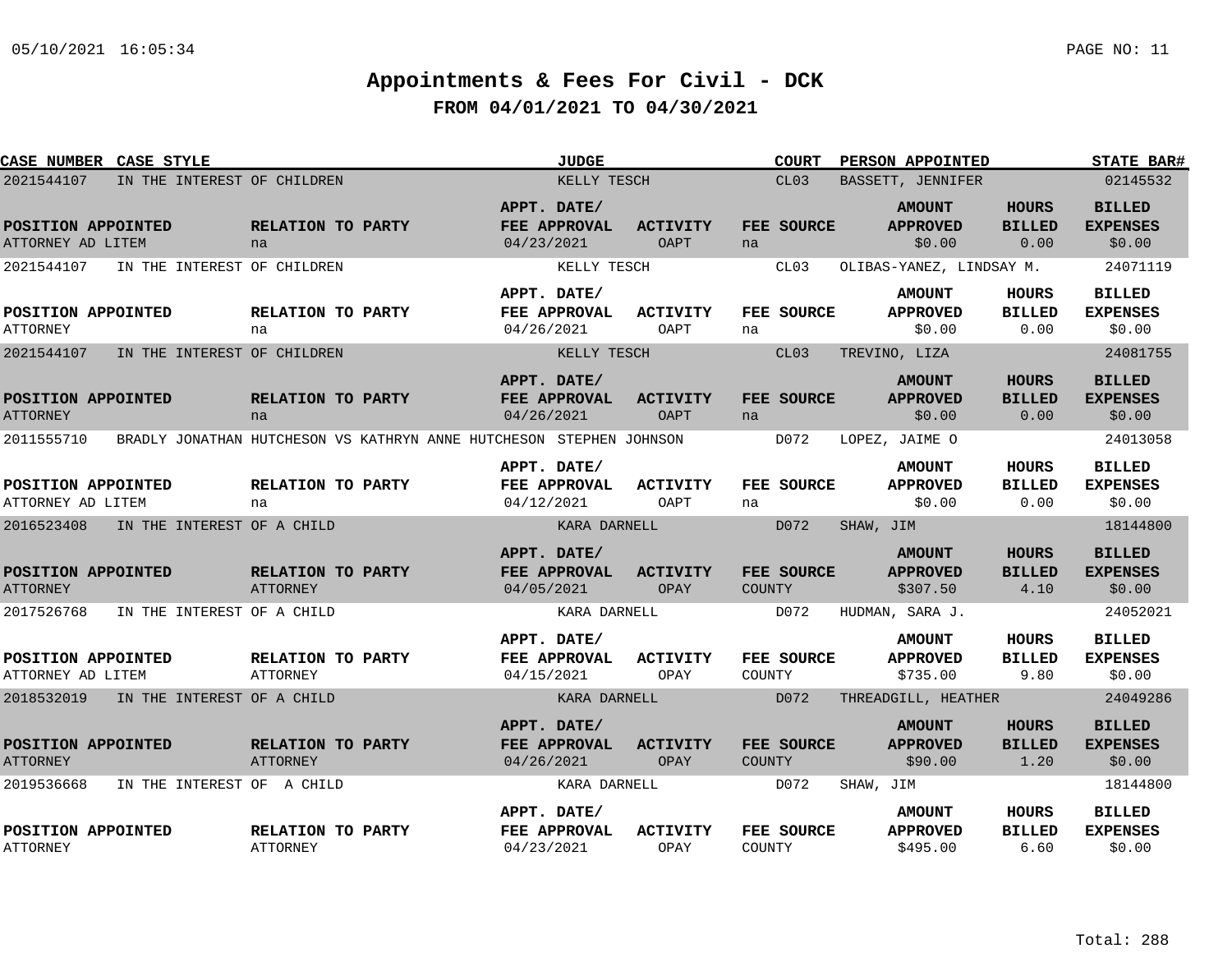| <b>CASE NUMBER CASE STYLE</b>             |                                      | <b>JUDGE</b>                              |                         | COURT                       | PERSON APPOINTED                               |                                        | <b>STATE BAR#</b>                           |
|-------------------------------------------|--------------------------------------|-------------------------------------------|-------------------------|-----------------------------|------------------------------------------------|----------------------------------------|---------------------------------------------|
| 2019536668<br>IN THE INTEREST OF A CHILD  |                                      | KARA DARNELL                              |                         | D072                        | MURRAY, LINDSEY K.                             |                                        | 24066252                                    |
| POSITION APPOINTED<br><b>ATTORNEY</b>     | RELATION TO PARTY<br><b>ATTORNEY</b> | APPT. DATE/<br>FEE APPROVAL<br>03/31/2021 | <b>ACTIVITY</b><br>OPAY | FEE SOURCE<br>COUNTY        | <b>AMOUNT</b><br><b>APPROVED</b><br>\$656.25   | <b>HOURS</b><br><b>BILLED</b><br>8.75  | <b>BILLED</b><br><b>EXPENSES</b><br>\$0.00  |
| 2019536879<br>IN THE INTEREST OF A CHILD  |                                      | KELLY TESCH                               |                         | D072                        | MURRAY, LINDSEY K.                             |                                        | 24066252                                    |
| POSITION APPOINTED<br><b>ATTORNEY</b>     | RELATION TO PARTY<br>ATTORNEY        | APPT. DATE/<br>FEE APPROVAL<br>04/28/2021 | <b>ACTIVITY</b><br>OPAY | FEE SOURCE<br>COUNTY        | <b>AMOUNT</b><br><b>APPROVED</b><br>\$215.24   | HOURS<br><b>BILLED</b><br>2.50         | <b>BILLED</b><br><b>EXPENSES</b><br>\$27.74 |
| 2020538371<br>IN THE INTEREST OF CHILDREN |                                      | KARA DARNELL                              |                         | D072                        | SHAW, JIM                                      |                                        | 18144800                                    |
| POSITION APPOINTED<br><b>ATTORNEY</b>     | RELATION TO PARTY<br>ATTORNEY        | APPT. DATE/<br>FEE APPROVAL<br>04/21/2021 | <b>ACTIVITY</b><br>OPAY | FEE SOURCE<br>COUNTY        | <b>AMOUNT</b><br><b>APPROVED</b><br>\$547.50   | <b>HOURS</b><br><b>BILLED</b><br>7.30  | <b>BILLED</b><br><b>EXPENSES</b><br>\$0.00  |
| 2020538716<br>IN THE INTEREST OF A CHILD  |                                      | KARA DARNELL                              |                         | D072                        | THREADGILL, HEATHER                            |                                        | 24049286                                    |
| POSITION APPOINTED<br>ATTORNEY AD LITEM   | RELATION TO PARTY<br><b>ATTORNEY</b> | APPT. DATE/<br>FEE APPROVAL<br>04/27/2021 | <b>ACTIVITY</b><br>OPAY | <b>FEE SOURCE</b><br>COUNTY | <b>AMOUNT</b><br><b>APPROVED</b><br>\$847.50   | <b>HOURS</b><br><b>BILLED</b><br>11.30 | <b>BILLED</b><br><b>EXPENSES</b><br>\$0.00  |
| 2020538716<br>IN THE INTEREST OF A CHILD  |                                      | KARA DARNELL                              |                         | D072                        | WATSON, CARDINE                                |                                        | 24084842                                    |
| POSITION APPOINTED<br>ATTORNEY AD LITEM   | RELATION TO PARTY<br><b>ATTORNEY</b> | APPT. DATE/<br>FEE APPROVAL<br>04/15/2021 | <b>ACTIVITY</b><br>OPAY | FEE SOURCE<br>APPLICANT     | <b>AMOUNT</b><br><b>APPROVED</b><br>\$731.25   | <b>HOURS</b><br><b>BILLED</b><br>9.75  | <b>BILLED</b><br><b>EXPENSES</b><br>\$0.00  |
| 2020538897 IN THE INTEREST OF CHILDREN    |                                      | KARA DARNELL                              |                         | D072                        | EBELING, DELLINDA JO                           |                                        | 06384700                                    |
| POSITION APPOINTED<br>ATTORNEY AD LITEM   | RELATION TO PARTY<br>ATTORNEY        | APPT. DATE/<br>FEE APPROVAL<br>04/07/2021 | <b>ACTIVITY</b><br>OPAY | <b>FEE SOURCE</b><br>COUNTY | <b>AMOUNT</b><br><b>APPROVED</b><br>\$1,245.00 | HOURS<br><b>BILLED</b><br>16.60        | <b>BILLED</b><br><b>EXPENSES</b><br>\$0.00  |
| 2020539067 IN THE INTEREST OF A CHILD     |                                      | KARA DARNELL                              |                         | D072                        | MURRAY, LINDSEY K.                             |                                        | 24066252                                    |
| POSITION APPOINTED<br><b>ATTORNEY</b>     | RELATION TO PARTY<br>ATTORNEY        | APPT. DATE/<br>FEE APPROVAL<br>04/29/2021 | <b>ACTIVITY</b><br>OPAY | FEE SOURCE<br>COUNTY        | <b>AMOUNT</b><br><b>APPROVED</b><br>\$206.25   | <b>HOURS</b><br><b>BILLED</b><br>2.75  | <b>BILLED</b><br><b>EXPENSES</b><br>\$0.00  |
| 2020539234<br>IN THE INTEREST OF A CHILD  |                                      | KARA DARNELL                              |                         | D072                        | THREADGILL, HEATHER                            |                                        | 24049286                                    |
| POSITION APPOINTED<br>ATTORNEY AD LITEM   | RELATION TO PARTY<br>ATTORNEY        | APPT. DATE/<br>FEE APPROVAL<br>04/27/2021 | <b>ACTIVITY</b><br>OPAY | FEE SOURCE<br>COUNTY        | <b>AMOUNT</b><br><b>APPROVED</b><br>\$277.50   | HOURS<br><b>BILLED</b><br>3.70         | <b>BILLED</b><br><b>EXPENSES</b><br>\$0.00  |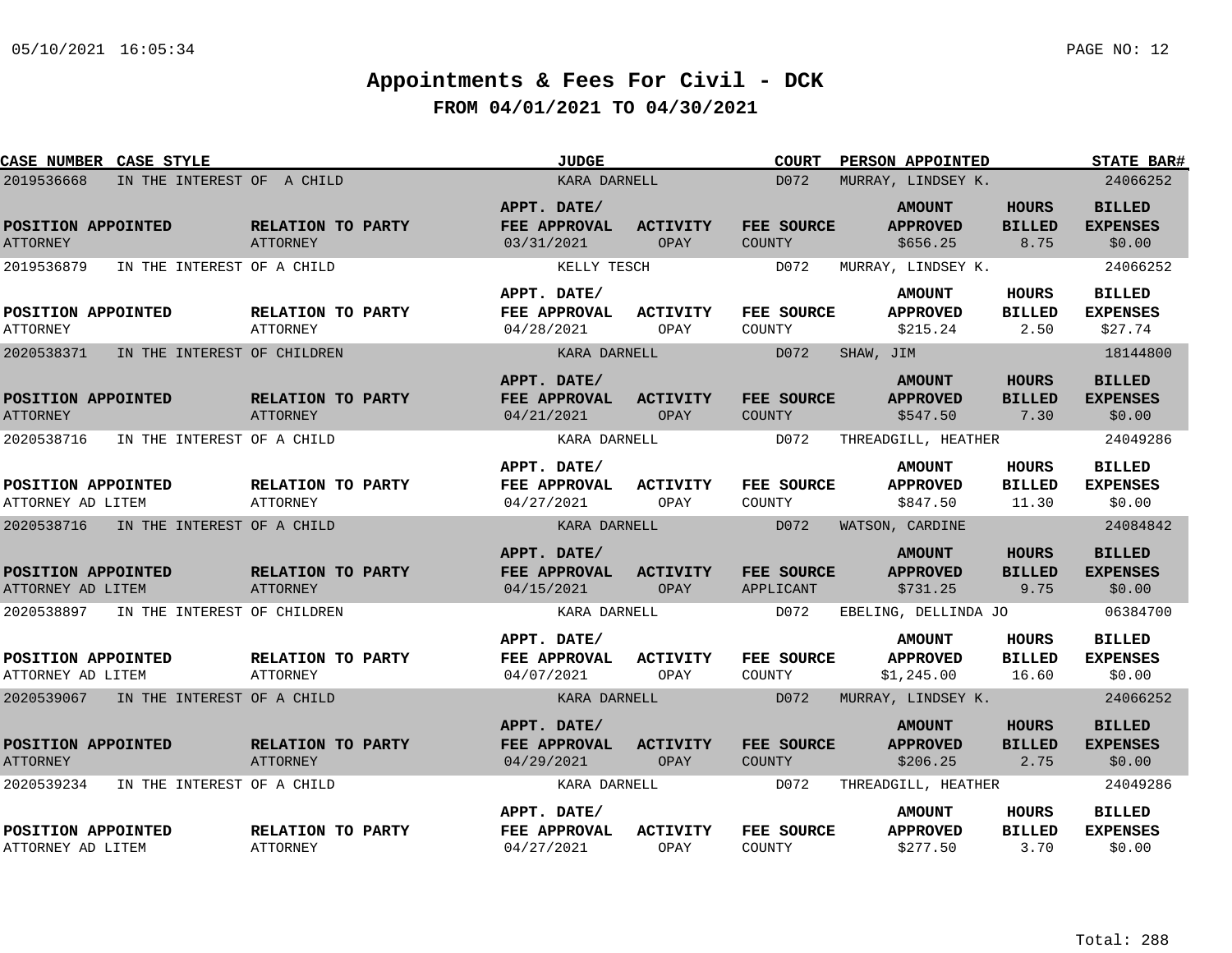| CASE NUMBER CASE STYLE                  |                                      | <b>JUDGE</b>                              |                         | <b>COURT</b>                | PERSON APPOINTED                             |                                        | <b>STATE BAR#</b>                          |
|-----------------------------------------|--------------------------------------|-------------------------------------------|-------------------------|-----------------------------|----------------------------------------------|----------------------------------------|--------------------------------------------|
| 2020539234                              | IN THE INTEREST OF A CHILD           | KARA DARNELL                              |                         | D072                        | MURRAY, LINDSEY K.                           |                                        | 24066252                                   |
| POSITION APPOINTED<br><b>ATTORNEY</b>   | RELATION TO PARTY<br>ATTORNEY        | APPT. DATE/<br>FEE APPROVAL<br>04/01/2021 | <b>ACTIVITY</b><br>OPAY | FEE SOURCE<br>COUNTY        | <b>AMOUNT</b><br><b>APPROVED</b><br>\$731.25 | <b>HOURS</b><br><b>BILLED</b><br>9.75  | <b>BILLED</b><br><b>EXPENSES</b><br>\$0.00 |
| 2020539403                              | IN THE INTEREST OF A CHILD           | KARA DARNELL                              |                         | D072                        | EBELING, DELLINDA JO                         |                                        | 06384700                                   |
| POSITION APPOINTED<br>ATTORNEY AD LITEM | RELATION TO PARTY<br>ATTORNEY        | APPT. DATE/<br>FEE APPROVAL<br>04/09/2021 | <b>ACTIVITY</b><br>OPAY | FEE SOURCE<br>COUNTY        | <b>AMOUNT</b><br><b>APPROVED</b><br>\$660.00 | HOURS<br><b>BILLED</b><br>8.80         | <b>BILLED</b><br><b>EXPENSES</b><br>\$0.00 |
| 2020539403                              | IN THE INTEREST OF A CHILD           | KARA DARNELL                              |                         | D072                        | EBELING, DELLINDA JO                         |                                        | 06384700                                   |
| POSITION APPOINTED<br>ATTORNEY AD LITEM | RELATION TO PARTY<br>ATTORNEY        | APPT. DATE/<br>FEE APPROVAL<br>04/19/2021 | <b>ACTIVITY</b><br>OPAY | FEE SOURCE<br><b>COUNTY</b> | <b>AMOUNT</b><br><b>APPROVED</b><br>\$322.50 | <b>HOURS</b><br><b>BILLED</b><br>4.30  | <b>BILLED</b><br><b>EXPENSES</b><br>\$0.00 |
| 2020539661                              | IN THE INTEREST OF A CHILD           | KARA DARNELL                              |                         | D072                        | JOHNSTON, J CRAIG                            |                                        | 00787784                                   |
| POSITION APPOINTED<br><b>ATTORNEY</b>   | RELATION TO PARTY<br><b>ATTORNEY</b> | APPT. DATE/<br>FEE APPROVAL<br>04/09/2021 | <b>ACTIVITY</b><br>OPAY | FEE SOURCE<br>COUNTY        | <b>AMOUNT</b><br><b>APPROVED</b><br>\$247.50 | <b>HOURS</b><br><b>BILLED</b><br>3.30  | <b>BILLED</b><br><b>EXPENSES</b><br>\$0.00 |
| 2020539968                              | IN THE INTEREST OF CHILDREN          | KARA DARNELL                              |                         | D072                        | MURRAY, LINDSEY K.                           |                                        | 24066252                                   |
| POSITION APPOINTED<br><b>ATTORNEY</b>   | RELATION TO PARTY<br><b>ATTORNEY</b> | APPT. DATE/<br>FEE APPROVAL<br>04/29/2021 | <b>ACTIVITY</b><br>OPAY | FEE SOURCE<br>COUNTY        | <b>AMOUNT</b><br><b>APPROVED</b><br>\$356.25 | <b>HOURS</b><br><b>BILLED</b><br>4.75  | <b>BILLED</b><br><b>EXPENSES</b><br>\$0.00 |
| 2020540345                              | IN THE INTEREST OF CHILDREN          | KARA DARNELL                              |                         | D072                        | WATSON, CARDINE                              |                                        | 24084842                                   |
| POSITION APPOINTED<br>ATTORNEY AD LITEM | RELATION TO PARTY<br>ATTORNEY        | APPT. DATE/<br>FEE APPROVAL<br>04/15/2021 | <b>ACTIVITY</b><br>OPAY | FEE SOURCE<br>COUNTY        | <b>AMOUNT</b><br><b>APPROVED</b><br>\$806.25 | HOURS<br><b>BILLED</b><br>10.75        | <b>BILLED</b><br><b>EXPENSES</b><br>\$0.00 |
| 2020540632 IN THE INTEREST OF CHILDREN  |                                      | KARA DARNELL                              |                         | D072                        | WATSON, CARDINE                              |                                        | 24084842                                   |
| POSITION APPOINTED<br>ATTORNEY AD LITEM | RELATION TO PARTY<br><b>ATTORNEY</b> | APPT. DATE/<br>FEE APPROVAL<br>04/29/2021 | <b>ACTIVITY</b><br>OPAY | FEE SOURCE<br>COUNTY        | <b>AMOUNT</b><br><b>APPROVED</b><br>\$993.75 | <b>HOURS</b><br><b>BILLED</b><br>13.25 | <b>BILLED</b><br><b>EXPENSES</b><br>\$0.00 |
| 2020540862                              | IN THE INTEREST OF A CHILD           | KARA DARNELL                              |                         | D072                        | JOHNSTON, J CRAIG                            |                                        | 00787784                                   |
| POSITION APPOINTED<br><b>ATTORNEY</b>   | RELATION TO PARTY<br><b>ATTORNEY</b> | APPT. DATE/<br>FEE APPROVAL<br>04/09/2021 | <b>ACTIVITY</b><br>OPAY | FEE SOURCE<br>COUNTY        | <b>AMOUNT</b><br><b>APPROVED</b><br>\$300.00 | <b>HOURS</b><br><b>BILLED</b><br>4.00  | <b>BILLED</b><br><b>EXPENSES</b><br>\$0.00 |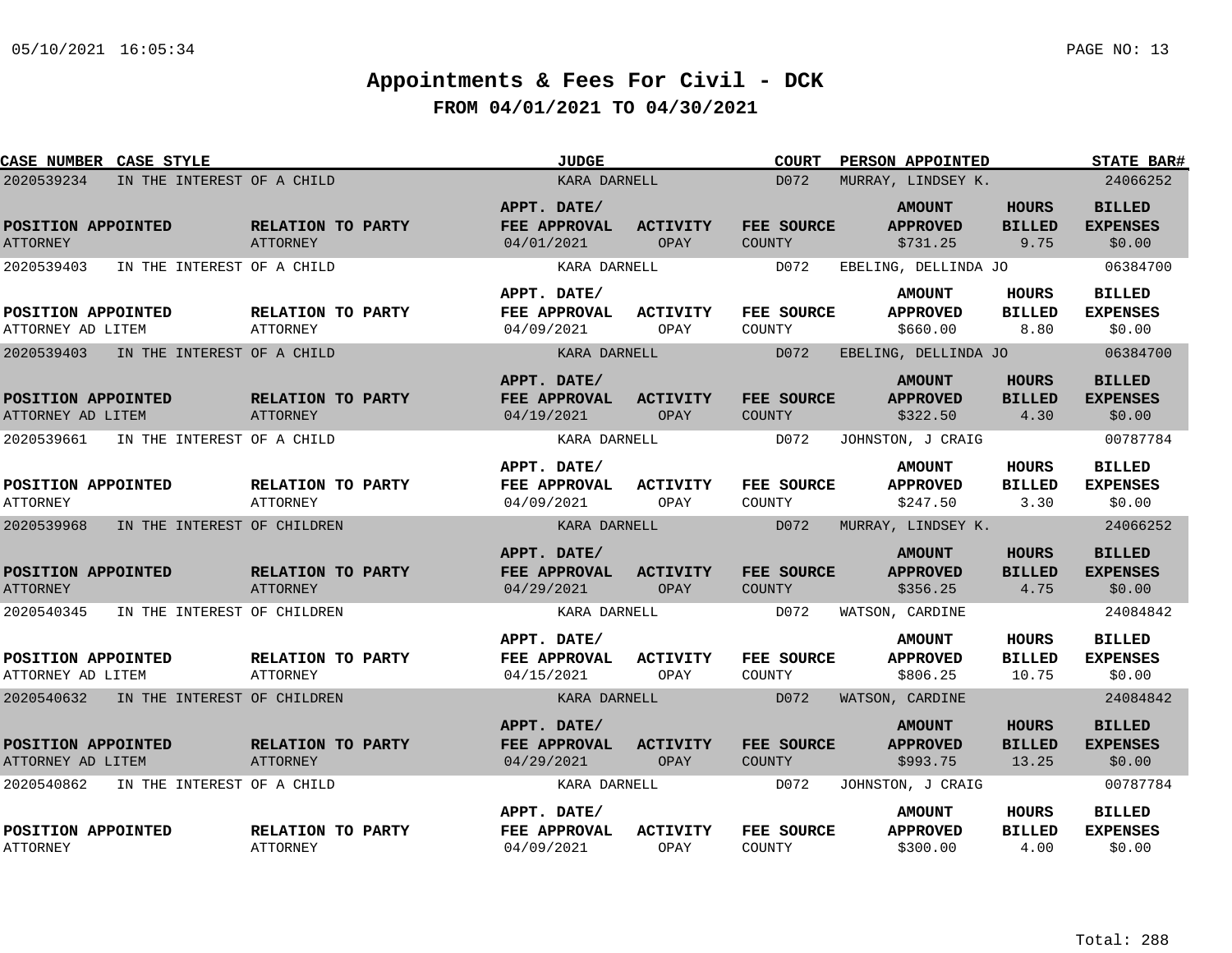| CASE NUMBER CASE STYLE                    |                                      | JUDGE                                     |                                | <b>COURT</b>                       | PERSON APPOINTED                             |                                       | <b>STATE BAR#</b>                          |
|-------------------------------------------|--------------------------------------|-------------------------------------------|--------------------------------|------------------------------------|----------------------------------------------|---------------------------------------|--------------------------------------------|
| 2020541358<br>IN THE INTEREST OF A CHILD  |                                      | KARA DARNELL                              |                                | D072                               | THREADGILL, HEATHER                          |                                       | 24049286                                   |
| POSITION APPOINTED<br><b>ATTORNEY</b>     | RELATION TO PARTY<br>ATTORNEY        | APPT. DATE/<br>FEE APPROVAL<br>04/26/2021 | <b>ACTIVITY</b><br>OPAY        | FEE SOURCE<br><b>COUNTY</b>        | <b>AMOUNT</b><br><b>APPROVED</b><br>\$150.00 | <b>HOURS</b><br><b>BILLED</b><br>2.00 | <b>BILLED</b><br><b>EXPENSES</b><br>\$0.00 |
| 2020541779<br>IN THE INTEREST OF A CHILD  |                                      | KARA DARNELL                              |                                | D072                               | MURRAY, LINDSEY K.                           |                                       | 24066252                                   |
| POSITION APPOINTED<br><b>ATTORNEY</b>     | RELATION TO PARTY<br>ATTORNEY        | APPT. DATE/<br>FEE APPROVAL<br>04/29/2021 | <b>ACTIVITY</b><br>OPAY        | FEE SOURCE<br>COUNTY               | <b>AMOUNT</b><br><b>APPROVED</b><br>\$168.75 | HOURS<br><b>BILLED</b><br>2.25        | <b>BILLED</b><br><b>EXPENSES</b><br>\$0.00 |
| 2021542890<br>IN THE INTEREST OF CHILDREN |                                      | KARA DARNELL                              |                                | D072                               | EBELING, DELLINDA JO                         |                                       | 06384700                                   |
| POSITION APPOINTED<br>ATTORNEY AD LITEM   | RELATION TO PARTY<br>ATTORNEY        | APPT. DATE/<br>FEE APPROVAL<br>04/05/2021 | <b>ACTIVITY</b><br>OPAY        | <b>FEE SOURCE</b><br><b>COUNTY</b> | <b>AMOUNT</b><br><b>APPROVED</b><br>\$367.50 | <b>HOURS</b><br><b>BILLED</b><br>4.90 | <b>BILLED</b><br><b>EXPENSES</b><br>\$0.00 |
| 2021543725<br>IN THE INTEREST OF A CHILD  |                                      | KARA DARNELL                              |                                | D072                               | JOHNSTON, J CRAIG                            |                                       | 00787784                                   |
| POSITION APPOINTED<br>ATTORNEY AD LITEM   | RELATION TO PARTY<br><b>ATTORNEY</b> | APPT. DATE/<br>FEE APPROVAL<br>04/09/2021 | ACTIVITY<br>OPAY               | <b>FEE SOURCE</b><br>COUNTY        | <b>AMOUNT</b><br><b>APPROVED</b><br>\$360.00 | <b>HOURS</b><br><b>BILLED</b><br>4.80 | <b>BILLED</b><br><b>EXPENSES</b><br>\$0.00 |
| 2021544068<br>IN THE INTEREST OF A CHILD  |                                      | KARA DARNELL                              |                                | D072                               | THREADGILL, HEATHER                          |                                       | 24049286                                   |
| POSITION APPOINTED<br>ATTORNEY AD LITEM   | RELATION TO PARTY<br>na              | APPT. DATE/<br>FEE APPROVAL<br>04/21/2021 | <b>ACTIVITY</b><br>OAPT        | FEE SOURCE<br>na                   | <b>AMOUNT</b><br><b>APPROVED</b><br>\$0.00   | <b>HOURS</b><br><b>BILLED</b><br>0.00 | <b>BILLED</b><br><b>EXPENSES</b><br>\$0.00 |
| 2021544068<br>IN THE INTEREST OF A CHILD  |                                      | KARA DARNELL                              |                                | D072                               | WATSON, CARDINE                              |                                       | 24084842                                   |
| POSITION APPOINTED<br>ATTORNEY AD LITEM   | RELATION TO PARTY<br>na              | APPT. DATE/<br>FEE APPROVAL<br>04/22/2021 | <b>ACTIVITY</b><br>OAPT        | FEE SOURCE<br>na                   | <b>AMOUNT</b><br><b>APPROVED</b><br>\$0.00   | <b>HOURS</b><br><b>BILLED</b><br>0.00 | <b>BILLED</b><br><b>EXPENSES</b><br>\$0.00 |
| 2021726592<br>LCAD VS. 5706 FN 40 LLC     |                                      |                                           | ANN-MARIE CARRUTH              | D072                               | NELSON, GEORGE H                             |                                       | 14894000                                   |
| POSITION APPOINTED<br>ATTORNEY AD LITEM   | RELATION TO PARTY<br>na              | APPT. DATE/<br>FEE APPROVAL<br>04/30/2021 | <b>ACTIVITY</b><br><b>OAPT</b> | <b>FEE SOURCE</b><br>na            | <b>AMOUNT</b><br><b>APPROVED</b><br>\$0.00   | <b>HOURS</b><br><b>BILLED</b><br>0.00 | <b>BILLED</b><br><b>EXPENSES</b><br>\$0.00 |
| 2016519465<br>IN THE INTEREST OF A CHILD  |                                      | KARA DARNELL                              |                                | D099                               | THREADGILL, HEATHER                          |                                       | 24049286                                   |
| POSITION APPOINTED<br>ATTORNEY AD LITEM   | RELATION TO PARTY<br>ATTORNEY        | APPT. DATE/<br>FEE APPROVAL<br>04/26/2021 | <b>ACTIVITY</b><br>OPAY        | FEE SOURCE<br>COUNTY               | <b>AMOUNT</b><br><b>APPROVED</b><br>\$210.00 | HOURS<br><b>BILLED</b><br>2.80        | <b>BILLED</b><br><b>EXPENSES</b><br>\$0.00 |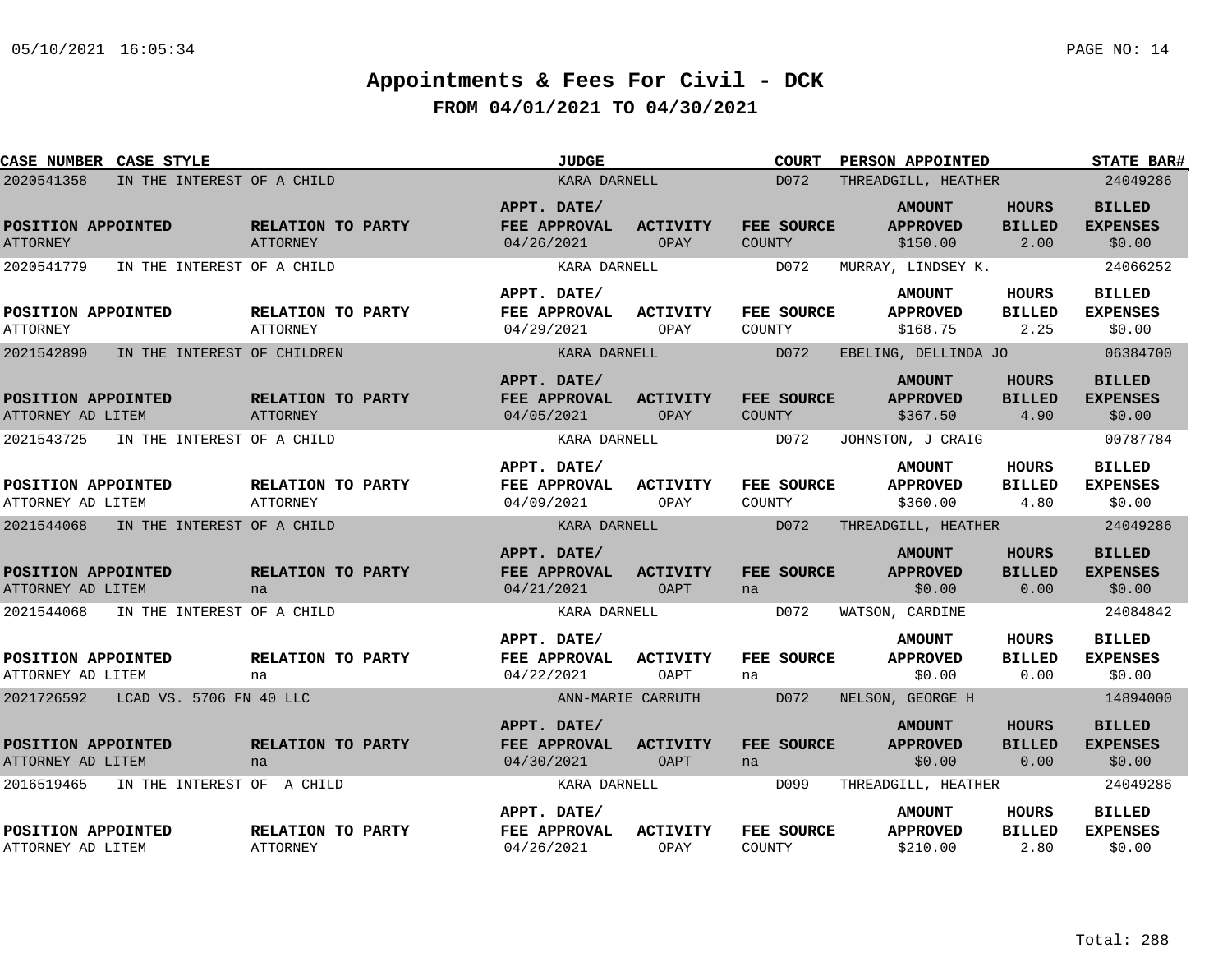| CASE NUMBER CASE STYLE                  |                                             | <b>JUDGE</b>                              |                         | <b>COURT</b>                | <b>PERSON APPOINTED</b>                        |                                        | <b>STATE BAR#</b>                          |
|-----------------------------------------|---------------------------------------------|-------------------------------------------|-------------------------|-----------------------------|------------------------------------------------|----------------------------------------|--------------------------------------------|
| 2017526290                              | IN THE INTEREST OF A CHILD                  | KARA DARNELL                              |                         | D099                        | HUDMAN, SARA J.                                |                                        | 24052021                                   |
| POSITION APPOINTED<br>ATTORNEY AD LITEM | RELATION TO PARTY<br>ATTORNEY               | APPT. DATE/<br>FEE APPROVAL<br>04/15/2021 | <b>ACTIVITY</b><br>OPAY | FEE SOURCE<br><b>COUNTY</b> | <b>AMOUNT</b><br><b>APPROVED</b><br>\$1,147.50 | <b>HOURS</b><br><b>BILLED</b><br>15.30 | <b>BILLED</b><br><b>EXPENSES</b><br>\$0.00 |
| 2017527368                              | IN THE INTEREST OF CHILDREN                 | KARA DARNELL                              |                         | D099                        | HUDMAN, SARA J.                                |                                        | 24052021                                   |
| POSITION APPOINTED<br><b>ATTORNEY</b>   | RELATION TO PARTY<br><b>ATTORNEY</b>        | APPT. DATE/<br>FEE APPROVAL<br>04/28/2021 | <b>ACTIVITY</b><br>OPAY | <b>FEE SOURCE</b><br>COUNTY | <b>AMOUNT</b><br><b>APPROVED</b><br>\$596.25   | HOURS<br><b>BILLED</b><br>7.95         | <b>BILLED</b><br><b>EXPENSES</b><br>\$0.00 |
| 2018529105                              | IN THE INTEREST OF CHILDREN                 | KARA DARNELL                              |                         | D099                        | HUDMAN, SARA J.                                |                                        | 24052021                                   |
| POSITION APPOINTED<br>ATTORNEY AD LITEM | RELATION TO PARTY<br>ATTORNEY               | APPT. DATE/<br>FEE APPROVAL<br>04/15/2021 | <b>ACTIVITY</b><br>OPAY | FEE SOURCE<br><b>COUNTY</b> | <b>AMOUNT</b><br><b>APPROVED</b><br>\$712.50   | <b>HOURS</b><br><b>BILLED</b><br>9.50  | <b>BILLED</b><br><b>EXPENSES</b><br>\$0.00 |
| 2018529315                              | TDFPS VS BRIANNA GARCIA AND COURTLAND PRIDE | KARA DARNELL                              |                         | D099                        | RADER, BONNIE                                  |                                        | 24061067                                   |
| POSITION APPOINTED<br>AD LITEM          | RELATION TO PARTY<br>na                     | APPT. DATE/<br>FEE APPROVAL<br>04/29/2021 | <b>ACTIVITY</b><br>OAPT | FEE SOURCE<br>na            | <b>AMOUNT</b><br><b>APPROVED</b><br>\$0.00     | <b>HOURS</b><br><b>BILLED</b><br>0.00  | <b>BILLED</b><br><b>EXPENSES</b><br>\$0.00 |
| 2019535140                              | IN THE INTEREST OF A CHILD                  | KARA DARNELL                              |                         | D099                        | SHAW, JIM                                      |                                        | 18144800                                   |
| POSITION APPOINTED<br>GUARDIAN AD LITEM | RELATION TO PARTY<br>ATTORNEY               | APPT. DATE/<br>FEE APPROVAL<br>04/12/2021 | <b>ACTIVITY</b><br>OPAY | FEE SOURCE<br><b>COUNTY</b> | <b>AMOUNT</b><br><b>APPROVED</b><br>\$315.00   | <b>HOURS</b><br><b>BILLED</b><br>4.20  | <b>BILLED</b><br><b>EXPENSES</b><br>\$0.00 |
| 2019536952                              | IN THE INTEREST OF A CHILD                  | KARA DARNELL                              |                         | D099                        | EBELING, DELLINDA JO                           |                                        | 06384700                                   |
| POSITION APPOINTED<br>ATTORNEY AD LITEM | <b>RELATION TO PARTY</b><br>ATTORNEY        | APPT. DATE/<br>FEE APPROVAL<br>04/29/2021 | <b>ACTIVITY</b><br>OPAY | FEE SOURCE<br>COUNTY        | <b>AMOUNT</b><br><b>APPROVED</b><br>\$375.00   | <b>HOURS</b><br><b>BILLED</b><br>5.00  | <b>BILLED</b><br><b>EXPENSES</b><br>\$0.00 |
| 2019536952 IN THE INTEREST OF A CHILD   |                                             | KARA DARNELL                              |                         | D099                        | MORROW, MATT K.                                |                                        | 24081053                                   |
| POSITION APPOINTED<br>ATTORNEY AD LITEM | RELATION TO PARTY<br>ATTORNEY               | APPT. DATE/<br>FEE APPROVAL<br>04/12/2021 | <b>ACTIVITY</b><br>OPAY | FEE SOURCE<br><b>COUNTY</b> | <b>AMOUNT</b><br><b>APPROVED</b><br>\$757.50   | <b>HOURS</b><br><b>BILLED</b><br>10.01 | <b>BILLED</b><br><b>EXPENSES</b><br>\$0.00 |
| 2020539231                              | IN THE INTEREST OF CHILDREN                 | KARA DARNELL                              |                         | D099                        | SHAW, JIM                                      |                                        | 18144800                                   |
| POSITION APPOINTED<br><b>ATTORNEY</b>   | RELATION TO PARTY<br><b>ATTORNEY</b>        | APPT. DATE/<br>FEE APPROVAL<br>04/05/2021 | <b>ACTIVITY</b><br>OPAY | FEE SOURCE<br>COUNTY        | <b>AMOUNT</b><br><b>APPROVED</b><br>\$195.00   | <b>HOURS</b><br><b>BILLED</b><br>2.60  | <b>BILLED</b><br><b>EXPENSES</b><br>\$0.00 |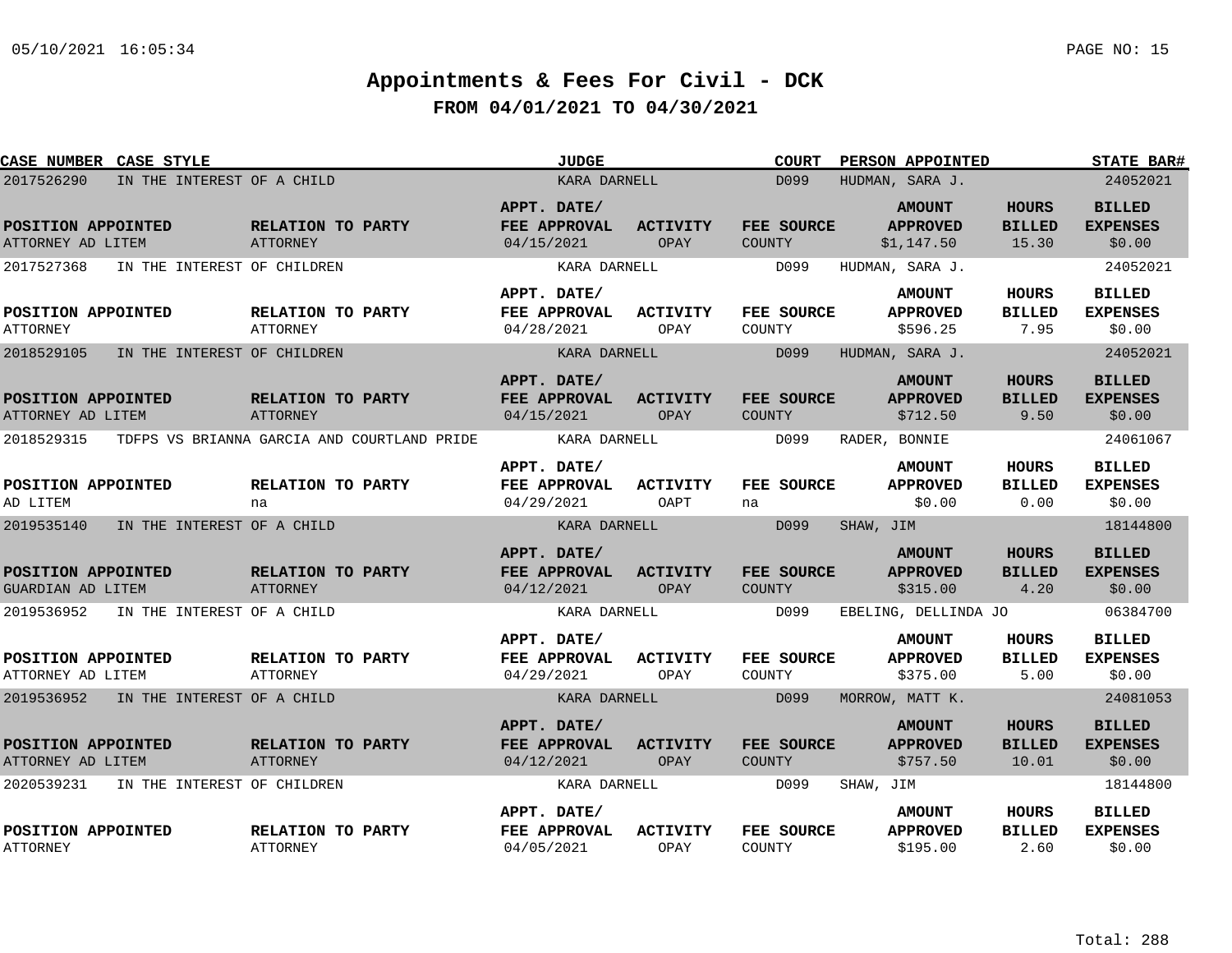| <b>CASE NUMBER CASE STYLE</b>                                                       |                                      | <b>JUDGE</b>                              |                                | <b>COURT</b>                 | <b>PERSON APPOINTED</b>                        |                                        | <b>STATE BAR#</b>                                      |
|-------------------------------------------------------------------------------------|--------------------------------------|-------------------------------------------|--------------------------------|------------------------------|------------------------------------------------|----------------------------------------|--------------------------------------------------------|
| 2020539341<br>IN THE INTEREST OF A CHILD                                            |                                      | WILLIAM SOWDER                            |                                | D <sub>099</sub>             | THREADGILL, HEATHER                            |                                        | 24049286                                               |
| POSITION APPOINTED<br>AD LITEM                                                      | RELATION TO PARTY<br>na              | APPT. DATE/<br>FEE APPROVAL<br>04/01/2021 | <b>ACTIVITY</b><br><b>OAPT</b> | FEE SOURCE<br>na             | <b>AMOUNT</b><br><b>APPROVED</b><br>\$0.00     | <b>HOURS</b><br><b>BILLED</b><br>0.00  | <b>BILLED</b><br><b>EXPENSES</b><br>\$0.00             |
| 2020539341<br>IN THE INTEREST OF A CHILD                                            |                                      | KARA DARNELL                              |                                | D099                         | RADER, BONNIE                                  |                                        | 24061067                                               |
| POSITION APPOINTED<br>AD LITEM                                                      | RELATION TO PARTY<br>na              | APPT. DATE/<br>FEE APPROVAL<br>04/01/2021 | <b>ACTIVITY</b><br><b>OAPT</b> | FEE SOURCE<br>na             | <b>AMOUNT</b><br><b>APPROVED</b><br>\$0.00     | HOURS<br><b>BILLED</b><br>0.00         | <b>BILLED</b><br><b>EXPENSES</b><br>\$0.00             |
| 2020539728<br>IN THE INTEREST OF A CHILD                                            |                                      | KARA DARNELL                              |                                | D099                         | MURRAY, LINDSEY K.                             |                                        | 24066252                                               |
| POSITION APPOINTED<br><b>ATTORNEY</b>                                               | RELATION TO PARTY<br>ATTORNEY        | APPT. DATE/<br>FEE APPROVAL<br>04/29/2021 | <b>ACTIVITY</b><br>OPAY        | FEE SOURCE<br><b>COUNTY</b>  | <b>AMOUNT</b><br><b>APPROVED</b><br>\$337.50   | <b>HOURS</b><br><b>BILLED</b><br>4.50  | <b>BILLED</b><br><b>EXPENSES</b><br>\$0.00             |
| 2020539979<br>IN THE INTEREST OF CHILDREN                                           |                                      | KARA DARNELL                              |                                | D099                         | THREADGILL, HEATHER                            |                                        | 24049286                                               |
| POSITION APPOINTED<br>ATTORNEY AD LITEM                                             | RELATION TO PARTY<br><b>ATTORNEY</b> | APPT. DATE/<br>FEE APPROVAL<br>04/27/2021 | ACTIVITY<br>OPAY               | FEE SOURCE<br>COUNTY         | <b>AMOUNT</b><br><b>APPROVED</b><br>\$352.50   | <b>HOURS</b><br><b>BILLED</b><br>4.70  | <b>BILLED</b><br><b>EXPENSES</b><br>\$0.00             |
| 2020539979<br>IN THE INTEREST OF CHILDREN                                           |                                      | KARA DARNELL                              |                                | D099                         | WATSON, CARDINE                                |                                        | 24084842                                               |
| POSITION APPOINTED<br>ATTORNEY AD LITEM<br>2020540194<br>IN THE INTEREST OF A CHILD | RELATION TO PARTY<br><b>ATTORNEY</b> | APPT. DATE/<br>FEE APPROVAL<br>04/15/2021 | <b>ACTIVITY</b><br>OPAY        | FEE SOURCE<br>COUNTY<br>D099 | <b>AMOUNT</b><br><b>APPROVED</b><br>\$806.25   | <b>HOURS</b><br><b>BILLED</b><br>10.75 | <b>BILLED</b><br><b>EXPENSES</b><br>\$0.00<br>06384700 |
|                                                                                     |                                      | KARA DARNELL                              |                                |                              | EBELING, DELLINDA JO                           |                                        |                                                        |
| POSITION APPOINTED<br>ATTORNEY AD LITEM                                             | RELATION TO PARTY<br>ATTORNEY        | APPT. DATE/<br>FEE APPROVAL<br>04/05/2021 | <b>ACTIVITY</b><br>OPAY        | FEE SOURCE<br>COUNTY         | <b>AMOUNT</b><br><b>APPROVED</b><br>\$247.50   | <b>HOURS</b><br><b>BILLED</b><br>3.30  | <b>BILLED</b><br><b>EXPENSES</b><br>\$0.00             |
| 2020540374 IN THE INTEREST OF CHILDREN                                              |                                      | KARA DARNELL                              |                                | D099                         | THREADGILL, HEATHER                            |                                        | 24049286                                               |
| POSITION APPOINTED<br>ATTORNEY AD LITEM                                             | RELATION TO PARTY<br>ATTORNEY        | APPT. DATE/<br>FEE APPROVAL<br>04/26/2021 | <b>ACTIVITY</b><br>OPAY        | FEE SOURCE<br><b>COUNTY</b>  | <b>AMOUNT</b><br><b>APPROVED</b><br>\$315.00   | <b>HOURS</b><br><b>BILLED</b><br>4.20  | <b>BILLED</b><br><b>EXPENSES</b><br>\$0.00             |
| 2020540492<br>IN THE INTEREST OF A CHILD                                            |                                      | KARA DARNELL                              |                                | D099                         | CARTER, AARON                                  |                                        | 24058331                                               |
| POSITION APPOINTED<br><b>ATTORNEY</b>                                               | RELATION TO PARTY<br><b>ATTORNEY</b> | APPT. DATE/<br>FEE APPROVAL<br>04/21/2021 | <b>ACTIVITY</b><br>OPAY        | FEE SOURCE<br>COUNTY         | <b>AMOUNT</b><br><b>APPROVED</b><br>\$1,245.00 | HOURS<br><b>BILLED</b><br>16.60        | <b>BILLED</b><br><b>EXPENSES</b><br>\$0.00             |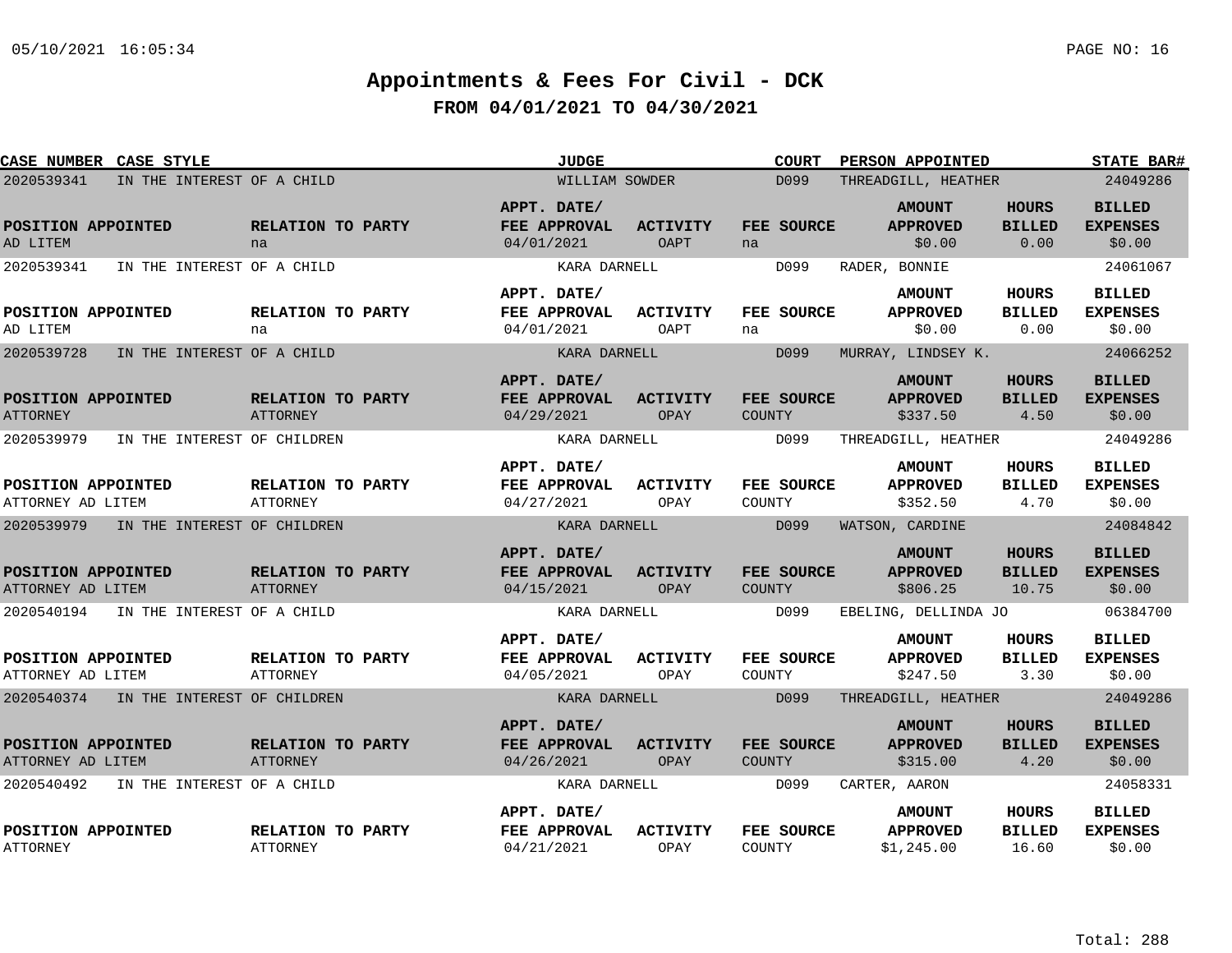| CASE NUMBER CASE STYLE                  |                                                             |                               |            | <b>JUDGE</b>                       |                                |               | <b>COURT</b>      |               | PERSON APPOINTED                             |                                       | <b>STATE BAR#</b>                          |
|-----------------------------------------|-------------------------------------------------------------|-------------------------------|------------|------------------------------------|--------------------------------|---------------|-------------------|---------------|----------------------------------------------|---------------------------------------|--------------------------------------------|
| 2020540492                              | IN THE INTEREST OF A CHILD                                  |                               |            | KARA DARNELL                       |                                |               | D099              |               | MURRAY, LINDSEY K.                           |                                       | 24066252                                   |
| POSITION APPOINTED<br><b>ATTORNEY</b>   |                                                             | RELATION TO PARTY<br>ATTORNEY | 04/01/2021 | APPT. DATE/<br>FEE APPROVAL        | <b>ACTIVITY</b><br>OPAY        | <b>COUNTY</b> | FEE SOURCE        |               | <b>AMOUNT</b><br><b>APPROVED</b><br>\$75.00  | <b>HOURS</b><br><b>BILLED</b><br>1.00 | <b>BILLED</b><br><b>EXPENSES</b><br>\$0.00 |
| 2020540492                              | IN THE INTEREST OF A CHILD                                  |                               |            | KARA DARNELL                       |                                |               | D099              |               | MURRAY, LINDSEY K.                           |                                       | 24066252                                   |
| POSITION APPOINTED<br><b>ATTORNEY</b>   |                                                             | RELATION TO PARTY<br>ATTORNEY | 04/29/2021 | APPT. DATE/<br>FEE APPROVAL        | <b>ACTIVITY</b><br>OPAY        | COUNTY        | FEE SOURCE        |               | <b>AMOUNT</b><br><b>APPROVED</b><br>\$356.25 | HOURS<br><b>BILLED</b><br>4.75        | <b>BILLED</b><br><b>EXPENSES</b><br>\$0.00 |
| 2020542380                              | IN THE MATTER OF THE MARRIAGE OF ELIZABETH ANN              |                               |            | WILLIAM SOWDER                     |                                |               | D099              |               | SRINIVASAN, JANANI                           |                                       | 24108611                                   |
| POSITION APPOINTED<br>ATTORNEY AD LITEM |                                                             | RELATION TO PARTY<br>na       | 04/21/2021 | APPT. DATE/<br>FEE APPROVAL        | <b>ACTIVITY</b><br><b>OAPT</b> | na            | FEE SOURCE        |               | <b>AMOUNT</b><br><b>APPROVED</b><br>\$0.00   | HOURS<br><b>BILLED</b><br>0.00        | <b>BILLED</b><br><b>EXPENSES</b><br>\$0.00 |
| 2020542517                              | IN THE INTEREST OF A CHILD                                  |                               |            | WILLIAM SOWDER                     |                                |               | D099              | CARTER, AARON |                                              |                                       | 24058331                                   |
| POSITION APPOINTED<br>AD LITEM          |                                                             | RELATION TO PARTY<br>na       | 04/12/2021 | APPT. DATE/<br><b>FEE APPROVAL</b> | ACTIVITY<br>OAPT               | na            | FEE SOURCE        |               | <b>AMOUNT</b><br><b>APPROVED</b><br>\$0.00   | <b>HOURS</b><br><b>BILLED</b><br>0.00 | <b>BILLED</b><br><b>EXPENSES</b><br>\$0.00 |
| 2020542517                              | IN THE INTEREST OF A CHILD                                  |                               |            | WILLIAM SOWDER                     |                                |               | D099              |               | PLEASANT, LAURA BETH                         |                                       | 24051905                                   |
| POSITION APPOINTED<br>AD LITEM          |                                                             | RELATION TO PARTY<br>na       | 04/28/2021 | APPT. DATE/<br>FEE APPROVAL        | <b>ACTIVITY</b><br><b>OAPT</b> | na            | <b>FEE SOURCE</b> |               | <b>AMOUNT</b><br><b>APPROVED</b><br>\$0.00   | <b>HOURS</b><br><b>BILLED</b><br>0.00 | <b>BILLED</b><br><b>EXPENSES</b><br>\$0.00 |
| 2021543009                              | TDFPS CPS VS TATUM PROUTY AND KAILIEGH TREVINO              |                               |            | KARA DARNELL                       |                                |               | D099              |               | FOUTS, LEIGH ANN                             |                                       | 07315800                                   |
| POSITION APPOINTED<br><b>ATTORNEY</b>   |                                                             | RELATION TO PARTY<br>na       | 04/29/2021 | APPT. DATE/<br>FEE APPROVAL        | <b>ACTIVITY</b><br>OAPT        | na            | FEE SOURCE        |               | <b>AMOUNT</b><br><b>APPROVED</b><br>\$0.00   | <b>HOURS</b><br><b>BILLED</b><br>0.00 | <b>BILLED</b><br><b>EXPENSES</b><br>\$0.00 |
| 2021543009                              | TDFPS CPS VS TATUM PROUTY AND KAILIEGH TREVINO KARA DARNELL |                               |            |                                    |                                |               | D099              |               | THREADGILL, HEATHER                          |                                       | 24049286                                   |
| POSITION APPOINTED<br><b>ATTORNEY</b>   |                                                             | RELATION TO PARTY<br>ATTORNEY | 04/26/2021 | APPT. DATE/<br>FEE APPROVAL        | <b>ACTIVITY</b><br>OPAY        | <b>COUNTY</b> | FEE SOURCE        |               | <b>AMOUNT</b><br><b>APPROVED</b><br>\$165.00 | <b>HOURS</b><br><b>BILLED</b><br>2.20 | <b>BILLED</b><br><b>EXPENSES</b><br>\$0.00 |
| 2021543009                              | TDFPS CPS VS TATUM PROUTY AND KAILIEGH TREVINO              |                               |            | WILLIAM SOWDER                     |                                | D099          |                   |               | THREADGILL, HEATHER                          |                                       | 24049286                                   |
| POSITION APPOINTED<br>na                |                                                             | RELATION TO PARTY<br>na       | 04/28/2021 | APPT. DATE/<br>FEE APPROVAL        | <b>ACTIVITY</b><br>OPAY        | na            | FEE SOURCE        |               | <b>AMOUNT</b><br><b>APPROVED</b><br>\$0.00   | HOURS<br><b>BILLED</b><br>0.00        | BILLED<br><b>EXPENSES</b><br>\$0.00        |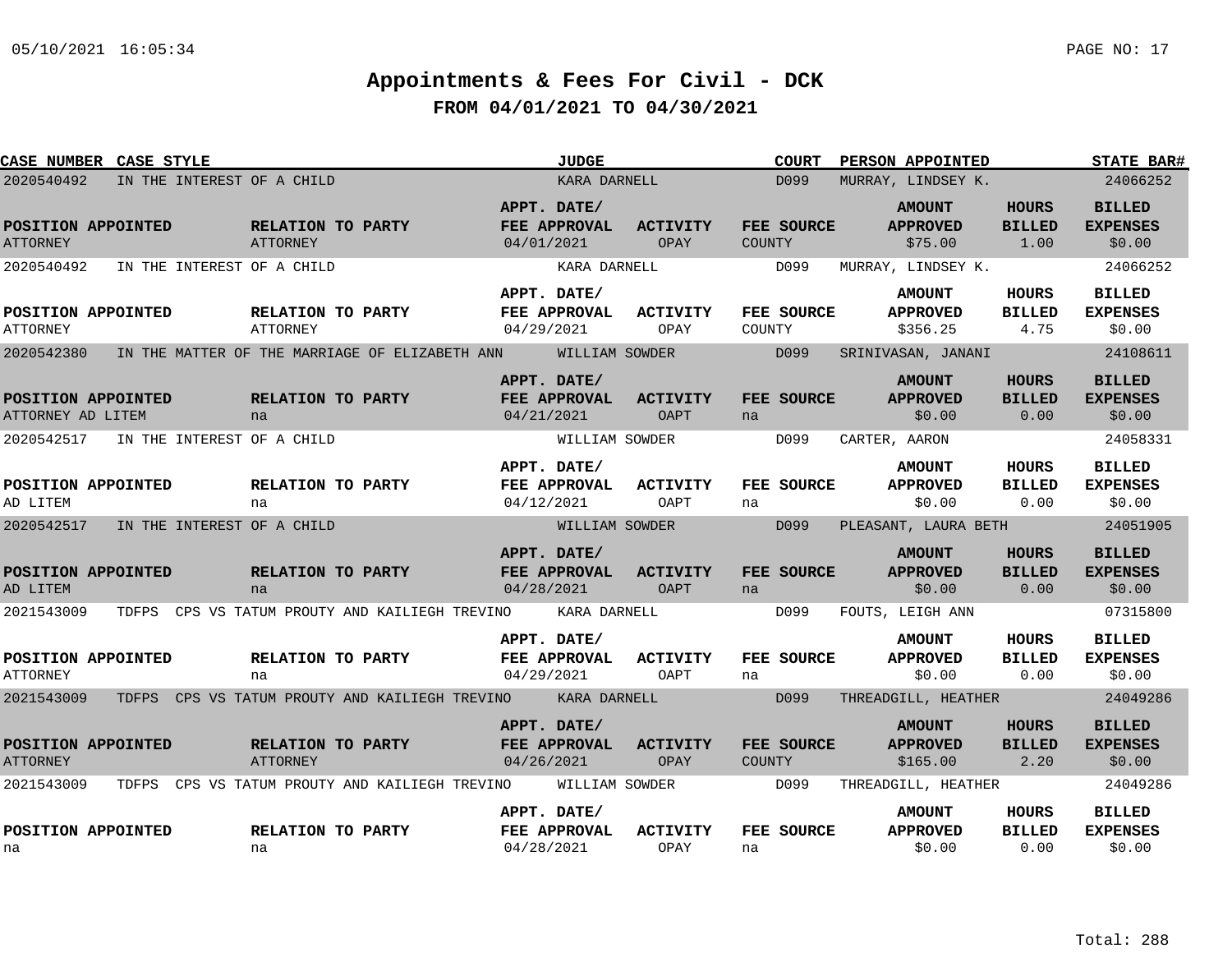| <b>CASE NUMBER CASE STYLE</b>                         |                               |                                      |                                                  |                           | <b>JUDGE</b>                 |                                |        | <b>COURT</b>       | PERSON APPOINTED                                        |                                       | <b>STATE BAR#</b>                                      |
|-------------------------------------------------------|-------------------------------|--------------------------------------|--------------------------------------------------|---------------------------|------------------------------|--------------------------------|--------|--------------------|---------------------------------------------------------|---------------------------------------|--------------------------------------------------------|
| 2021543211                                            | IN THE INTEREST OF A CHILD    |                                      |                                                  |                           | KARA DARNELL                 |                                |        | D <sub>099</sub>   | JOHNSTON, J CRAIG                                       |                                       | 00787784                                               |
| POSITION APPOINTED<br><b>ATTORNEY</b>                 |                               | RELATION TO PARTY<br><b>ATTORNEY</b> |                                                  | APPT. DATE/<br>04/29/2021 | FEE APPROVAL                 | ACTIVITY<br>OPAY               | COUNTY | FEE SOURCE         | <b>AMOUNT</b><br><b>APPROVED</b><br>\$502.50            | <b>HOURS</b><br><b>BILLED</b><br>6.70 | <b>BILLED</b><br><b>EXPENSES</b><br>\$0.00             |
| 2021543641                                            | IN THE INTEREST OF A CHILD    |                                      |                                                  |                           | KARA DARNELL                 |                                |        | D099               | WATSON, CARDINE                                         |                                       | 24084842                                               |
| POSITION APPOINTED<br>ATTORNEY AD LITEM               |                               | RELATION TO PARTY<br>ATTORNEY        |                                                  | APPT. DATE/<br>04/29/2021 | FEE APPROVAL                 | <b>ACTIVITY</b><br>OPAY        | COUNTY | <b>FEE SOURCE</b>  | <b>AMOUNT</b><br><b>APPROVED</b><br>\$375.00            | HOURS<br><b>BILLED</b><br>5.00        | <b>BILLED</b><br><b>EXPENSES</b><br>\$0.00             |
| 2021543832                                            | IN THE INTEREST OF A CHILD    |                                      |                                                  |                           | KARA DARNELL                 |                                |        | D099               | FOUTS, LEIGH ANN                                        |                                       | 07315800                                               |
| POSITION APPOINTED<br>AD LITEM                        |                               | RELATION TO PARTY<br>na              |                                                  | APPT. DATE/<br>04/07/2021 | FEE APPROVAL                 | <b>ACTIVITY</b><br><b>OAPT</b> | na     | FEE SOURCE         | <b>AMOUNT</b><br><b>APPROVED</b><br>\$0.00              | <b>HOURS</b><br><b>BILLED</b><br>0.00 | <b>BILLED</b><br><b>EXPENSES</b><br>\$0.00             |
| 2021543936                                            |                               |                                      | HERMAN GRANT, KENSHA MCCLENDON VS LUBBOCK COUNTY |                           | WILLIAM SOWDER               |                                |        | D099               | WILLIAMS, BRADY                                         |                                       | 24072423                                               |
| POSITION APPOINTED<br>na                              |                               | RELATION TO PARTY<br>na              |                                                  | APPT. DATE/<br>04/21/2021 | FEE APPROVAL                 | <b>ACTIVITY</b><br>OAPT        | na     | FEE SOURCE         | <b>AMOUNT</b><br><b>APPROVED</b><br>\$0.00              | <b>HOURS</b><br><b>BILLED</b><br>0.00 | <b>BILLED</b><br><b>EXPENSES</b><br>\$0.00             |
| 2021543940                                            | NORMA MORALES VS ERICA OLVERA |                                      |                                                  |                           | WILLIAM SOWDER               |                                |        | D099               | ST CLAIR, ROBERT W                                      |                                       | 18985300                                               |
| POSITION APPOINTED<br>GUARDIAN AD LITEM<br>2021543943 | IN THE INTEREST OF CHILD      | RELATION TO PARTY<br>na              |                                                  | APPT. DATE/<br>04/15/2021 | FEE APPROVAL<br>KARA DARNELL | <b>ACTIVITY</b><br><b>OAPT</b> | na     | FEE SOURCE<br>D099 | <b>AMOUNT</b><br><b>APPROVED</b><br>\$0.00<br>SHAW, JIM | <b>HOURS</b><br><b>BILLED</b><br>0.00 | <b>BILLED</b><br><b>EXPENSES</b><br>\$0.00<br>18144800 |
| POSITION APPOINTED<br><b>ATTORNEY</b>                 |                               | RELATION TO PARTY<br>na              |                                                  | APPT. DATE/<br>04/14/2021 | FEE APPROVAL                 | <b>ACTIVITY</b><br>OAPT        | na     | FEE SOURCE         | <b>AMOUNT</b><br><b>APPROVED</b><br>\$0.00              | HOURS<br><b>BILLED</b><br>0.00        | <b>BILLED</b><br><b>EXPENSES</b><br>\$0.00             |
| 2021543943                                            | IN THE INTEREST OF CHILD      |                                      |                                                  |                           | KARA DARNELL                 |                                |        | D099               | MORGESON, TERRI M.                                      |                                       | 24043835                                               |
| POSITION APPOINTED<br>AD LITEM                        |                               | RELATION TO PARTY<br>na              |                                                  | APPT. DATE/<br>04/13/2021 | FEE APPROVAL                 | <b>ACTIVITY</b><br>OAPT        | na     | FEE SOURCE         | <b>AMOUNT</b><br><b>APPROVED</b><br>\$0.00              | <b>HOURS</b><br><b>BILLED</b><br>0.00 | <b>BILLED</b><br><b>EXPENSES</b><br>\$0.00             |
| 2021543943                                            | IN THE INTEREST OF CHILD      |                                      |                                                  |                           | KARA DARNELL                 |                                |        | D099               | MURRAY, LINDSEY K.                                      |                                       | 24066252                                               |
| POSITION APPOINTED<br><b>ATTORNEY</b>                 |                               | RELATION TO PARTY<br>na              |                                                  | APPT. DATE/<br>04/14/2021 | FEE APPROVAL                 | <b>ACTIVITY</b><br>OAPT        | na     | FEE SOURCE         | <b>AMOUNT</b><br><b>APPROVED</b><br>\$0.00              | HOURS<br><b>BILLED</b><br>0.00        | <b>BILLED</b><br><b>EXPENSES</b><br>\$0.00             |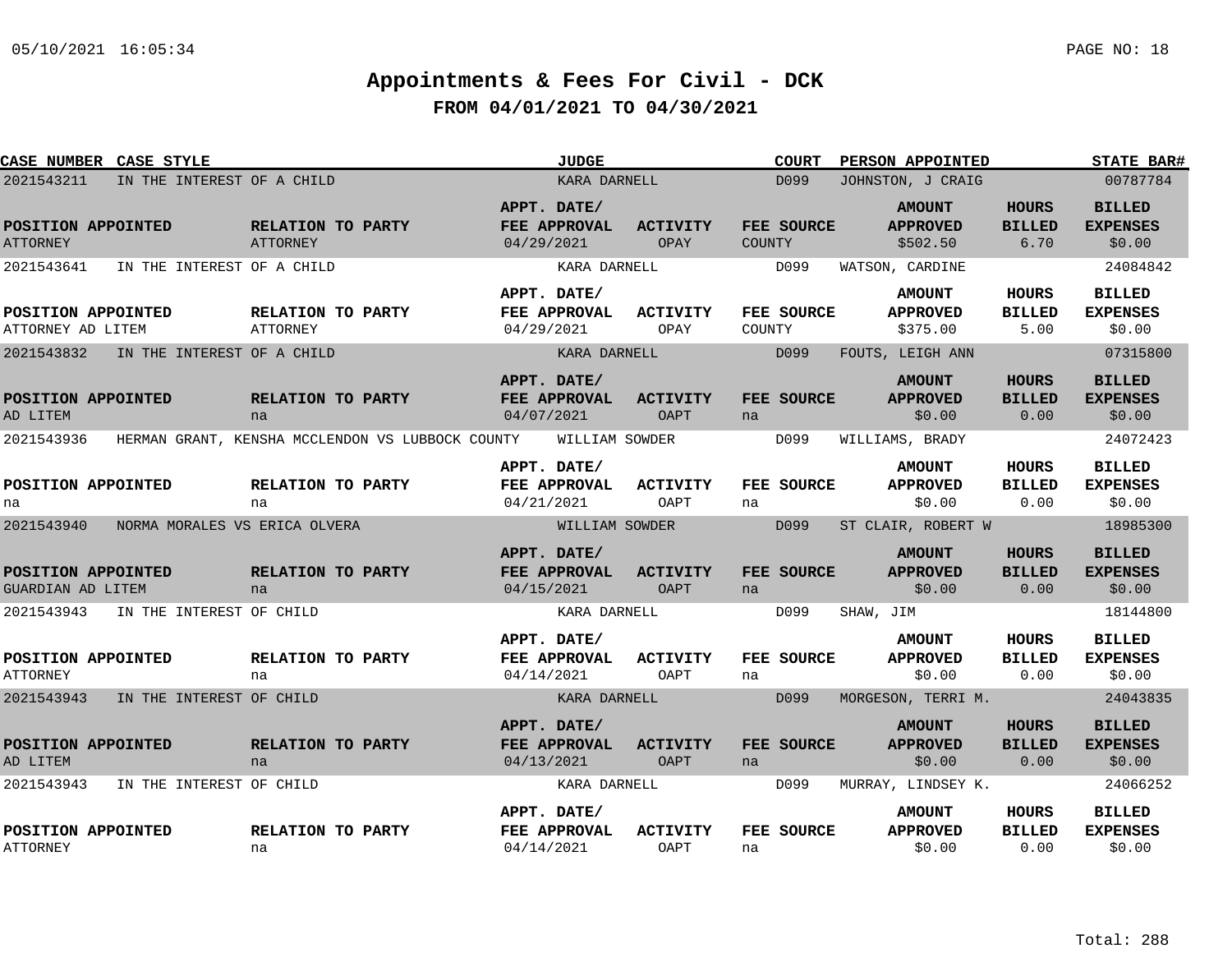| <b>CASE NUMBER CASE STYLE</b>           |                                       |                                                            | <b>JUDGE</b>                                     |                           | <b>COURT</b>                               | PERSON APPOINTED                             |                                       | <b>STATE BAR#</b>                          |
|-----------------------------------------|---------------------------------------|------------------------------------------------------------|--------------------------------------------------|---------------------------|--------------------------------------------|----------------------------------------------|---------------------------------------|--------------------------------------------|
| 2021543943                              | IN THE INTEREST OF CHILD              |                                                            | KARA DARNELL                                     |                           | D <sub>099</sub>                           | MURRAY, LINDSEY K.                           |                                       | 24066252                                   |
| POSITION APPOINTED<br><b>ATTORNEY</b>   |                                       | <b>RELATION TO PARTY</b><br>ATTORNEY                       | APPT. DATE/<br><b>FEE APPROVAL</b><br>04/29/2021 | ACTIVITY<br>OPAY          | FEE SOURCE<br>COUNTY                       | <b>AMOUNT</b><br><b>APPROVED</b><br>\$356.25 | HOURS<br><b>BILLED</b><br>4.75        | <b>BILLED</b><br><b>EXPENSES</b><br>\$0.00 |
| 2021544098                              |                                       | IN THE INTEREST OF ZAMARION WILLIAMS, A CHILD              | KARA DARNELL                                     |                           | D099                                       | EBELING, DELLINDA JO                         |                                       | 06384700                                   |
| POSITION APPOINTED<br>AD LITEM          |                                       | RELATION TO PARTY<br>na                                    | APPT. DATE/<br>FEE APPROVAL<br>04/23/2021        | <b>ACTIVITY</b><br>OAPT   | <b>FEE SOURCE</b><br>na                    | <b>AMOUNT</b><br><b>APPROVED</b><br>\$0.00   | HOURS<br><b>BILLED</b><br>0.00        | <b>BILLED</b><br><b>EXPENSES</b><br>\$0.00 |
| 2021544098                              |                                       | IN THE INTEREST OF ZAMARION WILLIAMS, A CHILD ARRA DARNELL |                                                  |                           | D099                                       | JOHNSTON, J CRAIG                            |                                       | 00787784                                   |
| POSITION APPOINTED<br>AD LITEM          |                                       | RELATION TO PARTY<br>na                                    | APPT. DATE/<br>FEE APPROVAL<br>04/23/2021        | ACTIVITY<br>OAPT          | FEE SOURCE<br>na                           | <b>AMOUNT</b><br><b>APPROVED</b><br>\$0.00   | <b>HOURS</b><br><b>BILLED</b><br>0.00 | <b>BILLED</b><br><b>EXPENSES</b><br>\$0.00 |
| 2005531313                              | IN THE INTEREST OF A CHILD            |                                                            | KELLY TESCH                                      |                           | D137                                       | DUFFY, CHRISTINA WOODS                       |                                       | 24077254                                   |
| POSITION APPOINTED<br><b>ATTORNEY</b>   |                                       | RELATION TO PARTY<br><b>ATTORNEY</b>                       | APPT. DATE/<br>FEE APPROVAL<br>04/19/2021        | <b>ACTIVITY</b><br>OPAY   | FEE SOURCE<br>COUNTY                       | <b>AMOUNT</b><br><b>APPROVED</b><br>\$150.00 | HOURS<br><b>BILLED</b><br>2.00        | <b>BILLED</b><br><b>EXPENSES</b><br>\$0.00 |
| 2005533122                              | IN THE INTEREST OF A CHILD            |                                                            | KELLY TESCH                                      |                           | D137                                       | AGUILAR, ARTIE                               |                                       | 24004427                                   |
| POSITION APPOINTED<br>ATTORNEY AD LITEM |                                       | RELATION TO PARTY<br>ATTORNEY                              | APPT. DATE/<br>FEE APPROVAL<br>04/06/2021        | <b>ACTIVITY</b><br>OPAY   | <b>FEE SOURCE</b><br><b>COUNTY</b><br>D137 | <b>AMOUNT</b><br><b>APPROVED</b><br>\$112.50 | <b>HOURS</b><br><b>BILLED</b><br>1.50 | <b>BILLED</b><br><b>EXPENSES</b><br>\$0.00 |
|                                         | 2015517261 IN THE INTEREST OF A CHILD |                                                            | KELLY TESCH                                      |                           |                                            | HERNANDEZ, NATALIO                           |                                       | 24032412                                   |
| POSITION APPOINTED<br><b>ATTORNEY</b>   |                                       | RELATION TO PARTY<br>ATTORNEY                              | APPT. DATE/<br>FEE APPROVAL<br>04/22/2021        | <b>ACTIVITY</b><br>OPAY   | <b>FEE SOURCE</b><br>GENERAL FUND          | <b>AMOUNT</b><br><b>APPROVED</b><br>\$915.00 | HOURS<br><b>BILLED</b><br>12.20       | <b>BILLED</b><br><b>EXPENSES</b><br>\$0.00 |
|                                         | 2015517261 IN THE INTEREST OF A CHILD |                                                            | KELLY TESCH                                      |                           | D <sub>137</sub>                           | COOPER, BRIANA PARRAMORE                     |                                       | 24079107                                   |
| POSITION APPOINTED<br><b>ATTORNEY</b>   |                                       | RELATION TO PARTY<br>ATTORNEY                              | APPT. DATE/<br>FEE APPROVAL<br>04/21/2021        | <b>ACTIVITY</b><br>OPAY   | FEE SOURCE<br>COUNTY                       | <b>AMOUNT</b><br><b>APPROVED</b><br>\$748.50 | <b>HOURS</b><br><b>BILLED</b><br>9.98 | <b>BILLED</b><br><b>EXPENSES</b><br>\$0.00 |
| 2017527889                              | IN THE INTEREST OF A CHILD            |                                                            |                                                  | JOHN J. MC CLENDON I D137 |                                            | LOPEZ, JAIME O                               |                                       | 24013058                                   |
| POSITION APPOINTED<br><b>ATTORNEY</b>   |                                       | RELATION TO PARTY<br>na                                    | APPT. DATE/<br>FEE APPROVAL<br>04/15/2021        | <b>ACTIVITY</b><br>OAPT   | FEE SOURCE<br>na                           | <b>AMOUNT</b><br><b>APPROVED</b><br>\$0.00   | HOURS<br><b>BILLED</b><br>0.00        | <b>BILLED</b><br><b>EXPENSES</b><br>\$0.00 |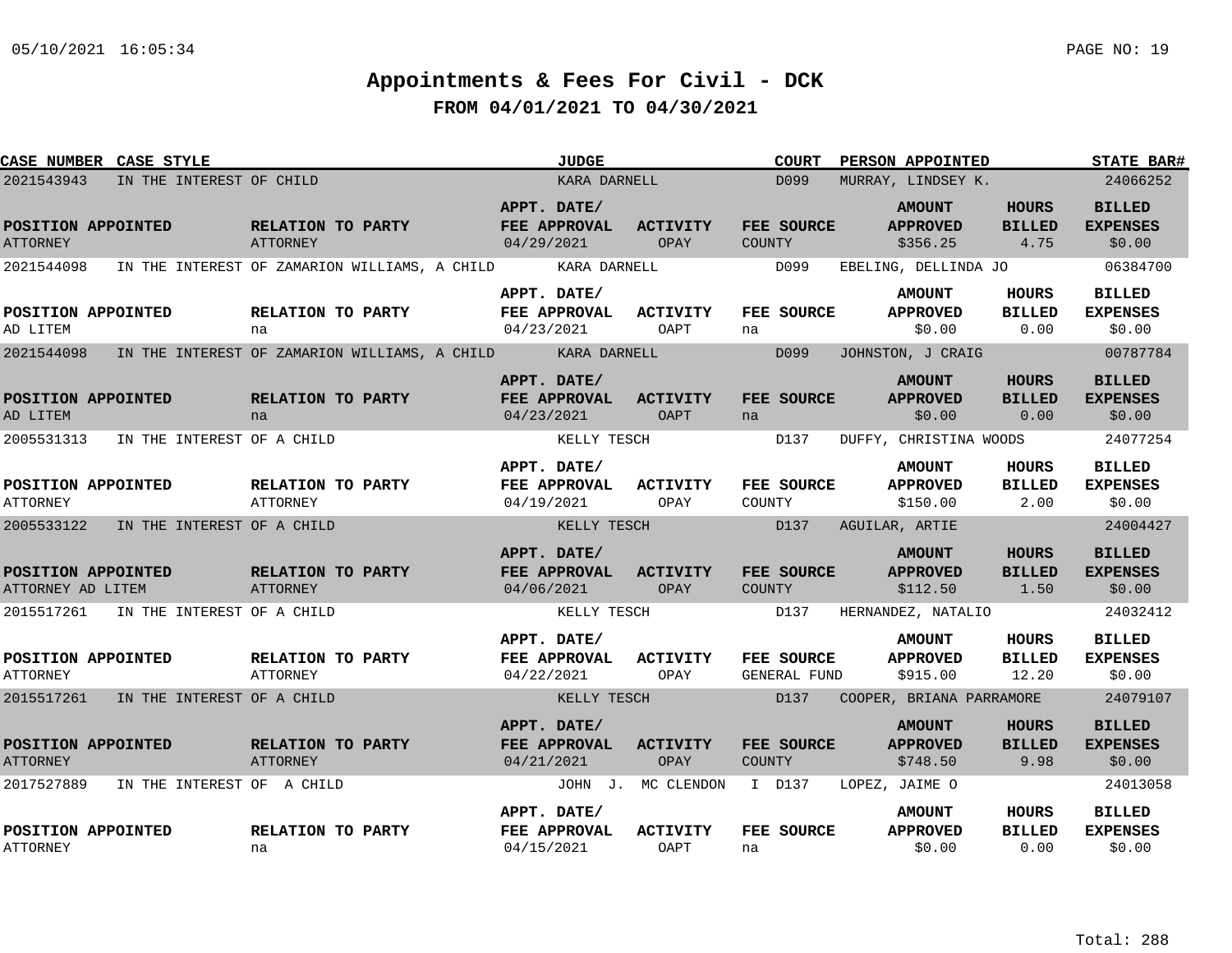| CASE NUMBER CASE STYLE                  |                             |                                      | <b>JUDGE</b>                              |                         | <b>COURT</b>                | PERSON APPOINTED                               |                                        | <b>STATE BAR#</b>                          |
|-----------------------------------------|-----------------------------|--------------------------------------|-------------------------------------------|-------------------------|-----------------------------|------------------------------------------------|----------------------------------------|--------------------------------------------|
| 2018529553                              | IN THE INTEREST OF CHILDREN |                                      | KELLY TESCH                               |                         | D137                        | AGUILAR, ARTIE                                 |                                        | 24004427                                   |
| POSITION APPOINTED<br>ATTORNEY AD LITEM |                             | RELATION TO PARTY<br>ATTORNEY        | APPT. DATE/<br>FEE APPROVAL<br>04/12/2021 | <b>ACTIVITY</b><br>OPAY | FEE SOURCE<br>GENERAL FUND  | <b>AMOUNT</b><br><b>APPROVED</b><br>\$150.00   | <b>HOURS</b><br><b>BILLED</b><br>2.00  | <b>BILLED</b><br><b>EXPENSES</b><br>\$0.00 |
| 2018530911                              | IN THE INTEREST OF A CHILD  |                                      | KELLY TESCH                               |                         | D137                        | AGUILAR, ARTIE                                 |                                        | 24004427                                   |
| POSITION APPOINTED<br>ATTORNEY AD LITEM |                             | RELATION TO PARTY<br><b>ATTORNEY</b> | APPT. DATE/<br>FEE APPROVAL<br>04/07/2021 | <b>ACTIVITY</b><br>OPAY | FEE SOURCE<br>COUNTY        | <b>AMOUNT</b><br><b>APPROVED</b><br>\$412.50   | HOURS<br><b>BILLED</b><br>5.50         | <b>BILLED</b><br><b>EXPENSES</b><br>\$0.00 |
| 2019535730                              | IN THE INTEREST OF A CHILD  |                                      | KELLY TESCH                               |                         | D137                        | FERRARO, MARITZA GAMBOA                        |                                        | 24053216                                   |
| POSITION APPOINTED<br><b>ATTORNEY</b>   |                             | RELATION TO PARTY<br><b>ATTORNEY</b> | APPT. DATE/<br>FEE APPROVAL<br>04/13/2021 | <b>ACTIVITY</b><br>OPAY | FEE SOURCE<br><b>COUNTY</b> | <b>AMOUNT</b><br><b>APPROVED</b><br>\$555.00   | <b>HOURS</b><br><b>BILLED</b><br>7.40  | <b>BILLED</b><br><b>EXPENSES</b><br>\$0.00 |
| 2019535792                              | IN THE INTEREST OF A CHILD  |                                      | KELLY TESCH                               |                         | D137                        | HERNANDEZ, NATALIO                             |                                        | 24032412                                   |
| POSITION APPOINTED<br><b>ATTORNEY</b>   |                             | RELATION TO PARTY<br><b>ATTORNEY</b> | APPT. DATE/<br>FEE APPROVAL<br>04/12/2021 | <b>ACTIVITY</b><br>OPAY | FEE SOURCE<br>COUNTY        | <b>AMOUNT</b><br><b>APPROVED</b><br>\$832.50   | <b>HOURS</b><br><b>BILLED</b><br>11.10 | <b>BILLED</b><br><b>EXPENSES</b><br>\$0.00 |
| 2019535792                              | IN THE INTEREST OF A CHILD  |                                      | KELLY TESCH                               |                         | D137                        | OLIBAS-YANEZ, LINDSAY M.                       |                                        | 24071119                                   |
| POSITION APPOINTED<br><b>ATTORNEY</b>   |                             | RELATION TO PARTY<br><b>ATTORNEY</b> | APPT. DATE/<br>FEE APPROVAL<br>04/23/2021 | <b>ACTIVITY</b><br>OPAY | FEE SOURCE<br>COUNTY        | <b>AMOUNT</b><br><b>APPROVED</b><br>\$735.00   | <b>HOURS</b><br><b>BILLED</b><br>9.80  | <b>BILLED</b><br><b>EXPENSES</b><br>\$0.00 |
| 2019537646                              | IN THE INTEREST OF CHILDREN |                                      | KELLY TESCH                               |                         | D137                        | FERRARO, MARITZA GAMBOA                        |                                        | 24053216                                   |
| POSITION APPOINTED<br><b>ATTORNEY</b>   |                             | RELATION TO PARTY<br>ATTORNEY        | APPT. DATE/<br>FEE APPROVAL<br>03/31/2021 | <b>ACTIVITY</b><br>OPAY | FEE SOURCE<br>APPLICANT     | <b>AMOUNT</b><br><b>APPROVED</b><br>\$352.50   | <b>HOURS</b><br><b>BILLED</b><br>4.70  | <b>BILLED</b><br><b>EXPENSES</b><br>\$0.00 |
| 2019537646                              | IN THE INTEREST OF CHILDREN |                                      | KELLY TESCH                               |                         | D137                        | TREVINO, LIZA                                  |                                        | 24081755                                   |
| POSITION APPOINTED<br>ATTORNEY AD LITEM |                             | RELATION TO PARTY<br><b>ATTORNEY</b> | APPT. DATE/<br>FEE APPROVAL<br>04/12/2021 | <b>ACTIVITY</b><br>OPAY | FEE SOURCE<br>COUNTY        | <b>AMOUNT</b><br><b>APPROVED</b><br>\$525.00   | <b>HOURS</b><br><b>BILLED</b><br>7.00  | <b>BILLED</b><br><b>EXPENSES</b><br>\$0.00 |
| 2019537646                              | IN THE INTEREST OF CHILDREN |                                      | KELLY TESCH                               |                         | D137                        | TREVINO, LIZA                                  |                                        | 24081755                                   |
| POSITION APPOINTED<br>ATTORNEY AD LITEM |                             | RELATION TO PARTY<br><b>ATTORNEY</b> | APPT. DATE/<br>FEE APPROVAL<br>04/12/2021 | <b>ACTIVITY</b><br>OPAY | FEE SOURCE<br>COUNTY        | <b>AMOUNT</b><br><b>APPROVED</b><br>\$1.035.00 | HOURS<br><b>BILLED</b><br>13.80        | <b>BILLED</b><br><b>EXPENSES</b><br>\$0.00 |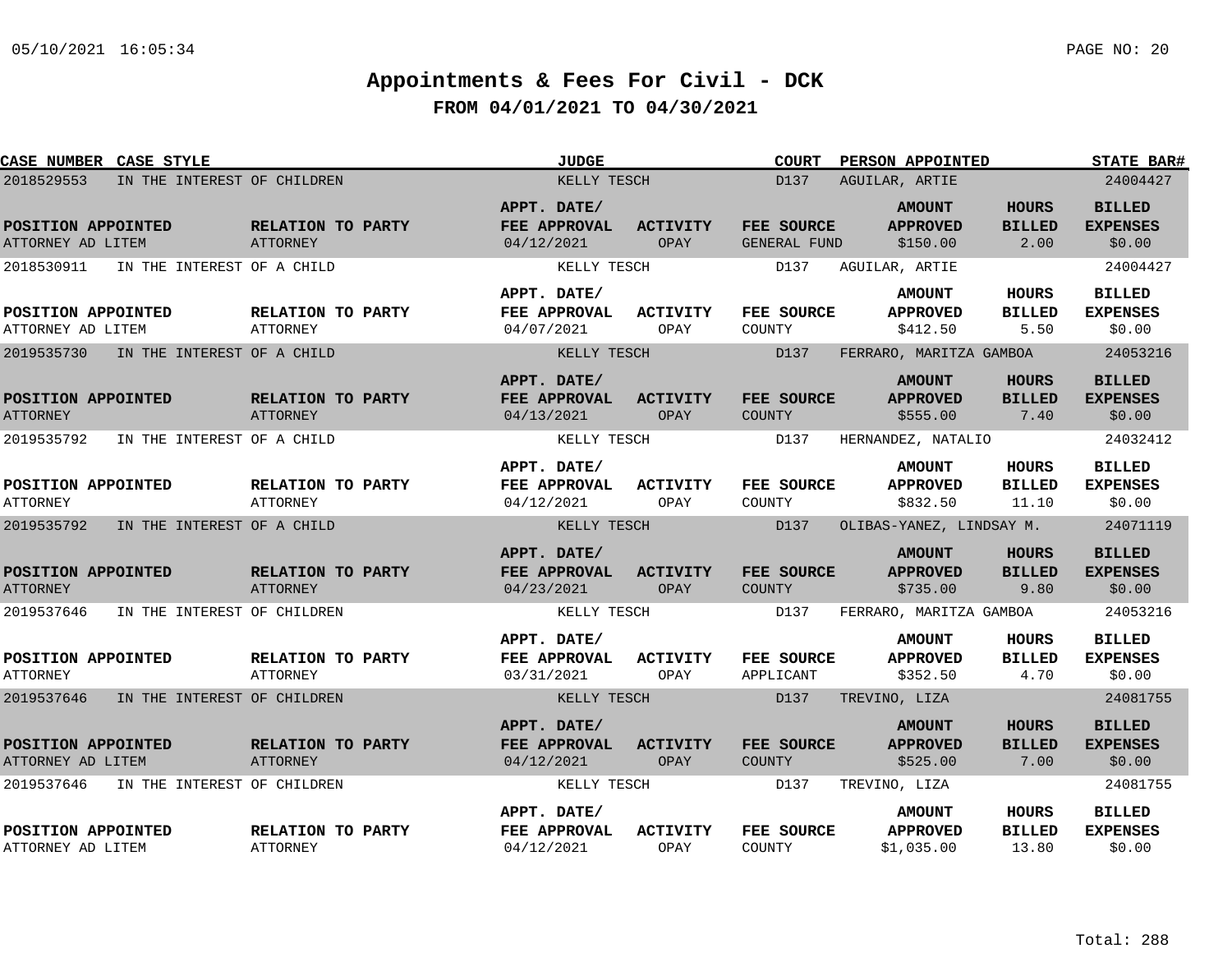| <b>CASE NUMBER CASE STYLE</b>           |                                       |                                      | <b>JUDGE</b>                              |                         | <b>COURT</b>                | PERSON APPOINTED                             |                                       | <b>STATE BAR#</b>                          |
|-----------------------------------------|---------------------------------------|--------------------------------------|-------------------------------------------|-------------------------|-----------------------------|----------------------------------------------|---------------------------------------|--------------------------------------------|
| 2020539114                              | IN THE INTEREST OF A CHILD            |                                      | KELLY TESCH                               |                         | D137                        | FERRARO, MARITZA GAMBOA                      |                                       | 24053216                                   |
| POSITION APPOINTED<br><b>ATTORNEY</b>   |                                       | RELATION TO PARTY<br><b>ATTORNEY</b> | APPT. DATE/<br>FEE APPROVAL<br>04/14/2021 | <b>ACTIVITY</b><br>OPAY | FEE SOURCE<br>COUNTY        | <b>AMOUNT</b><br><b>APPROVED</b><br>\$607.50 | HOURS<br><b>BILLED</b><br>8.10        | <b>BILLED</b><br><b>EXPENSES</b><br>\$0.00 |
| 2020539120                              | IN THE INTEREST OF A CHILD            |                                      | KELLY TESCH                               |                         | D137                        | OLIBAS-YANEZ, LINDSAY M.                     |                                       | 24071119                                   |
| POSITION APPOINTED<br><b>ATTORNEY</b>   |                                       | RELATION TO PARTY<br><b>ATTORNEY</b> | APPT. DATE/<br>FEE APPROVAL<br>04/06/2021 | <b>ACTIVITY</b><br>OPAY | FEE SOURCE<br>COUNTY        | <b>AMOUNT</b><br><b>APPROVED</b><br>\$22.50  | HOURS<br><b>BILLED</b><br>0.30        | <b>BILLED</b><br><b>EXPENSES</b><br>\$0.00 |
| 2020539120                              | IN THE INTEREST OF A CHILD            |                                      | KELLY TESCH                               |                         | D137                        | OLIBAS-YANEZ, LINDSAY M.                     |                                       | 24071119                                   |
| POSITION APPOINTED<br><b>ATTORNEY</b>   |                                       | RELATION TO PARTY<br><b>ATTORNEY</b> | APPT. DATE/<br>FEE APPROVAL<br>04/22/2021 | <b>ACTIVITY</b><br>OPAY | FEE SOURCE<br><b>COUNTY</b> | <b>AMOUNT</b><br><b>APPROVED</b><br>\$60.00  | HOURS<br><b>BILLED</b><br>0.80        | <b>BILLED</b><br><b>EXPENSES</b><br>\$0.00 |
| 2020539756                              | IN THE INTEREST OF A CHILD            |                                      |                                           | JOHN J. MC CLENDON      | I D137                      | OLIBAS, LEZLIE D.                            |                                       | 24067352                                   |
| POSITION APPOINTED<br>AD LITEM          |                                       | RELATION TO PARTY<br><b>ATTORNEY</b> | APPT. DATE/<br>FEE APPROVAL<br>04/22/2021 | <b>ACTIVITY</b><br>OPAY | FEE SOURCE<br>GENERAL FUND  | <b>AMOUNT</b><br><b>APPROVED</b><br>\$52.50  | HOURS<br><b>BILLED</b><br>0.07        | <b>BILLED</b><br><b>EXPENSES</b><br>\$0.00 |
| 2020539874                              | IN THE INTEREST OF CHILDREN           |                                      |                                           | JOHN J. MC CLENDON      | I D137                      | FERRARO, MARITZA GAMBOA                      |                                       | 24053216                                   |
| POSITION APPOINTED<br><b>ATTORNEY</b>   |                                       | RELATION TO PARTY<br><b>ATTORNEY</b> | APPT. DATE/<br>FEE APPROVAL<br>04/30/2021 | <b>ACTIVITY</b><br>OPAY | FEE SOURCE<br><b>COUNTY</b> | <b>AMOUNT</b><br><b>APPROVED</b><br>\$442.50 | <b>HOURS</b><br><b>BILLED</b><br>5.90 | <b>BILLED</b><br><b>EXPENSES</b><br>\$0.00 |
| 2020540118                              | IN THE INTEREST OF A CHILD            |                                      | KELLY TESCH                               |                         | D137                        | OLIBAS-YANEZ, LINDSAY M.                     |                                       | 24071119                                   |
| POSITION APPOINTED<br>ATTORNEY AD LITEM |                                       | RELATION TO PARTY<br>ATTORNEY        | APPT. DATE/<br>FEE APPROVAL<br>04/12/2021 | <b>ACTIVITY</b><br>OPAY | FEE SOURCE<br>GENERAL FUND  | <b>AMOUNT</b><br><b>APPROVED</b><br>\$300.00 | HOURS<br><b>BILLED</b><br>4.00        | <b>BILLED</b><br><b>EXPENSES</b><br>\$0.00 |
|                                         | 2020540661 IN THE INTEREST OF A CHILD |                                      | KELLY TESCH                               |                         | D137                        | OLIBAS-YANEZ, LINDSAY M.                     |                                       | 24071119                                   |
| POSITION APPOINTED<br><b>ATTORNEY</b>   |                                       | RELATION TO PARTY<br><b>ATTORNEY</b> | APPT. DATE/<br>FEE APPROVAL<br>04/16/2021 | <b>ACTIVITY</b><br>OPAY | FEE SOURCE<br><b>COUNTY</b> | <b>AMOUNT</b><br><b>APPROVED</b><br>\$30.00  | <b>HOURS</b><br><b>BILLED</b><br>0.40 | <b>BILLED</b><br><b>EXPENSES</b><br>\$0.00 |
| 2020540661                              | IN THE INTEREST OF A CHILD            |                                      | KELLY TESCH                               |                         | D137                        | OLIBAS-YANEZ, LINDSAY M.                     |                                       | 24071119                                   |
| POSITION APPOINTED<br><b>ATTORNEY</b>   |                                       | RELATION TO PARTY<br>ATTORNEY        | APPT. DATE/<br>FEE APPROVAL<br>04/22/2021 | <b>ACTIVITY</b><br>OPAY | FEE SOURCE<br>GENERAL FUND  | <b>AMOUNT</b><br><b>APPROVED</b><br>\$45.00  | HOURS<br><b>BILLED</b><br>0.06        | <b>BILLED</b><br><b>EXPENSES</b><br>\$0.00 |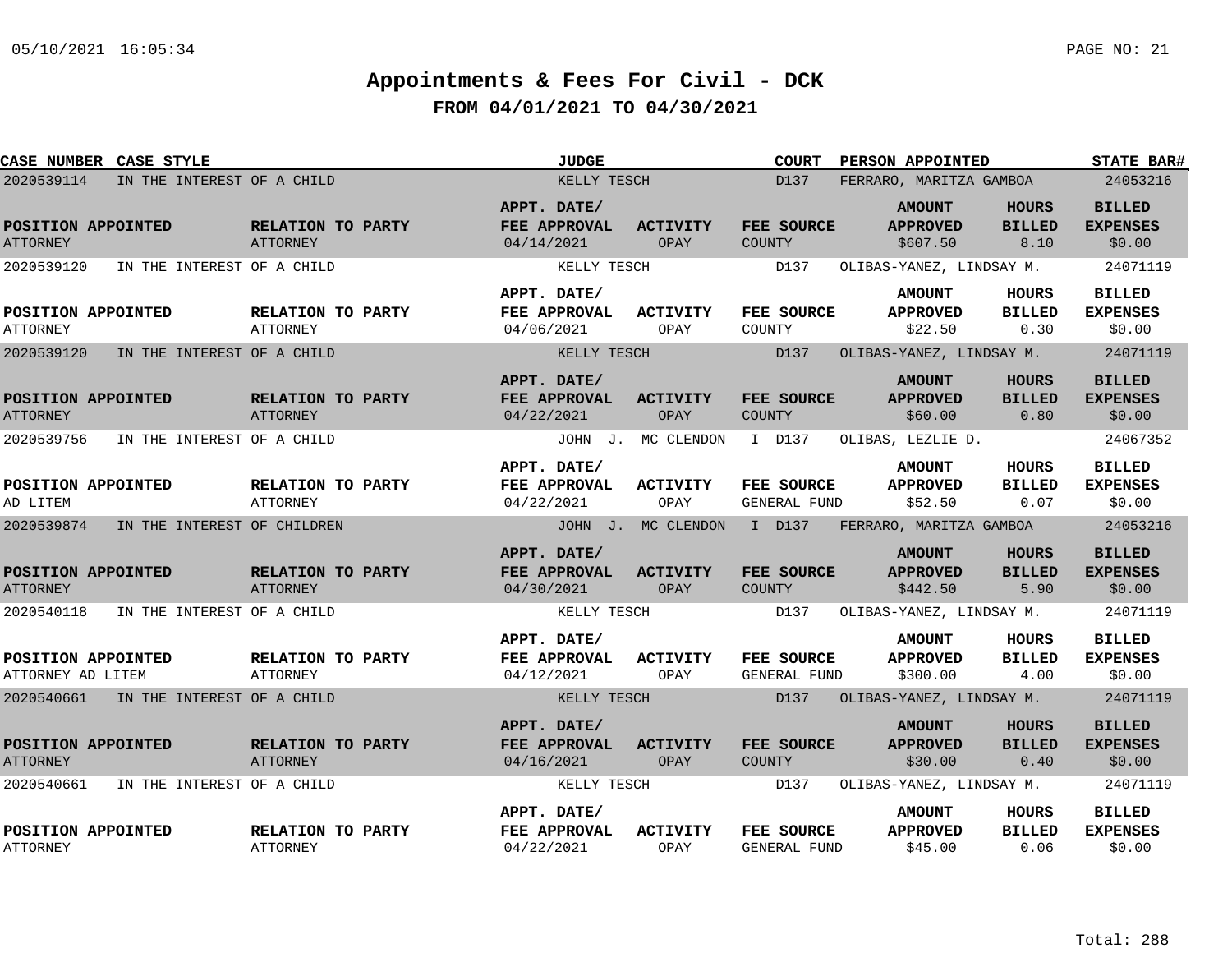| CASE NUMBER CASE STYLE                    |                                      | <b>JUDGE</b>                              |                                | <b>COURT</b>                       | PERSON APPOINTED                             |                                        | <b>STATE BAR#</b>                          |
|-------------------------------------------|--------------------------------------|-------------------------------------------|--------------------------------|------------------------------------|----------------------------------------------|----------------------------------------|--------------------------------------------|
| 2020540742<br>IN THE INTEREST OF A CHILD  |                                      | KELLY TESCH                               |                                | D137<br>TREVINO, LIZA              |                                              | 24081755                               |                                            |
| POSITION APPOINTED<br><b>ATTORNEY</b>     | RELATION TO PARTY<br>ATTORNEY        | APPT. DATE/<br>FEE APPROVAL<br>04/12/2021 | <b>ACTIVITY</b><br><b>OPAY</b> | FEE SOURCE<br><b>COUNTY</b>        | <b>AMOUNT</b><br><b>APPROVED</b><br>\$787.50 | <b>HOURS</b><br><b>BILLED</b><br>10.50 | <b>BILLED</b><br><b>EXPENSES</b><br>\$0.00 |
| 2020542121<br>IN THE INTEREST OF CHILDREN |                                      | KELLY TESCH                               |                                | D137                               | DUFFY, CHRISTINA WOODS                       |                                        | 24077254                                   |
|                                           |                                      | APPT. DATE/                               |                                |                                    | <b>AMOUNT</b>                                | HOURS                                  | <b>BILLED</b>                              |
| POSITION APPOINTED<br>ATTORNEY AD LITEM   | RELATION TO PARTY<br>ATTORNEY        | FEE APPROVAL<br>04/21/2021                | ACTIVITY<br>OPAY               | FEE SOURCE<br>COUNTY               | <b>APPROVED</b><br>\$300.00                  | <b>BILLED</b><br>4.00                  | <b>EXPENSES</b><br>\$0.00                  |
| 2020542121<br>IN THE INTEREST OF CHILDREN |                                      |                                           | JOHN J. MC CLENDON             | I D137                             | GARCIA, ELIAS J.                             |                                        | 24083046                                   |
| POSITION APPOINTED<br>ATTORNEY AD LITEM   | RELATION TO PARTY<br>ATTORNEY        | APPT. DATE/<br>FEE APPROVAL<br>04/30/2021 | <b>ACTIVITY</b><br>OPAY        | FEE SOURCE<br><b>COUNTY</b>        | <b>AMOUNT</b><br><b>APPROVED</b><br>\$892.50 | <b>HOURS</b><br><b>BILLED</b><br>11.90 | <b>BILLED</b><br><b>EXPENSES</b><br>\$0.00 |
| 2020542531<br>IN THE INTEREST OF CHILDREN |                                      | KELLY TESCH                               |                                | D137                               | SANDERS, REBECCA                             |                                        | 24114752                                   |
| POSITION APPOINTED<br><b>ATTORNEY</b>     | RELATION TO PARTY<br>na              | APPT. DATE/<br>FEE APPROVAL<br>04/09/2021 | <b>ACTIVITY</b><br>OAPT        | FEE SOURCE<br>na                   | <b>AMOUNT</b><br><b>APPROVED</b><br>\$0.00   | <b>HOURS</b><br><b>BILLED</b><br>0.00  | <b>BILLED</b><br><b>EXPENSES</b><br>\$0.00 |
| 2021543072<br>IN THE INTEREST OF A CHILD  |                                      | KELLY TESCH                               |                                | D137                               | OLIBAS-YANEZ, LINDSAY M.                     |                                        | 24071119                                   |
| POSITION APPOINTED<br><b>ATTORNEY</b>     | RELATION TO PARTY<br><b>ATTORNEY</b> | APPT. DATE/<br>FEE APPROVAL<br>04/06/2021 | <b>ACTIVITY</b><br>OPAY        | FEE SOURCE<br><b>COUNTY</b>        | <b>AMOUNT</b><br><b>APPROVED</b><br>\$180.00 | <b>HOURS</b><br><b>BILLED</b><br>2.40  | <b>BILLED</b><br><b>EXPENSES</b><br>\$0.00 |
| 2021543072<br>IN THE INTEREST OF A CHILD  |                                      | KELLY TESCH                               |                                | D137                               | OLIBAS-YANEZ, LINDSAY M.                     |                                        | 24071119                                   |
| POSITION APPOINTED<br><b>ATTORNEY</b>     | RELATION TO PARTY<br>ATTORNEY        | APPT. DATE/<br>FEE APPROVAL<br>04/21/2021 | <b>ACTIVITY</b><br>OPAY        | <b>FEE SOURCE</b><br>GENERAL FUND  | <b>AMOUNT</b><br><b>APPROVED</b><br>\$75.00  | HOURS<br><b>BILLED</b><br>1.00         | <b>BILLED</b><br><b>EXPENSES</b><br>\$0.00 |
| 2021543169<br>IN THE INTEREST OF CHILDREN |                                      | KELLY TESCH                               |                                | D137                               | HERNANDEZ, NATALIO                           |                                        | 24032412                                   |
| POSITION APPOINTED<br><b>ATTORNEY</b>     | RELATION TO PARTY<br>ATTORNEY        | APPT. DATE/<br>FEE APPROVAL<br>03/31/2021 | <b>ACTIVITY</b><br>OPAY        | <b>FEE SOURCE</b><br><b>COUNTY</b> | <b>AMOUNT</b><br><b>APPROVED</b><br>\$225.00 | <b>HOURS</b><br><b>BILLED</b><br>3.00  | <b>BILLED</b><br><b>EXPENSES</b><br>\$0.00 |
| 2021543184<br>TDFPS VS CISNEROS, AMBER    |                                      | KELLY TESCH                               |                                | D137                               | COOPER, BRIANA PARRAMORE                     |                                        | 24079107                                   |
| POSITION APPOINTED<br><b>ATTORNEY</b>     | RELATION TO PARTY<br><b>ATTORNEY</b> | APPT. DATE/<br>FEE APPROVAL<br>04/21/2021 | ACTIVITY<br>OPAY               | FEE SOURCE<br>COUNTY               | <b>AMOUNT</b><br><b>APPROVED</b><br>\$285.75 | HOURS<br><b>BILLED</b><br>3.81         | <b>BILLED</b><br><b>EXPENSES</b><br>\$0.00 |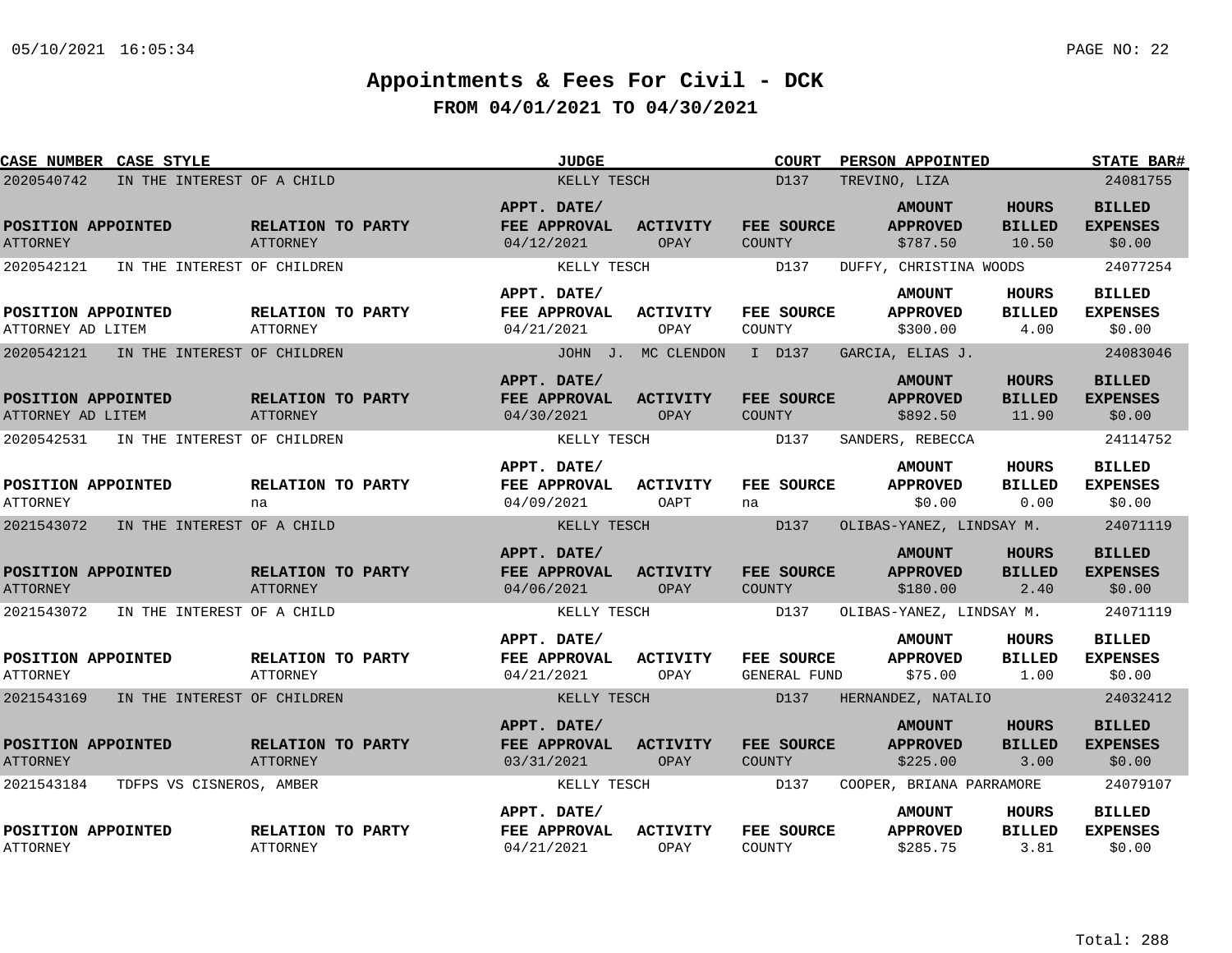| <b>CASE NUMBER CASE STYLE</b>            |                                      | <b>JUDGE</b>                                     |                                | <b>COURT</b>               | PERSON APPOINTED                             |                                       | <b>STATE BAR#</b>                          |
|------------------------------------------|--------------------------------------|--------------------------------------------------|--------------------------------|----------------------------|----------------------------------------------|---------------------------------------|--------------------------------------------|
| 2021543218<br>IN THE INTEREST OF A CHILD |                                      | KELLY TESCH                                      |                                | D137                       | DUFFY, CHRISTINA WOODS                       |                                       | 24077254                                   |
| POSITION APPOINTED<br><b>ATTORNEY</b>    | RELATION TO PARTY<br><b>ATTORNEY</b> | APPT. DATE/<br>FEE APPROVAL<br>04/19/2021        | <b>ACTIVITY</b><br>OPAY        | FEE SOURCE<br>GENERAL FUND | <b>AMOUNT</b><br><b>APPROVED</b><br>\$285.00 | <b>HOURS</b><br><b>BILLED</b><br>3.80 | <b>BILLED</b><br><b>EXPENSES</b><br>\$0.00 |
| 2021543476<br>IN THE INTEREST OF A CHILD |                                      | KELLY TESCH                                      |                                | D137                       | SIMPSON, MELISSA C.                          |                                       | 24044203                                   |
| POSITION APPOINTED<br>ATTORNEY AD LITEM  | RELATION TO PARTY<br>na              | APPT. DATE/<br>FEE APPROVAL<br>04/09/2021        | ACTIVITY<br>OAPT               | <b>FEE SOURCE</b><br>na    | <b>AMOUNT</b><br><b>APPROVED</b><br>\$0.00   | HOURS<br><b>BILLED</b><br>0.00        | <b>BILLED</b><br><b>EXPENSES</b><br>\$0.00 |
| 2021543476<br>IN THE INTEREST OF A CHILD |                                      |                                                  | JOHN J. MC CLENDON             | I D137                     | TREVINO, LIZA                                |                                       | 24081755                                   |
| POSITION APPOINTED<br><b>ATTORNEY</b>    | RELATION TO PARTY<br>na              | APPT. DATE/<br><b>FEE APPROVAL</b><br>04/09/2021 | <b>ACTIVITY</b><br>OAPT        | <b>FEE SOURCE</b><br>na    | <b>AMOUNT</b><br><b>APPROVED</b><br>\$0.00   | <b>HOURS</b><br><b>BILLED</b><br>0.00 | <b>BILLED</b><br><b>EXPENSES</b><br>\$0.00 |
| 2021543476<br>IN THE INTEREST OF A CHILD |                                      | KELLY TESCH                                      |                                | D137                       | SRINIVASAN, JANANI                           |                                       | 24108611                                   |
| POSITION APPOINTED<br><b>ATTORNEY</b>    | RELATION TO PARTY<br>na              | APPT. DATE/<br>FEE APPROVAL<br>04/09/2021        | <b>ACTIVITY</b><br>OAPT        | FEE SOURCE<br>na           | <b>AMOUNT</b><br><b>APPROVED</b><br>\$0.00   | HOURS<br><b>BILLED</b><br>0.00        | <b>BILLED</b><br><b>EXPENSES</b><br>\$0.00 |
| 2021543929<br>IN THE INTEREST OF A CHILD |                                      | KELLY TESCH                                      |                                | D137                       | DUFFY, CHRISTINA WOODS                       |                                       | 24077254                                   |
| POSITION APPOINTED<br>ATTORNEY AD LITEM  | RELATION TO PARTY<br>na              | APPT. DATE/<br>FEE APPROVAL<br>04/13/2021        | <b>ACTIVITY</b><br>OAPT        | <b>FEE SOURCE</b><br>na    | <b>AMOUNT</b><br><b>APPROVED</b><br>\$0.00   | <b>HOURS</b><br><b>BILLED</b><br>0.00 | <b>BILLED</b><br><b>EXPENSES</b><br>\$0.00 |
| 2021543929<br>IN THE INTEREST OF A CHILD |                                      | KELLY TESCH                                      |                                | D137                       | DUFFY, CHRISTINA WOODS                       |                                       | 24077254                                   |
| POSITION APPOINTED<br>ATTORNEY AD LITEM  | RELATION TO PARTY<br><b>ATTORNEY</b> | APPT. DATE/<br>FEE APPROVAL<br>04/23/2021        | <b>ACTIVITY</b><br>OPAY        | FEE SOURCE<br>GENERAL FUND | <b>AMOUNT</b><br><b>APPROVED</b><br>\$405.00 | HOURS<br><b>BILLED</b><br>5.40        | <b>BILLED</b><br><b>EXPENSES</b><br>\$0.00 |
| 2021543975<br>IN THE INTEREST OF A CHILD |                                      | KELLY TESCH                                      |                                | D137                       | HERNANDEZ, NATALIO                           |                                       | 24032412                                   |
| POSITION APPOINTED<br><b>ATTORNEY</b>    | RELATION TO PARTY<br>na              | APPT. DATE/<br>FEE APPROVAL<br>04/15/2021        | <b>ACTIVITY</b><br><b>OAPT</b> | <b>FEE SOURCE</b><br>na    | <b>AMOUNT</b><br><b>APPROVED</b><br>\$0.00   | <b>HOURS</b><br><b>BILLED</b><br>0.00 | <b>BILLED</b><br><b>EXPENSES</b><br>\$0.00 |
| IN THE INTEREST OF A CHILD<br>2021543975 |                                      |                                                  | JOHN J. MC CLENDON             | I D137                     | GARCIA, ELIAS J.                             |                                       | 24083046                                   |
| POSITION APPOINTED<br>ATTORNEY AD LITEM  | RELATION TO PARTY<br>ATTORNEY        | APPT. DATE/<br>FEE APPROVAL<br>04/30/2021        | <b>ACTIVITY</b><br>OPAY        | FEE SOURCE<br>COUNTY       | <b>AMOUNT</b><br><b>APPROVED</b><br>\$135.00 | HOURS<br><b>BILLED</b><br>1.80        | <b>BILLED</b><br><b>EXPENSES</b><br>\$0.00 |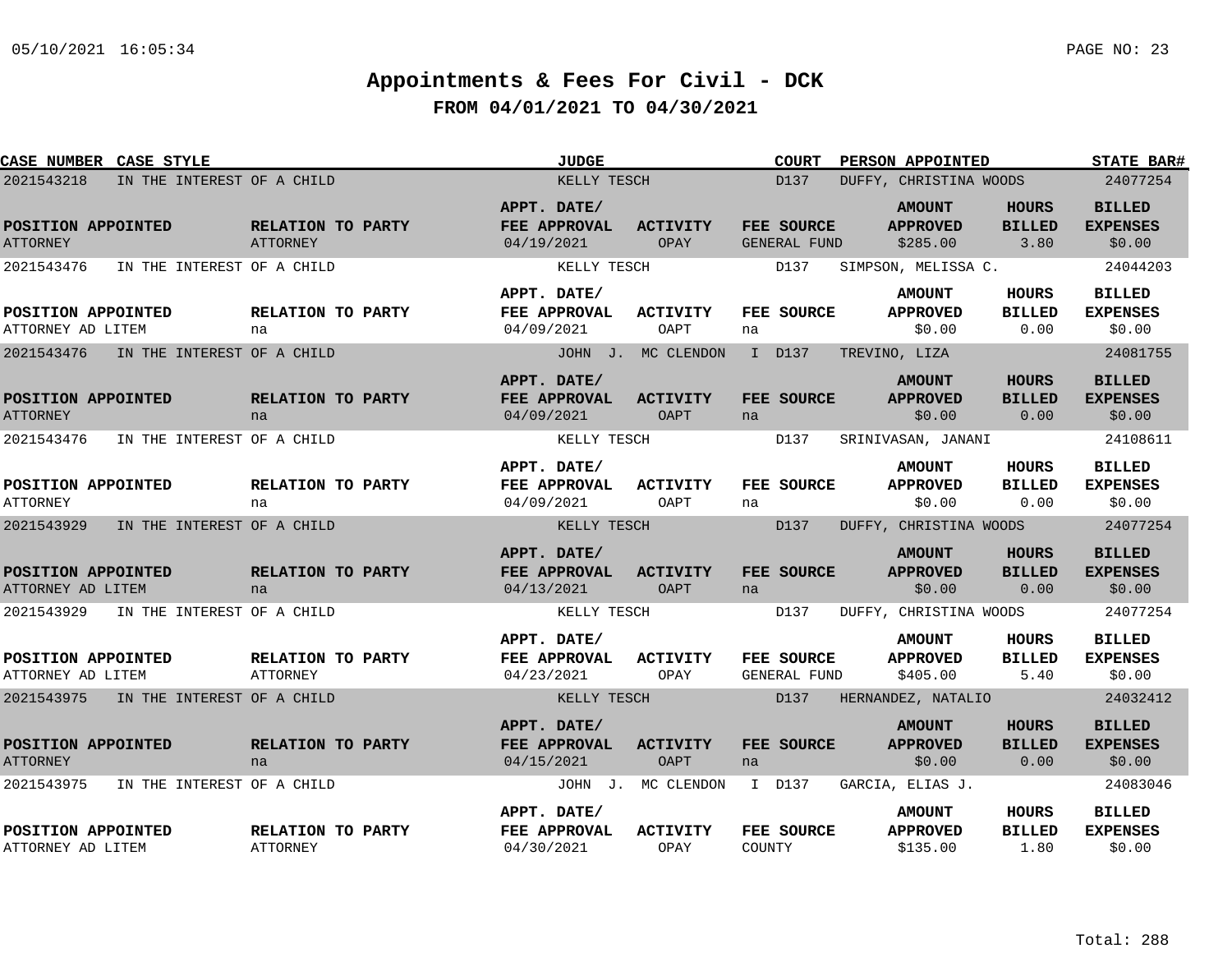| <b>CASE NUMBER CASE STYLE</b>           |                                        |                                                  | <b>JUDGE</b>                                     |                         |                             | <b>COURT</b> | PERSON APPOINTED                               |                                       | <b>STATE BAR#</b>                          |
|-----------------------------------------|----------------------------------------|--------------------------------------------------|--------------------------------------------------|-------------------------|-----------------------------|--------------|------------------------------------------------|---------------------------------------|--------------------------------------------|
| 2021543975                              | IN THE INTEREST OF A CHILD             |                                                  | KELLY TESCH                                      |                         |                             | D137         | LONG, KAYLEE LOU                               |                                       | 24108297                                   |
| POSITION APPOINTED<br><b>ATTORNEY</b>   |                                        | RELATION TO PARTY<br>na                          | APPT. DATE/<br>FEE APPROVAL<br>04/15/2021        | <b>ACTIVITY</b><br>OAPT | FEE SOURCE<br>na            |              | <b>AMOUNT</b><br><b>APPROVED</b><br>\$0.00     | <b>HOURS</b><br><b>BILLED</b><br>0.00 | <b>BILLED</b><br><b>EXPENSES</b><br>\$0.00 |
| 2021544109                              | IN THE INTEREST OF A CHILD             |                                                  | KELLY TESCH                                      |                         |                             | D137         | DEHAAS, WILLIAM D                              |                                       | 00793603                                   |
| POSITION APPOINTED<br><b>ATTORNEY</b>   |                                        | <b>RELATION TO PARTY</b><br>na                   | APPT. DATE/<br>FEE APPROVAL<br>04/23/2021        | ACTIVITY<br>OAPT        | FEE SOURCE<br>na            |              | <b>AMOUNT</b><br><b>APPROVED</b><br>\$0.00     | <b>HOURS</b><br><b>BILLED</b><br>0.00 | <b>BILLED</b><br><b>EXPENSES</b><br>\$0.00 |
| 2021544109                              | IN THE INTEREST OF A CHILD             |                                                  | KELLY TESCH                                      |                         |                             | D137         | AGUILAR, ARTIE                                 |                                       | 24004427                                   |
| POSITION APPOINTED<br><b>ATTORNEY</b>   |                                        | RELATION TO PARTY<br>na                          | APPT. DATE/<br>FEE APPROVAL<br>04/23/2021        | <b>ACTIVITY</b><br>OAPT | FEE SOURCE<br>na            |              | <b>AMOUNT</b><br><b>APPROVED</b><br>\$0.00     | HOURS<br><b>BILLED</b><br>0.00        | <b>BILLED</b><br><b>EXPENSES</b><br>\$0.00 |
| 2021544109                              | IN THE INTEREST OF A CHILD             |                                                  | KELLY TESCH                                      |                         |                             | D137         | COOPER, BRIANA PARRAMORE                       |                                       | 24079107                                   |
| POSITION APPOINTED<br>ATTORNEY AD LITEM |                                        | RELATION TO PARTY<br>na                          | APPT. DATE/<br>FEE APPROVAL<br>04/23/2021        | <b>ACTIVITY</b><br>OAPT | FEE SOURCE<br>na            |              | <b>AMOUNT</b><br><b>APPROVED</b><br>\$0.00     | <b>HOURS</b><br><b>BILLED</b><br>0.00 | <b>BILLED</b><br><b>EXPENSES</b><br>\$0.00 |
|                                         | 2006533827B IN THE INTEREST OF A CHILD |                                                  | KELLY TESCH                                      |                         |                             | D140         | MURRAY, LINDSEY K.                             |                                       | 24066252                                   |
| POSITION APPOINTED<br><b>ATTORNEY</b>   |                                        | RELATION TO PARTY<br>ATTORNEY                    | APPT. DATE/<br>FEE APPROVAL<br>04/29/2021        | <b>ACTIVITY</b><br>OPAY | FEE SOURCE<br><b>COUNTY</b> |              | <b>AMOUNT</b><br><b>APPROVED</b><br>\$75.00    | <b>HOURS</b><br><b>BILLED</b><br>1.00 | <b>BILLED</b><br><b>EXPENSES</b><br>\$0.00 |
| 2006537458                              | IN THE INTEREST OF CHILDREN            |                                                  | KELLY TESCH                                      |                         |                             | D140         | FERRARO, MARITZA GAMBOA                        |                                       | 24053216                                   |
| POSITION APPOINTED<br><b>ATTORNEY</b>   |                                        | RELATION TO PARTY<br><b>ATTORNEY</b>             | APPT. DATE/<br><b>FEE APPROVAL</b><br>04/21/2021 | <b>ACTIVITY</b><br>OPAY | FEE SOURCE<br>APPLICANT     |              | <b>AMOUNT</b><br><b>APPROVED</b><br>\$382.50   | HOURS<br><b>BILLED</b><br>5.10        | <b>BILLED</b><br><b>EXPENSES</b><br>\$0.00 |
| 2013508605                              | IN THE INTEREST OF CHILDREN            |                                                  | KARA DARNELL                                     |                         | D140                        |              | HUDMAN, SARA J.                                |                                       | 24052021                                   |
| POSITION APPOINTED<br><b>ATTORNEY</b>   |                                        | RELATION TO PARTY<br><b>ATTORNEY</b>             | APPT. DATE/<br><b>FEE APPROVAL</b><br>04/28/2021 | <b>ACTIVITY</b><br>OPAY | FEE SOURCE<br>COUNTY        |              | <b>AMOUNT</b><br><b>APPROVED</b><br>\$1,995.00 | HOURS<br><b>BILLED</b><br>26.60       | <b>BILLED</b><br><b>EXPENSES</b><br>\$0.00 |
| 2015726064                              |                                        | LCAD VS GULICK RAYMOND DECEASED, STEPHEN GULICK, | DOUGLAS H FREITAG                                |                         |                             | D140         | NELSON, GEORGE H                               |                                       | 14894000                                   |
| POSITION APPOINTED<br>na                |                                        | RELATION TO PARTY<br>na                          | APPT. DATE/<br>FEE APPROVAL<br>04/20/2021        | <b>ACTIVITY</b><br>OPAY | FEE SOURCE<br>na            |              | <b>AMOUNT</b><br><b>APPROVED</b><br>\$0.00     | HOURS<br><b>BILLED</b><br>0.00        | <b>BILLED</b><br><b>EXPENSES</b><br>\$0.00 |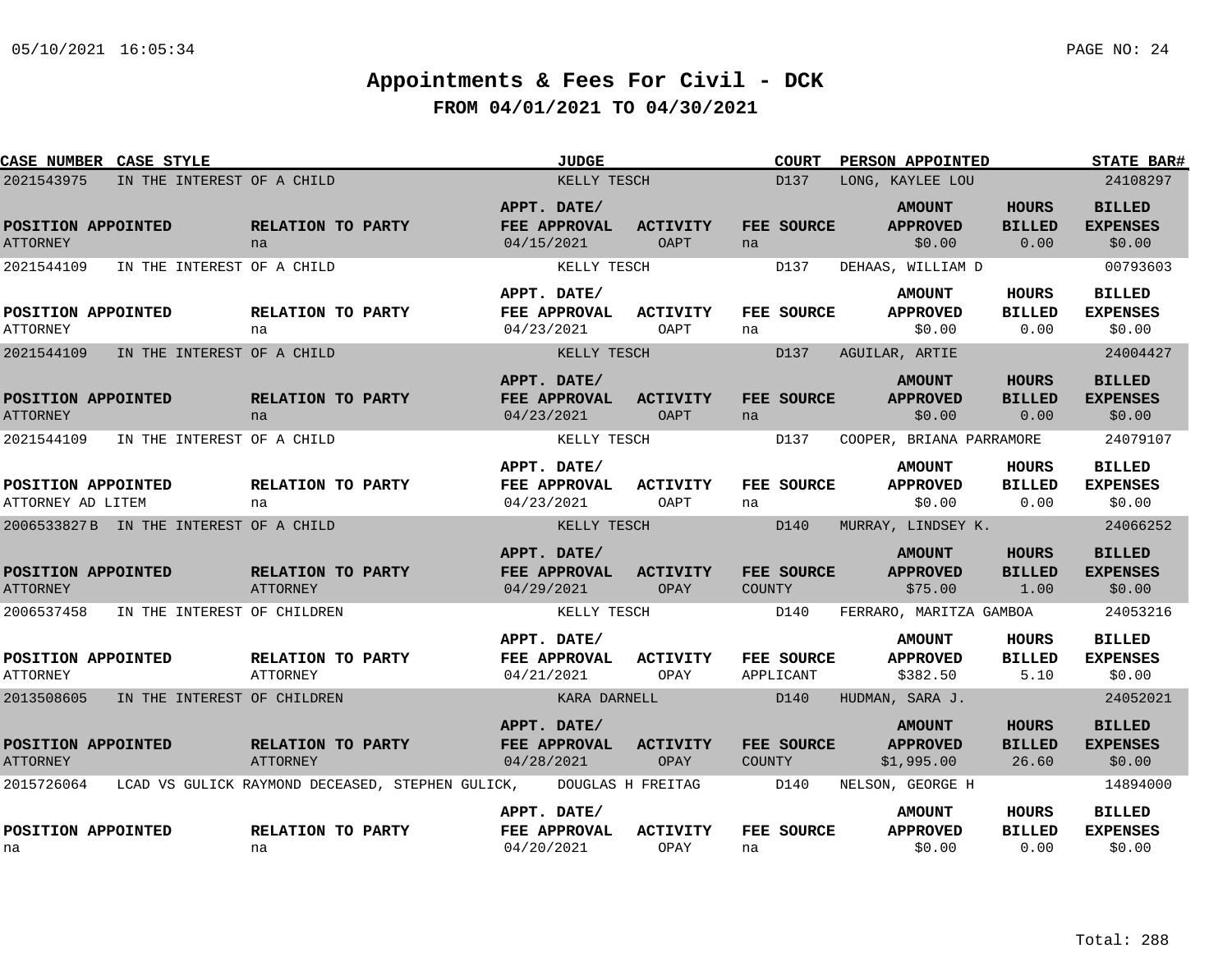| CASE NUMBER CASE STYLE                    |                                             | <b>JUDGE</b>                              |                         | <b>COURT</b>                | PERSON APPOINTED                             |                                       | <b>STATE BAR#</b>                          |
|-------------------------------------------|---------------------------------------------|-------------------------------------------|-------------------------|-----------------------------|----------------------------------------------|---------------------------------------|--------------------------------------------|
| 2017525893<br>IN THE INTEREST OF A CHILD  |                                             | KELLY TESCH                               |                         | D140                        | LONG, KAYLEE LOU                             |                                       | 24108297                                   |
| POSITION APPOINTED<br>ATTORNEY AD LITEM   | RELATION TO PARTY<br><b>ATTORNEY</b>        | APPT. DATE/<br>FEE APPROVAL<br>04/21/2021 | <b>ACTIVITY</b><br>OPAY | FEE SOURCE<br>COUNTY        | <b>AMOUNT</b><br><b>APPROVED</b><br>\$412.50 | <b>HOURS</b><br><b>BILLED</b><br>5.50 | <b>BILLED</b><br><b>EXPENSES</b><br>\$0.00 |
| 2017526885<br>IN THE INTEREST OF A CHILD  |                                             | KELLY TESCH                               |                         | D140                        | LONG, KAYLEE LOU                             |                                       | 24108297                                   |
| POSITION APPOINTED<br>ATTORNEY AD LITEM   | <b>RELATION TO PARTY</b><br><b>ATTORNEY</b> | APPT. DATE/<br>FEE APPROVAL<br>04/21/2021 | ACTIVITY<br>OPAY        | FEE SOURCE<br>COUNTY        | <b>AMOUNT</b><br><b>APPROVED</b><br>\$195.00 | HOURS<br><b>BILLED</b><br>2.60        | <b>BILLED</b><br><b>EXPENSES</b><br>\$0.00 |
| 2018532293<br>IN THE INTEREST OF A CHILD  |                                             | KELLY TESCH                               |                         | D140                        | OLIBAS, LEZLIE D.                            |                                       | 24067352                                   |
| POSITION APPOINTED<br>ATTORNEY AD LITEM   | RELATION TO PARTY<br><b>ATTORNEY</b>        | APPT. DATE/<br>FEE APPROVAL<br>04/23/2021 | <b>ACTIVITY</b><br>OPAY | FEE SOURCE<br><b>COUNTY</b> | <b>AMOUNT</b><br><b>APPROVED</b><br>\$52.50  | <b>HOURS</b><br><b>BILLED</b><br>0.70 | <b>BILLED</b><br><b>EXPENSES</b><br>\$0.00 |
| 2019533694<br>IN THE INTEREST OF CHILDREN |                                             | DOUGLAS H FREITAG                         |                         | D140                        | OLIBAS, LEZLIE D.                            |                                       | 24067352                                   |
| POSITION APPOINTED<br>ATTORNEY AD LITEM   | RELATION TO PARTY<br>ATTORNEY               | APPT. DATE/<br>FEE APPROVAL<br>04/01/2021 | ACTIVITY<br>OPAY        | FEE SOURCE<br>COUNTY        | <b>AMOUNT</b><br><b>APPROVED</b><br>\$52.50  | HOURS<br><b>BILLED</b><br>0.70        | <b>BILLED</b><br><b>EXPENSES</b><br>\$0.00 |
| 2019534499<br>IN THE INTEREST OF A CHILD  |                                             | KELLY TESCH                               |                         | D140                        | FOUTS, LEIGH ANN                             |                                       | 07315800                                   |
| POSITION APPOINTED<br>ATTORNEY AD LITEM   | RELATION TO PARTY<br>na                     | APPT. DATE/<br>FEE APPROVAL<br>04/28/2021 | <b>ACTIVITY</b><br>OPAY | FEE SOURCE<br>COUNTY        | <b>AMOUNT</b><br><b>APPROVED</b><br>\$690.00 | <b>HOURS</b><br><b>BILLED</b><br>9.20 | <b>BILLED</b><br><b>EXPENSES</b><br>\$0.00 |
| 2020539197<br>IN THE INTEREST OF A CHILD  |                                             | KELLY TESCH                               |                         | D140                        | OLIBAS, LEZLIE D.                            |                                       | 24067352                                   |
| POSITION APPOINTED<br>ATTORNEY AD LITEM   | RELATION TO PARTY<br>ATTORNEY               | APPT. DATE/<br>FEE APPROVAL<br>04/01/2021 | <b>ACTIVITY</b><br>OPAY | FEE SOURCE<br>COUNTY        | <b>AMOUNT</b><br><b>APPROVED</b><br>\$60.00  | HOURS<br><b>BILLED</b><br>0.80        | <b>BILLED</b><br><b>EXPENSES</b><br>\$0.00 |
| 2020539197 IN THE INTEREST OF A CHILD     |                                             | KELLY TESCH                               |                         | D140                        | OLIBAS, LEZLIE D.                            |                                       | 24067352                                   |
| POSITION APPOINTED<br>ATTORNEY AD LITEM   | RELATION TO PARTY<br><b>ATTORNEY</b>        | APPT. DATE/<br>FEE APPROVAL<br>04/23/2021 | <b>ACTIVITY</b><br>OPAY | FEE SOURCE<br><b>COUNTY</b> | <b>AMOUNT</b><br><b>APPROVED</b><br>\$52.50  | <b>HOURS</b><br><b>BILLED</b><br>0.70 | <b>BILLED</b><br><b>EXPENSES</b><br>\$0.00 |
| 2020540300<br>IN THE INTEREST OF CHILDREN |                                             | KELLY TESCH                               |                         | D140                        | AGUILAR, ARTIE                               |                                       | 24004427                                   |
| POSITION APPOINTED<br>ATTORNEY AD LITEM   | RELATION TO PARTY<br><b>ATTORNEY</b>        | APPT. DATE/<br>FEE APPROVAL<br>04/06/2021 | <b>ACTIVITY</b><br>OPAY | FEE SOURCE<br>COUNTY        | <b>AMOUNT</b><br><b>APPROVED</b><br>\$150.00 | HOURS<br><b>BILLED</b><br>2.00        | <b>BILLED</b><br><b>EXPENSES</b><br>\$0.00 |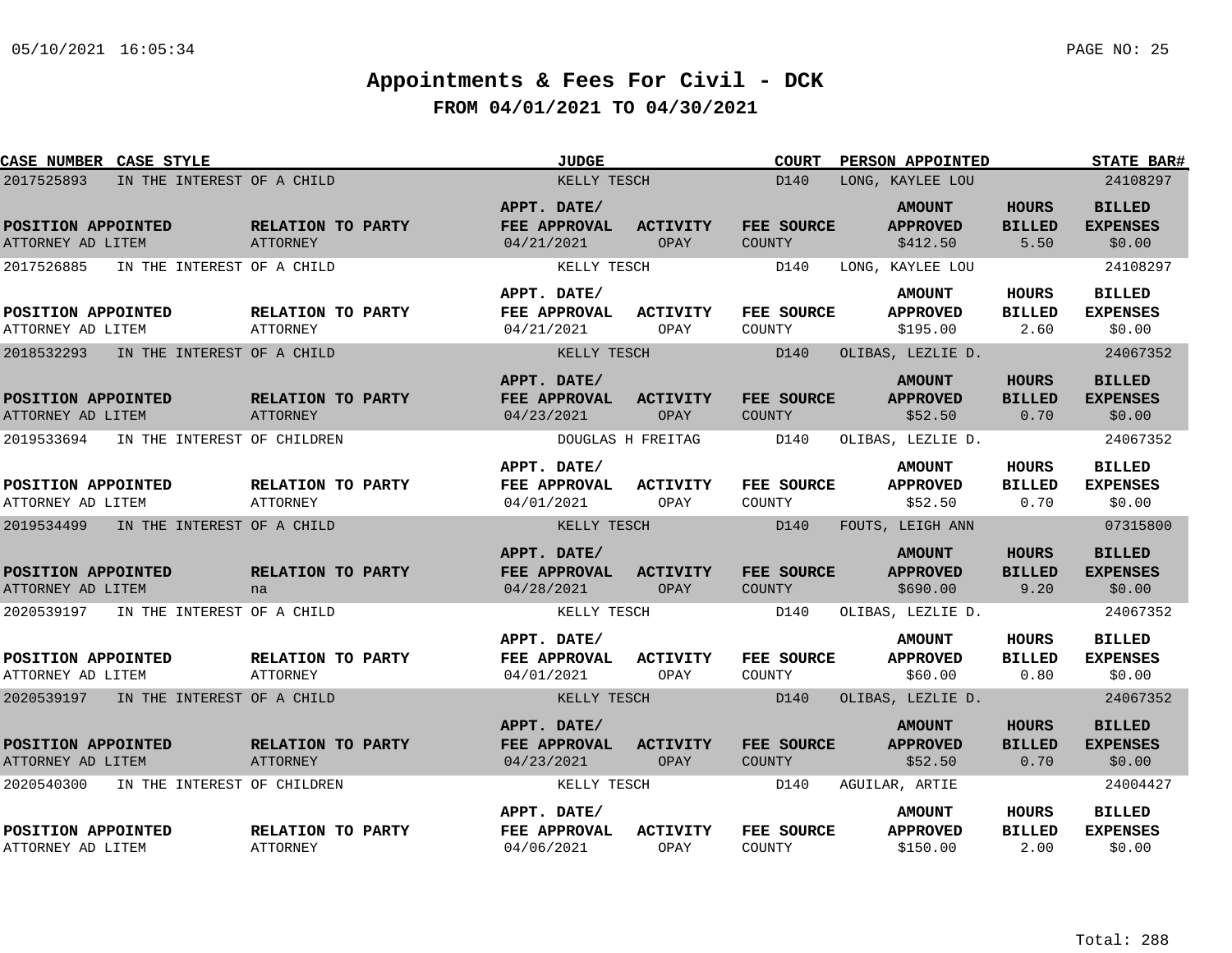| <b>CASE NUMBER CASE STYLE</b>         |                                           |                         | <b>JUDGE</b>                |                                | <b>COURT</b>         | PERSON APPOINTED                 |                        | <b>STATE BAR#</b>                |
|---------------------------------------|-------------------------------------------|-------------------------|-----------------------------|--------------------------------|----------------------|----------------------------------|------------------------|----------------------------------|
| 2020540300                            | IN THE INTEREST OF CHILDREN               |                         | KELLY TESCH                 |                                | D140                 | COOPER, BRIANA PARRAMORE         |                        | 24079107                         |
| POSITION APPOINTED                    |                                           | RELATION TO PARTY       | APPT. DATE/<br>FEE APPROVAL | <b>ACTIVITY</b>                | FEE SOURCE           | <b>AMOUNT</b><br><b>APPROVED</b> | HOURS<br><b>BILLED</b> | <b>BILLED</b><br><b>EXPENSES</b> |
| ATTORNEY AD LITEM                     |                                           | ATTORNEY                | 04/21/2021                  | OPAY                           | COUNTY               | \$285.00                         | 3.80                   | \$0.00                           |
| 2020541091                            | IN THE INTEREST OF A CHILD                |                         | KELLY TESCH                 |                                | D140                 | AGUILAR, ARTIE                   |                        | 24004427                         |
|                                       |                                           |                         | APPT. DATE/                 |                                |                      | <b>AMOUNT</b>                    | HOURS                  | <b>BILLED</b>                    |
| POSITION APPOINTED                    |                                           | RELATION TO PARTY       | FEE APPROVAL                | <b>ACTIVITY</b>                | FEE SOURCE           | <b>APPROVED</b>                  | <b>BILLED</b>          | <b>EXPENSES</b>                  |
| ATTORNEY AD LITEM                     |                                           | <b>ATTORNEY</b>         | 04/06/2021                  | OPAY                           | COUNTY               | \$150.00                         | 2.00                   | \$0.00                           |
| 2020541247                            | IN THE INTEREST OF CHILDREN               |                         | KELLY TESCH                 |                                | D140                 | OLIBAS, LEZLIE D.                |                        | 24067352                         |
|                                       |                                           |                         | APPT. DATE/                 |                                |                      | <b>AMOUNT</b>                    | <b>HOURS</b>           | <b>BILLED</b>                    |
| POSITION APPOINTED                    |                                           | RELATION TO PARTY       | FEE APPROVAL                | <b>ACTIVITY</b>                | FEE SOURCE           | <b>APPROVED</b>                  | <b>BILLED</b>          | <b>EXPENSES</b>                  |
| <b>ATTORNEY</b>                       |                                           | ATTORNEY                | 04/14/2021                  | OPAY                           | <b>COUNTY</b>        | \$255.00                         | 3.40                   | \$0.00                           |
| 2020541247                            | IN THE INTEREST OF CHILDREN               |                         | KELLY TESCH                 |                                | D140                 | OLIBAS, LEZLIE D.                |                        | 24067352                         |
|                                       |                                           |                         | APPT. DATE/                 |                                |                      | <b>AMOUNT</b>                    | <b>HOURS</b>           | <b>BILLED</b>                    |
| POSITION APPOINTED<br><b>ATTORNEY</b> |                                           | RELATION TO PARTY<br>na | FEE APPROVAL<br>04/23/2021  | <b>ACTIVITY</b><br>OPAY        | FEE SOURCE<br>COUNTY | <b>APPROVED</b><br>\$360.00      | <b>BILLED</b><br>4.80  | <b>EXPENSES</b><br>\$0.00        |
| 2021543598                            | IN THE INTEREST OF A CHILD                |                         | KELLY TESCH                 |                                | D140                 | LONG, KAYLEE LOU                 |                        | 24108297                         |
|                                       |                                           |                         | APPT. DATE/                 |                                |                      | <b>AMOUNT</b>                    | <b>HOURS</b>           | <b>BILLED</b>                    |
| POSITION APPOINTED                    |                                           | RELATION TO PARTY       | FEE APPROVAL                | <b>ACTIVITY</b>                | FEE SOURCE           | <b>APPROVED</b>                  | <b>BILLED</b>          | <b>EXPENSES</b>                  |
| ATTORNEY AD LITEM                     |                                           | <b>ATTORNEY</b>         | 04/21/2021                  | OPAY                           | <b>COUNTY</b>        | \$607.50                         | 8.10                   | \$0.00                           |
| 2021543769                            | IN THE INTEREST OF CHILDREN               |                         | KELLY TESCH                 |                                | D140                 | JONES, DENIECE                   |                        | 10937420                         |
|                                       |                                           |                         | APPT. DATE/                 |                                |                      | <b>AMOUNT</b>                    | HOURS                  | <b>BILLED</b>                    |
| POSITION APPOINTED                    |                                           | RELATION TO PARTY       | <b>FEE APPROVAL</b>         | <b>ACTIVITY</b>                | FEE SOURCE           | <b>APPROVED</b>                  | <b>BILLED</b>          | <b>EXPENSES</b>                  |
| <b>ATTORNEY</b>                       |                                           | na                      | 04/01/2021                  | <b>OAPT</b>                    | na                   | \$0.00                           | 0.00                   | \$0.00                           |
| 2021543769                            | IN THE INTEREST OF CHILDREN               |                         | KELLY TESCH                 |                                | D140                 | HERNANDEZ, NATALIO               |                        | 24032412                         |
|                                       |                                           |                         | APPT. DATE/                 |                                |                      | <b>AMOUNT</b>                    | HOURS                  | <b>BILLED</b>                    |
| POSITION APPOINTED<br><b>ATTORNEY</b> |                                           | RELATION TO PARTY<br>na | FEE APPROVAL<br>04/01/2021  | ACTIVITY<br>OAPT               | FEE SOURCE<br>na     | <b>APPROVED</b><br>\$0.00        | <b>BILLED</b><br>0.00  | <b>EXPENSES</b><br>\$0.00        |
| 2021544002                            | IN THE INTEREST OF EVALUNA ORTIZ, A CHILD |                         | KELLY TESCH                 |                                | D140                 | RATLIFF, THERESA H.              |                        | 24090690                         |
|                                       |                                           |                         | APPT. DATE/                 |                                |                      | <b>AMOUNT</b>                    | HOURS                  | <b>BILLED</b>                    |
| POSITION APPOINTED<br><b>ATTORNEY</b> |                                           | RELATION TO PARTY<br>na | FEE APPROVAL<br>04/21/2021  | <b>ACTIVITY</b><br><b>OAPT</b> | FEE SOURCE<br>na     | <b>APPROVED</b><br>\$0.00        | <b>BILLED</b><br>0.00  | <b>EXPENSES</b><br>\$0.00        |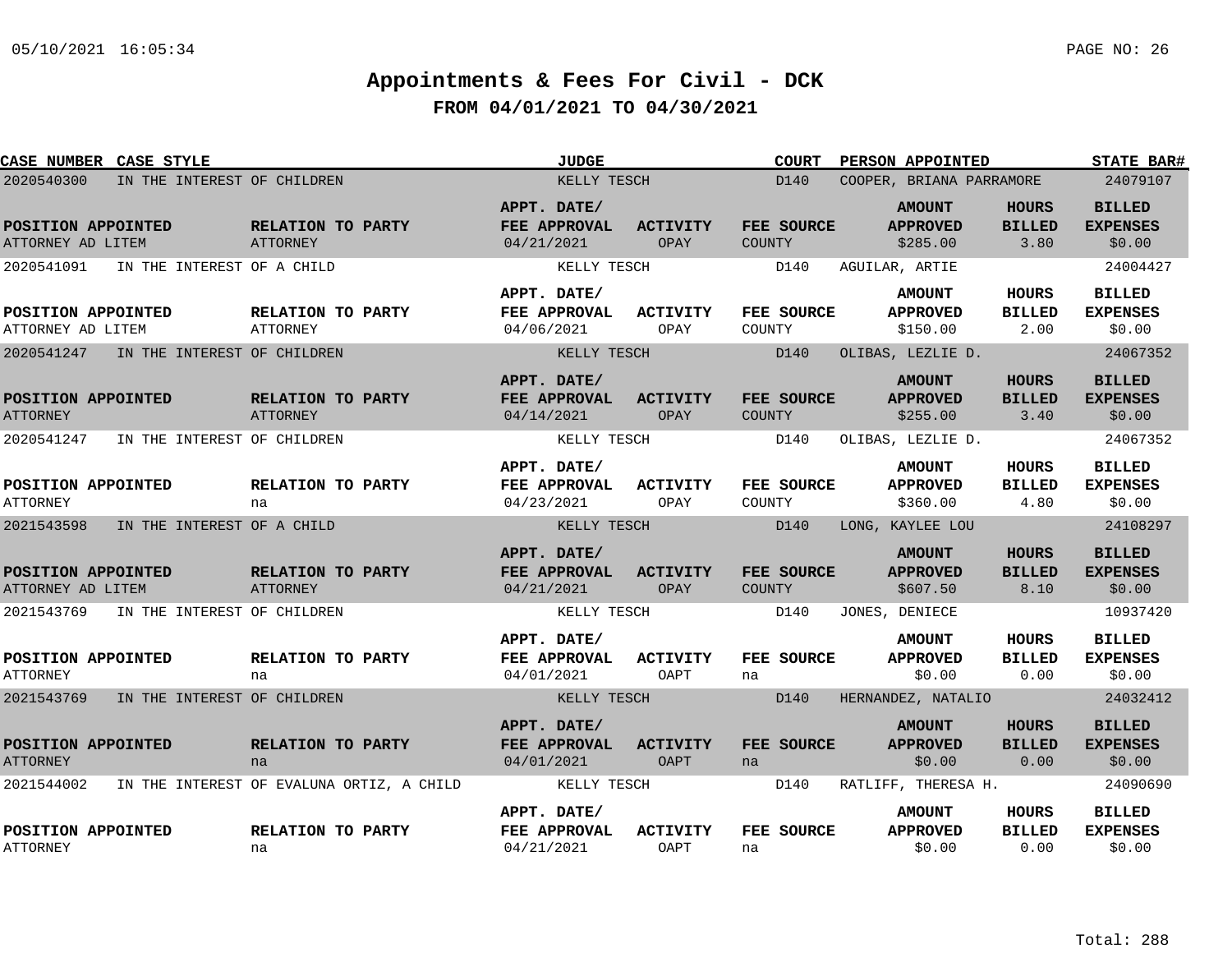| <b>CASE NUMBER CASE STYLE</b>           |                                            |                                                   | <b>JUDGE</b>                              |                                | <b>COURT</b>                | PERSON APPOINTED                             |                                       | <b>STATE BAR#</b>                          |
|-----------------------------------------|--------------------------------------------|---------------------------------------------------|-------------------------------------------|--------------------------------|-----------------------------|----------------------------------------------|---------------------------------------|--------------------------------------------|
| 2021544002                              |                                            | IN THE INTEREST OF EVALUNA ORTIZ, A CHILD         | KELLY TESCH                               |                                | D140                        | SRINIVASAN, JANANI                           |                                       | 24108611                                   |
| POSITION APPOINTED<br><b>ATTORNEY</b>   |                                            | RELATION TO PARTY<br>na                           | APPT. DATE/<br>FEE APPROVAL<br>04/21/2021 | <b>ACTIVITY</b><br><b>OAPT</b> | FEE SOURCE<br>na            | <b>AMOUNT</b><br><b>APPROVED</b><br>\$0.00   | <b>HOURS</b><br><b>BILLED</b><br>0.00 | <b>BILLED</b><br><b>EXPENSES</b><br>\$0.00 |
| 2021544002                              |                                            | IN THE INTEREST OF EVALUNA ORTIZ, A CHILD         | KELLY TESCH                               |                                | D140                        | AYERS, KRISTEN L.                            |                                       | 24100939                                   |
| POSITION APPOINTED<br>ATTORNEY AD LITEM |                                            | RELATION TO PARTY<br>na                           | APPT. DATE/<br>FEE APPROVAL<br>04/21/2021 | <b>ACTIVITY</b><br>OAPT        | FEE SOURCE<br>na            | <b>AMOUNT</b><br><b>APPROVED</b><br>\$0.00   | HOURS<br><b>BILLED</b><br>0.00        | <b>BILLED</b><br><b>EXPENSES</b><br>\$0.00 |
| 2008545376                              | IN THE INTEREST OF CHILDREN                |                                                   | KELLY TESCH                               |                                | D237                        | OLIBAS-YANEZ, LINDSAY M.                     |                                       | 24071119                                   |
| POSITION APPOINTED<br>ATTORNEY AD LITEM |                                            | RELATION TO PARTY<br>ATTORNEY                     | APPT. DATE/<br>FEE APPROVAL<br>04/22/2021 | <b>ACTIVITY</b><br>OPAY        | <b>FEE SOURCE</b><br>COUNTY | <b>AMOUNT</b><br><b>APPROVED</b><br>\$60.00  | <b>HOURS</b><br><b>BILLED</b><br>0.80 | <b>BILLED</b><br><b>EXPENSES</b><br>\$0.00 |
| 2014725691                              |                                            | LCAD VS. GUERRA, JOE, DECEASED, THE UNKNOWN HEIRS | LES HATCH                                 |                                | D237                        | NELSON, GEORGE H                             |                                       | 14894000                                   |
| POSITION APPOINTED<br>na                |                                            | RELATION TO PARTY<br>na                           | APPT. DATE/<br>FEE APPROVAL<br>04/20/2021 | <b>ACTIVITY</b><br>OPAY        | FEE SOURCE<br>na            | <b>AMOUNT</b><br><b>APPROVED</b><br>\$0.00   | <b>HOURS</b><br><b>BILLED</b><br>0.00 | <b>BILLED</b><br><b>EXPENSES</b><br>\$0.00 |
| 2015515876                              | IN THE INTEREST OF A CHILD                 |                                                   | KELLY TESCH                               |                                | D237                        | OLIBAS, LEZLIE D.                            |                                       | 24067352                                   |
| POSITION APPOINTED<br><b>ATTORNEY</b>   |                                            | RELATION TO PARTY<br>na                           | APPT. DATE/<br>FEE APPROVAL<br>04/19/2021 | <b>ACTIVITY</b><br><b>OAPT</b> | FEE SOURCE<br>na            | <b>AMOUNT</b><br><b>APPROVED</b><br>\$0.00   | <b>HOURS</b><br><b>BILLED</b><br>0.00 | <b>BILLED</b><br><b>EXPENSES</b><br>\$0.00 |
| 2015518145                              | TDFPS VS JAMIE G. GARCIA FLORES            |                                                   | KELLY TESCH                               |                                | D237                        | OLIBAS, LEZLIE D.                            |                                       | 24067352                                   |
| POSITION APPOINTED<br>ATTORNEY AD LITEM |                                            | RELATION TO PARTY<br>ATTORNEY                     | APPT. DATE/<br>FEE APPROVAL<br>04/01/2021 | <b>ACTIVITY</b><br>OPAY        | <b>FEE SOURCE</b><br>COUNTY | <b>AMOUNT</b><br><b>APPROVED</b><br>\$127.50 | <b>HOURS</b><br><b>BILLED</b><br>1.70 | <b>BILLED</b><br><b>EXPENSES</b><br>\$0.00 |
|                                         | 2015518145 TDFPS VS JAMIE G. GARCIA FLORES |                                                   | KELLY TESCH                               |                                | D237                        | OLIBAS, LEZLIE D.                            |                                       | 24067352                                   |
| POSITION APPOINTED<br>ATTORNEY AD LITEM |                                            | RELATION TO PARTY<br>ATTORNEY                     | APPT. DATE/<br>FEE APPROVAL<br>04/23/2021 | <b>ACTIVITY</b><br>OPAY        | FEE SOURCE<br><b>COUNTY</b> | <b>AMOUNT</b><br><b>APPROVED</b><br>\$52.50  | <b>HOURS</b><br><b>BILLED</b><br>0.70 | <b>BILLED</b><br><b>EXPENSES</b><br>\$0.00 |
| 2017527355                              | IN THE INTEREST OF CHILDREN                |                                                   | KELLY TESCH                               |                                | D237                        | FERRARO, MARITZA GAMBOA                      |                                       | 24053216                                   |
| POSITION APPOINTED<br><b>ATTORNEY</b>   |                                            | RELATION TO PARTY<br><b>ATTORNEY</b>              | APPT. DATE/<br>FEE APPROVAL<br>04/27/2021 | <b>ACTIVITY</b><br>OPAY        | <b>FEE SOURCE</b><br>COUNTY | <b>AMOUNT</b><br><b>APPROVED</b><br>\$517.50 | HOURS<br><b>BILLED</b><br>6.90        | <b>BILLED</b><br><b>EXPENSES</b><br>\$0.00 |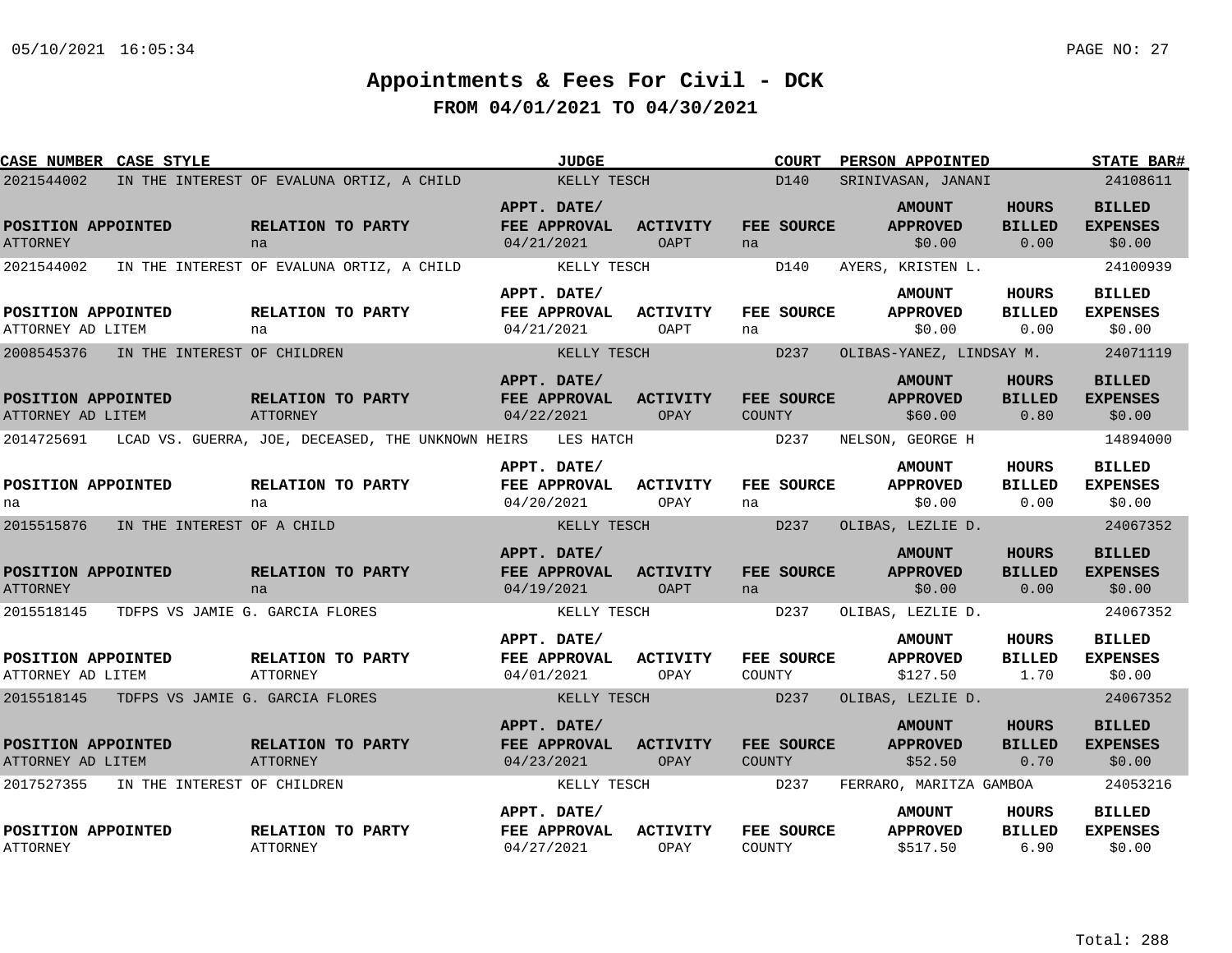| CASE NUMBER CASE STYLE                              |                             |                                      |                                                                         |                                                  | <b>JUDGE</b> |                                | <b>COURT</b>                        | PERSON APPOINTED                                                         |                                        | <b>STATE BAR#</b>                                      |
|-----------------------------------------------------|-----------------------------|--------------------------------------|-------------------------------------------------------------------------|--------------------------------------------------|--------------|--------------------------------|-------------------------------------|--------------------------------------------------------------------------|----------------------------------------|--------------------------------------------------------|
| 2018529473                                          | IN THE INTEREST OF CHILDREN |                                      |                                                                         |                                                  | KELLY TESCH  |                                | D <sub>237</sub>                    | MIRLL, JENNIFER                                                          |                                        | 24085477                                               |
| POSITION APPOINTED<br><b>ATTORNEY</b><br>2018532142 | IN THE INTEREST OF A CHILD  | RELATION TO PARTY<br><b>ATTORNEY</b> |                                                                         | APPT. DATE/<br>FEE APPROVAL<br>04/19/2021        | KELLY TESCH  | ACTIVITY<br>OPAY               | FEE SOURCE<br><b>COUNTY</b><br>D237 | <b>AMOUNT</b><br><b>APPROVED</b><br>\$907.50<br>COOPER, BRIANA PARRAMORE | <b>HOURS</b><br><b>BILLED</b><br>12.10 | <b>BILLED</b><br><b>EXPENSES</b><br>\$0.00<br>24079107 |
| POSITION APPOINTED<br>ATTORNEY AD LITEM             |                             | RELATION TO PARTY<br>na              |                                                                         | APPT. DATE/<br>FEE APPROVAL<br>04/26/2021        |              | ACTIVITY<br>OAPT               | FEE SOURCE<br>na                    | <b>AMOUNT</b><br><b>APPROVED</b><br>\$0.00                               | <b>HOURS</b><br><b>BILLED</b><br>0.00  | <b>BILLED</b><br><b>EXPENSES</b><br>\$0.00             |
| 2018532142                                          | IN THE INTEREST OF A CHILD  |                                      |                                                                         | APPT. DATE/                                      | KELLY TESCH  |                                | D237                                | TREVINO, LIZA<br><b>AMOUNT</b>                                           | <b>HOURS</b>                           | 24081755<br><b>BILLED</b>                              |
| POSITION APPOINTED<br>ATTORNEY AD LITEM             |                             | RELATION TO PARTY<br>ATTORNEY        |                                                                         | FEE APPROVAL<br>04/28/2021                       |              | <b>ACTIVITY</b><br>OPAY        | FEE SOURCE<br><b>COUNTY</b>         | <b>APPROVED</b><br>\$615.00                                              | <b>BILLED</b><br>8.20                  | <b>EXPENSES</b><br>\$0.00                              |
| 2018532142                                          | IN THE INTEREST OF A CHILD  |                                      |                                                                         |                                                  | KELLY TESCH  |                                | D237                                | TREVINO, LIZA                                                            |                                        | 24081755                                               |
| POSITION APPOINTED<br>ATTORNEY AD LITEM             |                             | RELATION TO PARTY<br><b>ATTORNEY</b> |                                                                         | APPT. DATE/<br><b>FEE APPROVAL</b><br>04/28/2021 |              | ACTIVITY<br>OPAY               | FEE SOURCE<br>COUNTY                | <b>AMOUNT</b><br><b>APPROVED</b><br>\$877.50                             | <b>HOURS</b><br><b>BILLED</b><br>11.70 | <b>BILLED</b><br><b>EXPENSES</b><br>\$0.00             |
| 2018532142                                          | IN THE INTEREST OF A CHILD  |                                      |                                                                         |                                                  | KELLY TESCH  |                                | D <sub>237</sub>                    | TREVINO, LIZA                                                            |                                        | 24081755                                               |
| POSITION APPOINTED<br>ATTORNEY AD LITEM             |                             | RELATION TO PARTY<br><b>ATTORNEY</b> |                                                                         | APPT. DATE/<br>FEE APPROVAL<br>04/28/2021        |              | <b>ACTIVITY</b><br><b>OPAY</b> | FEE SOURCE<br><b>COUNTY</b>         | <b>AMOUNT</b><br><b>APPROVED</b><br>\$997.50                             | <b>HOURS</b><br><b>BILLED</b><br>13.30 | <b>BILLED</b><br><b>EXPENSES</b><br>\$0.00             |
|                                                     |                             |                                      | 2018726377 LUBBOCK CENTRAL APPRAISAL DI, CITY OF SLATON, HIGH LES HATCH |                                                  |              |                                | D237                                | NELSON, GEORGE H                                                         |                                        | 14894000                                               |
| POSITION APPOINTED<br>na                            |                             | RELATION TO PARTY<br>na              |                                                                         | APPT. DATE/<br>FEE APPROVAL<br>04/20/2021        |              | <b>ACTIVITY</b><br>OPAY        | FEE SOURCE<br>na                    | <b>AMOUNT</b><br><b>APPROVED</b><br>\$0.00                               | <b>HOURS</b><br><b>BILLED</b><br>0.00  | <b>BILLED</b><br><b>EXPENSES</b><br>\$0.00             |
| 2019533968                                          | IN THE INTEREST OF CHILDREN |                                      |                                                                         |                                                  | KELLY TESCH  |                                | D237                                | JONES, DENIECE                                                           |                                        | 10937420                                               |
| POSITION APPOINTED<br>ATTORNEY AD LITEM             |                             | RELATION TO PARTY<br>ATTORNEY        |                                                                         | APPT. DATE/<br>FEE APPROVAL<br>04/01/2021        |              | <b>ACTIVITY</b><br>OPAY        | FEE SOURCE<br><b>COUNTY</b>         | <b>AMOUNT</b><br><b>APPROVED</b><br>\$11,550.00                          | <b>HOURS</b><br><b>BILLED</b><br>15.40 | <b>BILLED</b><br><b>EXPENSES</b><br>\$0.00             |
| 2019533968                                          | IN THE INTEREST OF CHILDREN |                                      |                                                                         |                                                  | KELLY TESCH  |                                | D237                                | LONG, KAYLEE LOU                                                         |                                        | 24108297                                               |
| POSITION APPOINTED<br>ATTORNEY AD LITEM             |                             | RELATION TO PARTY<br><b>ATTORNEY</b> |                                                                         | APPT. DATE/<br>FEE APPROVAL<br>04/23/2021        |              | <b>ACTIVITY</b><br>OPAY        | FEE SOURCE<br>COUNTY                | <b>AMOUNT</b><br><b>APPROVED</b><br>\$1,560.00                           | <b>HOURS</b><br><b>BILLED</b><br>20.80 | <b>BILLED</b><br><b>EXPENSES</b><br>\$0.00             |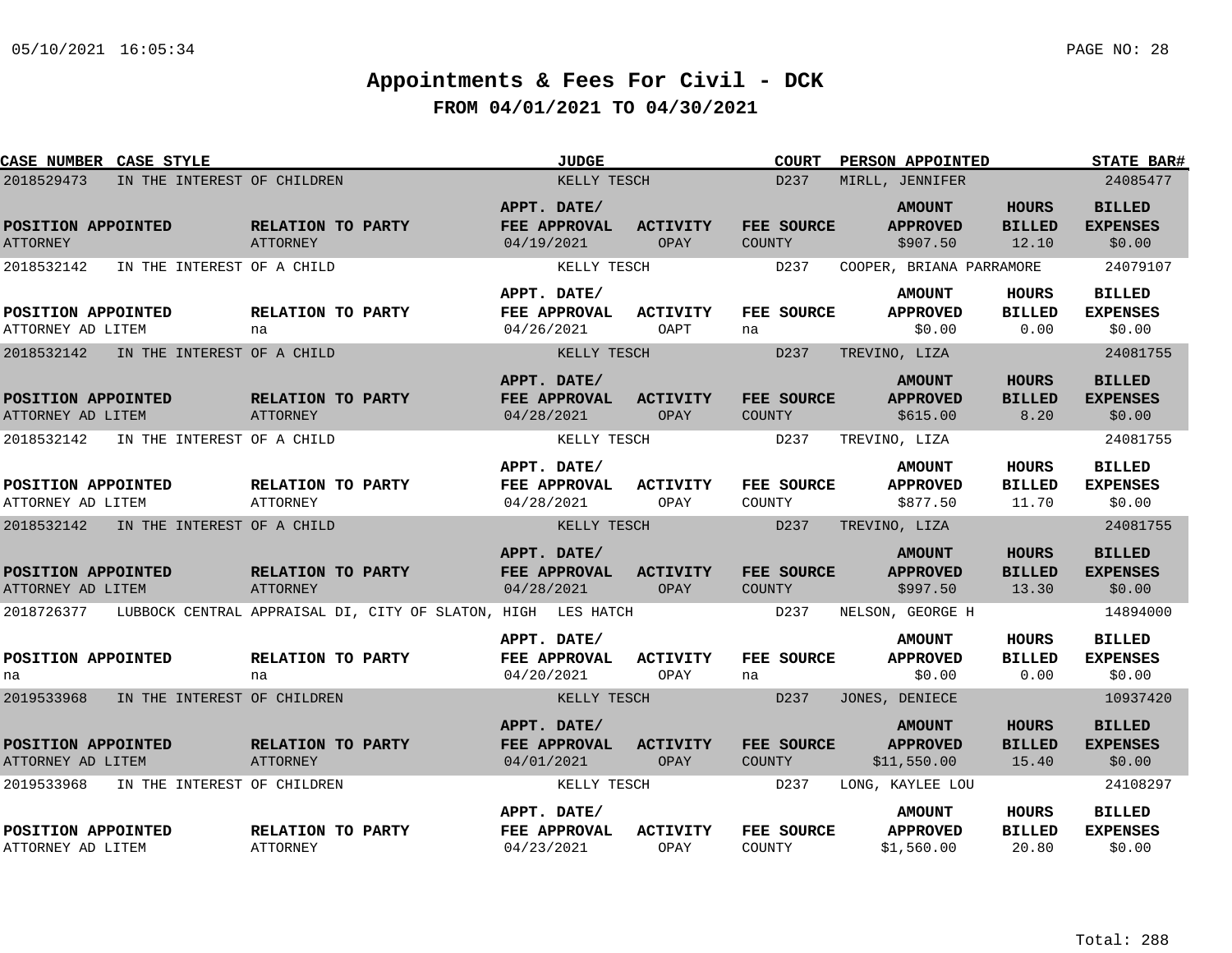| CASE NUMBER CASE STYLE                    |                                      | <b>JUDGE</b>                              |                         | <b>COURT</b>                | PERSON APPOINTED                                |                                        | <b>STATE BAR#</b>                          |
|-------------------------------------------|--------------------------------------|-------------------------------------------|-------------------------|-----------------------------|-------------------------------------------------|----------------------------------------|--------------------------------------------|
| 2019536773<br>IN THE INTEREST OF A CHILD  |                                      | KELLY TESCH                               |                         | D237                        | JONES, DENIECE                                  |                                        | 10937420                                   |
| POSITION APPOINTED<br>ATTORNEY AD LITEM   | RELATION TO PARTY<br>ATTORNEY        | APPT. DATE/<br>FEE APPROVAL<br>04/01/2021 | <b>ACTIVITY</b><br>OPAY | FEE SOURCE<br><b>COUNTY</b> | <b>AMOUNT</b><br><b>APPROVED</b><br>\$15,300.00 | <b>HOURS</b><br><b>BILLED</b><br>20.40 | <b>BILLED</b><br><b>EXPENSES</b><br>\$0.00 |
| 2019537880<br>IN THE INTEREST OF A CHILD  |                                      | KELLY TESCH                               |                         | D237                        | HILLYER, SCOTT                                  |                                        | 24116520                                   |
| POSITION APPOINTED<br><b>ATTORNEY</b>     | RELATION TO PARTY<br><b>ATTORNEY</b> | APPT. DATE/<br>FEE APPROVAL<br>04/19/2021 | ACTIVITY<br>OPAY        | FEE SOURCE<br>COUNTY        | <b>AMOUNT</b><br><b>APPROVED</b><br>\$228.75    | HOURS<br><b>BILLED</b><br>3.05         | <b>BILLED</b><br><b>EXPENSES</b><br>\$0.00 |
| 2020538788<br>IN THE INTEREST OF A CHILD  |                                      | KELLY TESCH                               |                         | D237                        | OLIBAS, LEZLIE D.                               |                                        | 24067352                                   |
| POSITION APPOINTED<br>AD LITEM            | RELATION TO PARTY<br>ATTORNEY        | APPT. DATE/<br>FEE APPROVAL<br>04/23/2021 | <b>ACTIVITY</b><br>OPAY | FEE SOURCE<br>GENERAL FUND  | <b>AMOUNT</b><br><b>APPROVED</b><br>\$15.00     | <b>HOURS</b><br><b>BILLED</b><br>0.02  | <b>BILLED</b><br><b>EXPENSES</b><br>\$0.00 |
| 2020539535<br>IN THE INTEREST OF A CHILD  |                                      | KELLY TESCH                               |                         | D237                        | JONES, DENIECE                                  |                                        | 10937420                                   |
| POSITION APPOINTED<br>ATTORNEY AD LITEM   | RELATION TO PARTY<br>ATTORNEY        | APPT. DATE/<br>FEE APPROVAL<br>04/01/2021 | <b>ACTIVITY</b><br>OPAY | FEE SOURCE<br>COUNTY        | <b>AMOUNT</b><br><b>APPROVED</b><br>\$930.75    | <b>HOURS</b><br><b>BILLED</b><br>12.41 | <b>BILLED</b><br><b>EXPENSES</b><br>\$0.00 |
| 2020539757 IN THE INTEREST OF A CHILD     |                                      | KELLY TESCH                               |                         | D237                        | LONG, KAYLEE LOU                                |                                        | 24108297                                   |
| POSITION APPOINTED<br>ATTORNEY AD LITEM   | RELATION TO PARTY<br>ATTORNEY        | APPT. DATE/<br>FEE APPROVAL<br>04/21/2021 | <b>ACTIVITY</b><br>OPAY | FEE SOURCE<br>COUNTY        | <b>AMOUNT</b><br><b>APPROVED</b><br>\$1,087.50  | <b>HOURS</b><br><b>BILLED</b><br>14.50 | <b>BILLED</b><br><b>EXPENSES</b><br>\$0.00 |
| 2020540421<br>IN THE INTEREST OF A CHILD  |                                      | KELLY TESCH                               |                         | D237                        | OLIBAS-YANEZ, LINDSAY M.                        |                                        | 24071119                                   |
| POSITION APPOINTED<br>ATTORNEY AD LITEM   | RELATION TO PARTY<br>ATTORNEY        | APPT. DATE/<br>FEE APPROVAL<br>04/23/2021 | <b>ACTIVITY</b><br>OPAY | FEE SOURCE<br>COUNTY        | <b>AMOUNT</b><br><b>APPROVED</b><br>\$15.00     | <b>HOURS</b><br><b>BILLED</b><br>0.20  | <b>BILLED</b><br><b>EXPENSES</b><br>\$0.00 |
| 2020540874 IN THE INTEREST OF CHILDREN    |                                      | KELLY TESCH                               |                         | D237                        | OLIBAS-YANEZ, LINDSAY M.                        |                                        | 24071119                                   |
| POSITION APPOINTED<br><b>ATTORNEY</b>     | RELATION TO PARTY<br><b>ATTORNEY</b> | APPT. DATE/<br>FEE APPROVAL<br>04/07/2021 | <b>ACTIVITY</b><br>OPAY | FEE SOURCE<br><b>COUNTY</b> | <b>AMOUNT</b><br><b>APPROVED</b><br>\$60.00     | <b>HOURS</b><br><b>BILLED</b><br>0.80  | <b>BILLED</b><br><b>EXPENSES</b><br>\$0.00 |
| 2020540874<br>IN THE INTEREST OF CHILDREN |                                      | KELLY TESCH                               |                         | D237                        | OLIBAS-YANEZ, LINDSAY M.                        |                                        | 24071119                                   |
| POSITION APPOINTED<br>ATTORNEY            | RELATION TO PARTY<br>ATTORNEY        | APPT. DATE/<br>FEE APPROVAL<br>04/23/2021 | <b>ACTIVITY</b><br>OPAY | FEE SOURCE<br>COUNTY        | <b>AMOUNT</b><br><b>APPROVED</b><br>\$22.50     | <b>HOURS</b><br><b>BILLED</b><br>0.30  | <b>BILLED</b><br><b>EXPENSES</b><br>\$0.00 |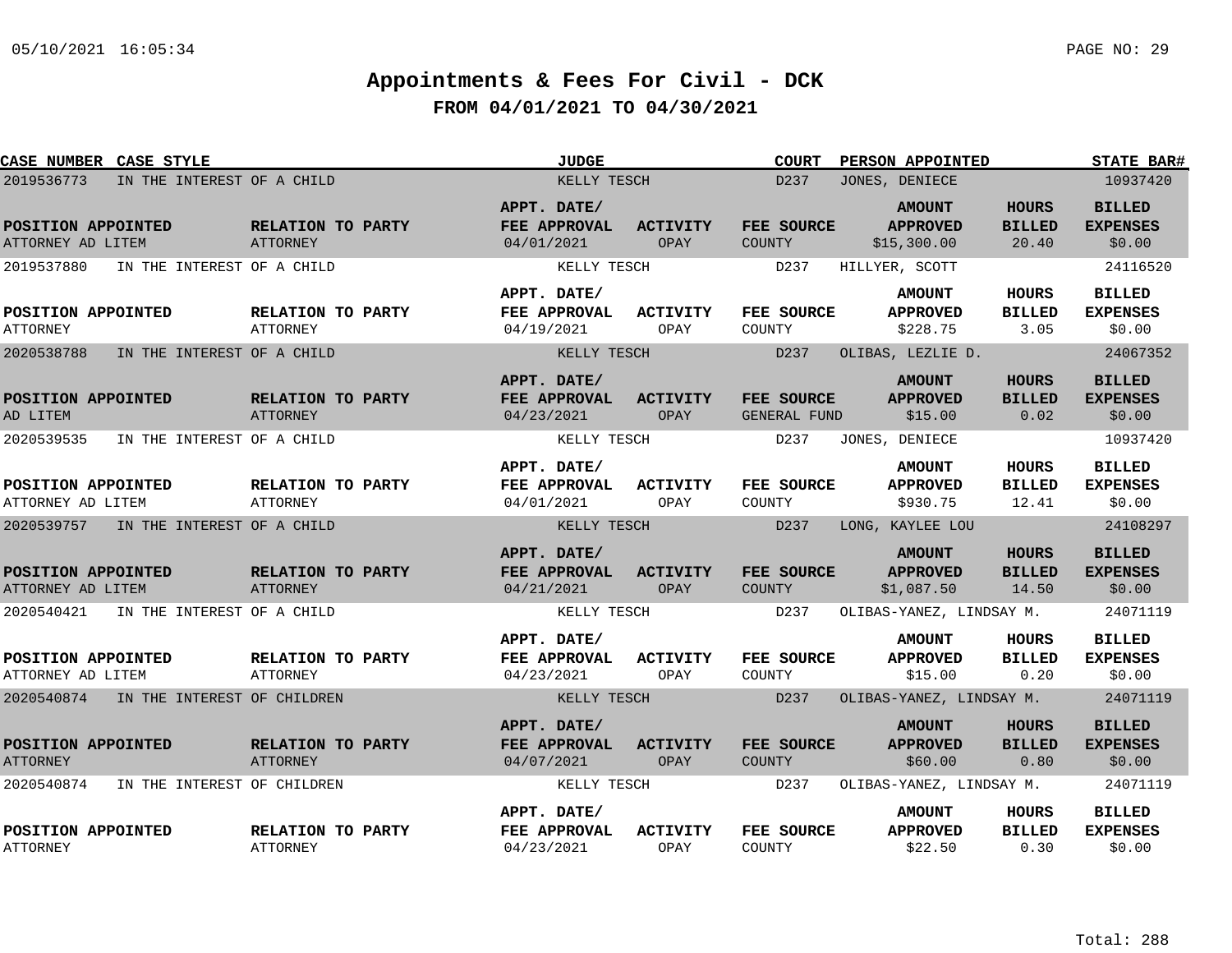| <b>CASE NUMBER CASE STYLE</b>             |                                      | <b>JUDGE</b>                              |                         | <b>COURT</b>                | PERSON APPOINTED                             |                                        | <b>STATE BAR#</b>                          |
|-------------------------------------------|--------------------------------------|-------------------------------------------|-------------------------|-----------------------------|----------------------------------------------|----------------------------------------|--------------------------------------------|
| 2020541103<br>IN THE INTEREST OF CHILDREN |                                      | KELLY TESCH                               |                         | D237                        | FERRARO, MARITZA GAMBOA                      |                                        | 24053216                                   |
| POSITION APPOINTED<br><b>ATTORNEY</b>     | RELATION TO PARTY<br><b>ATTORNEY</b> | APPT. DATE/<br>FEE APPROVAL<br>04/23/2021 | <b>ACTIVITY</b><br>OPAY | FEE SOURCE<br>COUNTY        | <b>AMOUNT</b><br><b>APPROVED</b><br>\$780.00 | <b>HOURS</b><br><b>BILLED</b><br>10.40 | <b>BILLED</b><br><b>EXPENSES</b><br>\$0.00 |
| 2020541103<br>IN THE INTEREST OF CHILDREN |                                      | KELLY TESCH                               |                         | D237                        | GARCIA, ELIAS J.                             |                                        | 24083046                                   |
| POSITION APPOINTED<br>ATTORNEY AD LITEM   | RELATION TO PARTY<br><b>ATTORNEY</b> | APPT. DATE/<br>FEE APPROVAL<br>04/05/2021 | <b>ACTIVITY</b><br>OPAY | FEE SOURCE<br>COUNTY        | <b>AMOUNT</b><br><b>APPROVED</b><br>\$592.50 | HOURS<br><b>BILLED</b><br>7.90         | <b>BILLED</b><br><b>EXPENSES</b><br>\$0.00 |
| 2020541103<br>IN THE INTEREST OF CHILDREN |                                      | KELLY TESCH                               |                         | D <sub>237</sub>            | HILLYER, SCOTT                               |                                        | 24116520                                   |
| POSITION APPOINTED<br><b>ATTORNEY</b>     | RELATION TO PARTY<br>ATTORNEY        | APPT. DATE/<br>FEE APPROVAL<br>04/01/2021 | <b>ACTIVITY</b><br>OPAY | FEE SOURCE<br><b>COUNTY</b> | <b>AMOUNT</b><br><b>APPROVED</b><br>\$202.50 | <b>HOURS</b><br><b>BILLED</b><br>2.70  | <b>BILLED</b><br><b>EXPENSES</b><br>\$0.00 |
| 2020541115<br>IN THE INTEREST OF CHILDREN |                                      | KELLY TESCH                               |                         | D237                        | OLIBAS, LEZLIE D.                            |                                        | 24067352                                   |
| POSITION APPOINTED<br><b>ATTORNEY</b>     | RELATION TO PARTY<br><b>ATTORNEY</b> | APPT. DATE/<br>FEE APPROVAL<br>04/23/2021 | <b>ACTIVITY</b><br>OPAY | FEE SOURCE<br>COUNTY        | <b>AMOUNT</b><br><b>APPROVED</b><br>\$30.00  | <b>HOURS</b><br><b>BILLED</b><br>0.40  | <b>BILLED</b><br><b>EXPENSES</b><br>\$0.00 |
| 2020541334<br>IN THE INTEREST OF A CHILD  |                                      | KELLY TESCH                               |                         | D237                        | OLIBAS-YANEZ, LINDSAY M.                     |                                        | 24071119                                   |
| POSITION APPOINTED<br><b>ATTORNEY</b>     | RELATION TO PARTY<br><b>ATTORNEY</b> | APPT. DATE/<br>FEE APPROVAL<br>04/06/2021 | <b>ACTIVITY</b><br>OPAY | FEE SOURCE<br><b>COUNTY</b> | <b>AMOUNT</b><br><b>APPROVED</b><br>\$112.50 | <b>HOURS</b><br><b>BILLED</b><br>1.50  | <b>BILLED</b><br><b>EXPENSES</b><br>\$0.00 |
| 2020541717<br>IN THE INTEREST OF A CHILD  |                                      | KELLY TESCH                               |                         | D237                        | OLIBAS-YANEZ, LINDSAY M.                     |                                        | 24071119                                   |
| POSITION APPOINTED<br>ATTORNEY AD LITEM   | RELATION TO PARTY<br><b>ATTORNEY</b> | APPT. DATE/<br>FEE APPROVAL<br>04/06/2021 | <b>ACTIVITY</b><br>OPAY | FEE SOURCE<br>COUNTY        | <b>AMOUNT</b><br><b>APPROVED</b><br>\$52.50  | HOURS<br><b>BILLED</b><br>0.70         | <b>BILLED</b><br><b>EXPENSES</b><br>\$0.00 |
| 2020541717 IN THE INTEREST OF A CHILD     |                                      | KELLY TESCH                               |                         | D237                        | OLIBAS-YANEZ, LINDSAY M.                     |                                        | 24071119                                   |
| POSITION APPOINTED<br>ATTORNEY AD LITEM   | RELATION TO PARTY<br><b>ATTORNEY</b> | APPT. DATE/<br>FEE APPROVAL<br>04/23/2021 | ACTIVITY<br>OPAY        | FEE SOURCE<br>COUNTY        | <b>AMOUNT</b><br><b>APPROVED</b><br>\$22.50  | HOURS<br><b>BILLED</b><br>0.30         | <b>BILLED</b><br><b>EXPENSES</b><br>\$0.00 |
| 2021543200<br>IN THE INTEREST OF A CHILD  |                                      | KELLY TESCH                               |                         | D237                        | DUFFY, CHRISTINA WOODS                       |                                        | 24077254                                   |
| POSITION APPOINTED<br>ATTORNEY AD LITEM   | RELATION TO PARTY<br><b>ATTORNEY</b> | APPT. DATE/<br>FEE APPROVAL<br>04/19/2021 | <b>ACTIVITY</b><br>OPAY | FEE SOURCE<br>COUNTY        | <b>AMOUNT</b><br><b>APPROVED</b><br>\$195.00 | HOURS<br><b>BILLED</b><br>2.60         | <b>BILLED</b><br><b>EXPENSES</b><br>\$0.00 |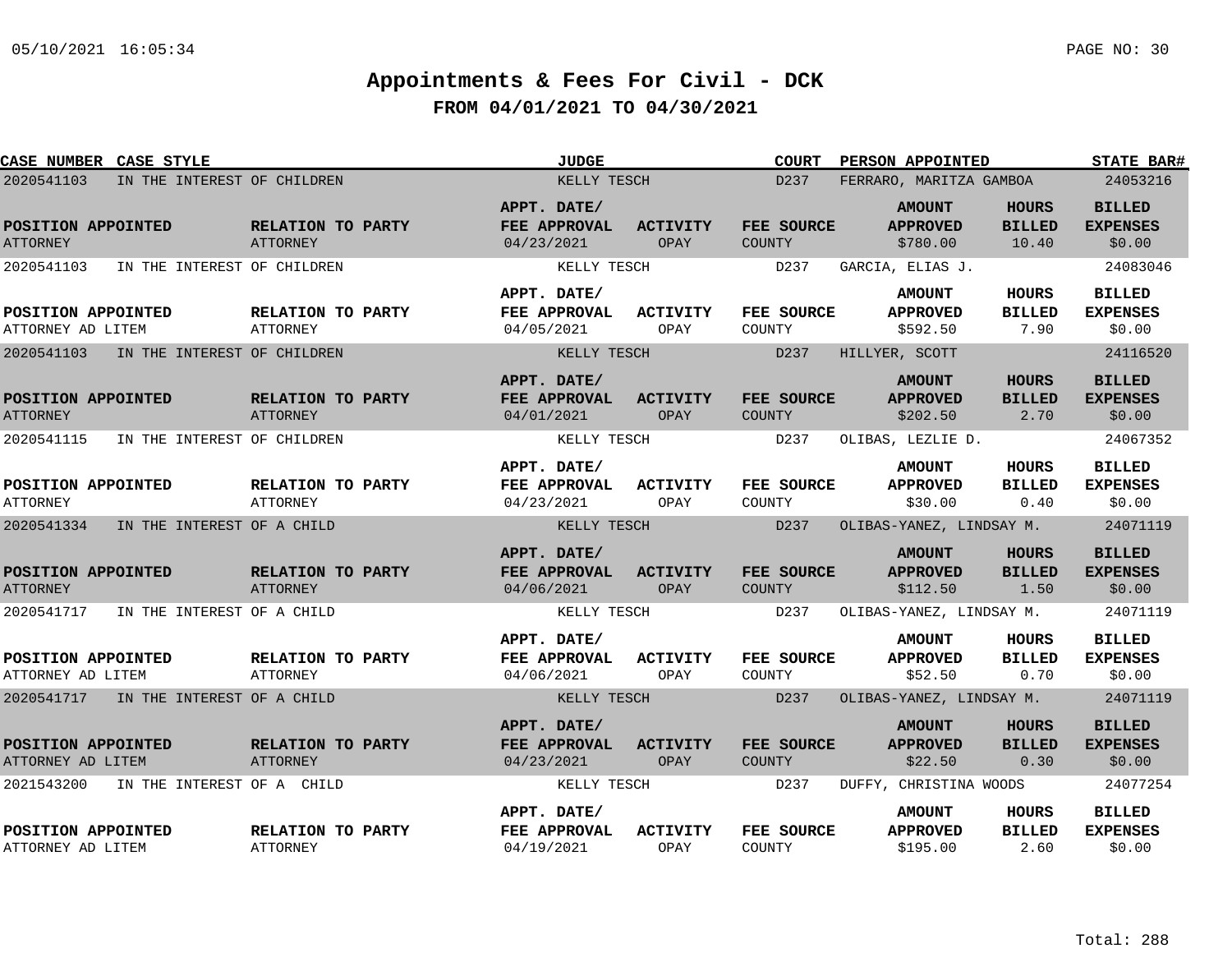| <b>CASE NUMBER CASE STYLE</b>           |                                                     |                                |                                                | <b>JUDGE</b>                              |                                |    | <b>COURT</b>      |                  | <b>PERSON APPOINTED</b>                    |                                       | <b>STATE BAR#</b>                          |
|-----------------------------------------|-----------------------------------------------------|--------------------------------|------------------------------------------------|-------------------------------------------|--------------------------------|----|-------------------|------------------|--------------------------------------------|---------------------------------------|--------------------------------------------|
| 2021543767                              | IN THE INTEREST OF A CHILD                          |                                |                                                |                                           | KELLY TESCH                    |    | D237              | GARCIA, ELIAS J. |                                            |                                       | 24083046                                   |
| POSITION APPOINTED<br><b>ATTORNEY</b>   |                                                     | RELATION TO PARTY<br>na        |                                                | APPT. DATE/<br>FEE APPROVAL<br>04/01/2021 | <b>ACTIVITY</b><br>OAPT        | na | FEE SOURCE        |                  | <b>AMOUNT</b><br><b>APPROVED</b><br>\$0.00 | <b>HOURS</b><br><b>BILLED</b><br>0.00 | <b>BILLED</b><br><b>EXPENSES</b><br>\$0.00 |
| 2021543767                              | IN THE INTEREST OF A CHILD                          |                                |                                                |                                           | KELLY TESCH                    |    | D237              | TREVINO, LIZA    |                                            |                                       | 24081755                                   |
| POSITION APPOINTED<br><b>ATTORNEY</b>   |                                                     | <b>RELATION TO PARTY</b><br>na |                                                | APPT. DATE/<br>FEE APPROVAL<br>04/01/2021 | <b>ACTIVITY</b><br>OAPT        | na | <b>FEE SOURCE</b> |                  | <b>AMOUNT</b><br><b>APPROVED</b><br>\$0.00 | HOURS<br><b>BILLED</b><br>0.00        | <b>BILLED</b><br><b>EXPENSES</b><br>\$0.00 |
| 2021543767                              | IN THE INTEREST OF A CHILD                          |                                |                                                |                                           | KELLY TESCH                    |    | D <sub>237</sub>  | LONG, KAYLEE LOU |                                            |                                       | 24108297                                   |
| POSITION APPOINTED<br><b>ATTORNEY</b>   |                                                     | RELATION TO PARTY<br>na        |                                                | APPT. DATE/<br>FEE APPROVAL<br>04/01/2021 | <b>ACTIVITY</b><br>OAPT        | na | FEE SOURCE        |                  | <b>AMOUNT</b><br><b>APPROVED</b><br>\$0.00 | <b>HOURS</b><br><b>BILLED</b><br>0.00 | <b>BILLED</b><br><b>EXPENSES</b><br>\$0.00 |
| 2021543834                              | DFPS VS SELENA PRUETT AND MAYNOR SARCENO            |                                |                                                |                                           | KELLY TESCH                    |    | D237              |                  | MOORE, JAMES M "JIM"                       |                                       | 24065783                                   |
| POSITION APPOINTED<br>ATTORNEY AD LITEM |                                                     | RELATION TO PARTY<br>na        |                                                | APPT. DATE/<br>FEE APPROVAL<br>04/06/2021 | <b>ACTIVITY</b><br>OAPT        | na | FEE SOURCE        |                  | <b>AMOUNT</b><br><b>APPROVED</b><br>\$0.00 | <b>HOURS</b><br><b>BILLED</b><br>0.00 | <b>BILLED</b><br><b>EXPENSES</b><br>\$0.00 |
|                                         | 2021543834 DFPS VS SELENA PRUETT AND MAYNOR SARCENO |                                |                                                | <b>EXAMPLE AND REALLY TESCH</b>           |                                |    | D237              |                  | OLIBAS, LEZLIE D.                          |                                       | 24067352                                   |
| POSITION APPOINTED<br><b>ATTORNEY</b>   |                                                     | RELATION TO PARTY<br>na        |                                                | APPT. DATE/<br>FEE APPROVAL<br>04/07/2021 | <b>ACTIVITY</b><br>OAPT        | na | FEE SOURCE        |                  | <b>AMOUNT</b><br><b>APPROVED</b><br>\$0.00 | <b>HOURS</b><br><b>BILLED</b><br>0.00 | <b>BILLED</b><br><b>EXPENSES</b><br>\$0.00 |
| 2021543834                              | DFPS VS SELENA PRUETT AND MAYNOR SARCENO            |                                |                                                | KELLY TESCH                               |                                |    | D237              |                  | RATLIFF, THERESA H.                        |                                       | 24090690                                   |
| POSITION APPOINTED<br><b>ATTORNEY</b>   |                                                     | <b>RELATION TO PARTY</b><br>na |                                                | APPT. DATE/<br>FEE APPROVAL<br>04/07/2021 | <b>ACTIVITY</b><br><b>OAPT</b> | na | FEE SOURCE        |                  | <b>AMOUNT</b><br><b>APPROVED</b><br>\$0.00 | HOURS<br><b>BILLED</b><br>0.00        | <b>BILLED</b><br><b>EXPENSES</b><br>\$0.00 |
| 2021543972                              | CANDYCE MATHEWS VS OVERLAND VENTURES, LLC           |                                |                                                | <b>EXAMPLES HATCH</b>                     |                                |    | D237              | HAMMIT, RYAN G   |                                            |                                       | 24041048                                   |
| POSITION APPOINTED<br>GUARDIAN AD LITEM |                                                     | RELATION TO PARTY<br>na        |                                                | APPT. DATE/<br>FEE APPROVAL<br>04/15/2021 | <b>ACTIVITY</b><br>OAPT        | na | FEE SOURCE        |                  | <b>AMOUNT</b><br><b>APPROVED</b><br>\$0.00 | <b>HOURS</b><br><b>BILLED</b><br>0.00 | <b>BILLED</b><br><b>EXPENSES</b><br>\$0.00 |
| 2021544000                              |                                                     |                                | MARIA RALIOS RALIOS VS LP LONE STAR CALF RANCH | LES HATCH                                 |                                |    | D237              | WOLFE, BILLY R   |                                            |                                       | 21855900                                   |
| POSITION APPOINTED<br>GUARDIAN AD LITEM |                                                     | RELATION TO PARTY<br>na        |                                                | APPT. DATE/<br>FEE APPROVAL<br>04/26/2021 | <b>ACTIVITY</b><br>OAPT        | na | FEE SOURCE        |                  | <b>AMOUNT</b><br><b>APPROVED</b><br>\$0.00 | HOURS<br><b>BILLED</b><br>0.00        | <b>BILLED</b><br><b>EXPENSES</b><br>\$0.00 |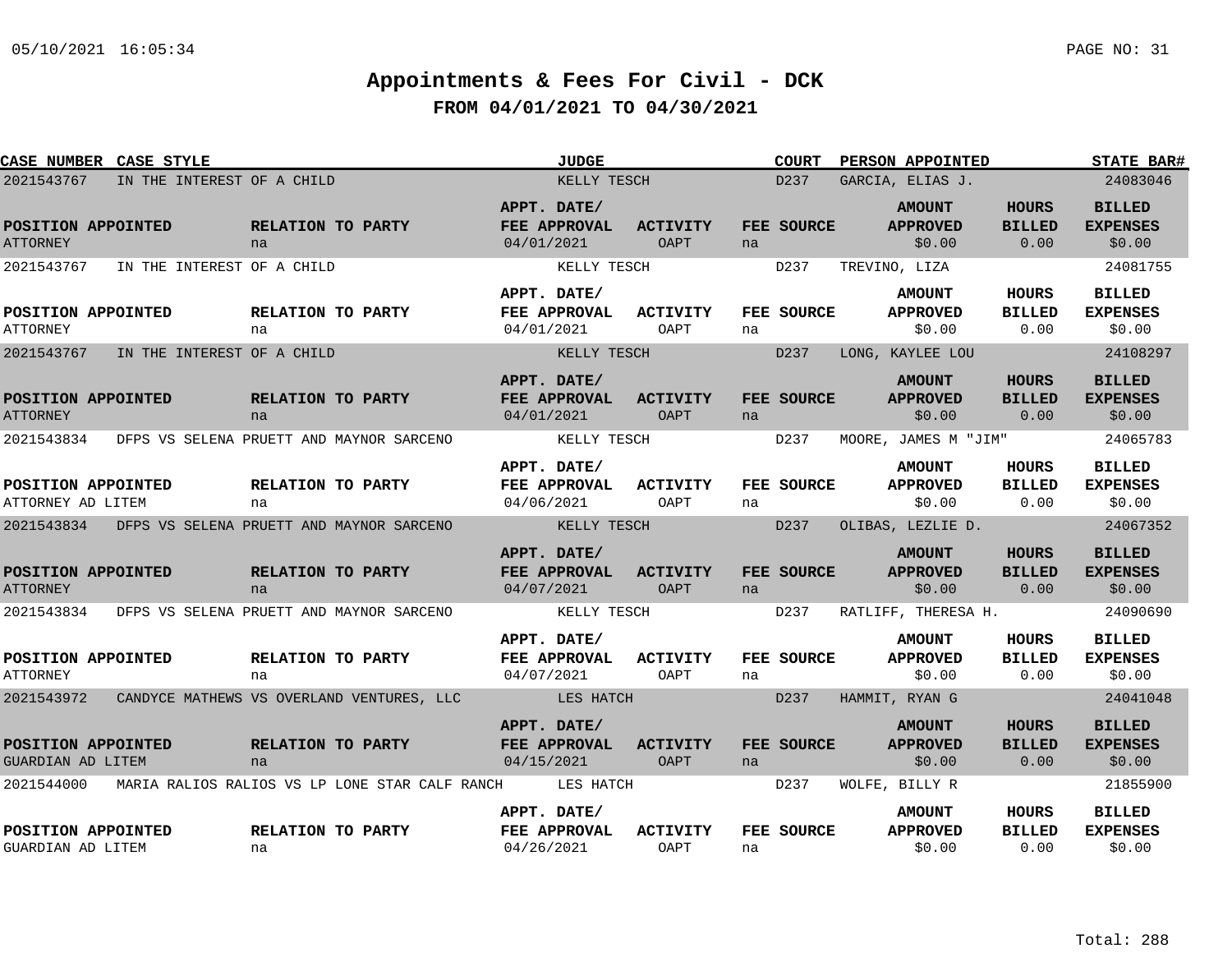| CASE NUMBER CASE STYLE                  |                                                              |                                |                           | <b>JUDGE</b> |                                |               | <b>COURT</b>      |               | PERSON APPOINTED                             |                                       | <b>STATE BAR#</b>                          |
|-----------------------------------------|--------------------------------------------------------------|--------------------------------|---------------------------|--------------|--------------------------------|---------------|-------------------|---------------|----------------------------------------------|---------------------------------------|--------------------------------------------|
| 2021544139                              | IN THE INTEREST OF A CHILD                                   |                                |                           | KELLY TESCH  |                                |               | D237              |               | BASSETT, JENNIFER                            |                                       | 02145532                                   |
| POSITION APPOINTED<br>ATTORNEY AD LITEM |                                                              | <b>RELATION TO PARTY</b><br>na | APPT. DATE/<br>04/27/2021 | FEE APPROVAL | <b>ACTIVITY</b><br>OAPT        | na            | FEE SOURCE        |               | <b>AMOUNT</b><br><b>APPROVED</b><br>\$0.00   | <b>HOURS</b><br><b>BILLED</b><br>0.00 | <b>BILLED</b><br><b>EXPENSES</b><br>\$0.00 |
| 2021544139                              | IN THE INTEREST OF A CHILD                                   |                                |                           | KELLY TESCH  |                                |               | D237              |               | FERRARO, MARITZA GAMBOA                      |                                       | 24053216                                   |
| POSITION APPOINTED<br><b>ATTORNEY</b>   |                                                              | <b>RELATION TO PARTY</b><br>na | APPT. DATE/<br>04/27/2021 | FEE APPROVAL | <b>ACTIVITY</b><br>OAPT        | na            | FEE SOURCE        |               | <b>AMOUNT</b><br><b>APPROVED</b><br>\$0.00   | HOURS<br><b>BILLED</b><br>0.00        | <b>BILLED</b><br><b>EXPENSES</b><br>\$0.00 |
| 2021790037                              | IN THE INTEREST OF CHILDREN                                  |                                |                           | LES HATCH    |                                |               | D <sub>237</sub>  |               | MORGESON, TERRI M.                           |                                       | 24043835                                   |
| POSITION APPOINTED<br>ATTORNEY AD LITEM |                                                              | <b>RELATION TO PARTY</b><br>na | APPT. DATE/<br>04/16/2021 | FEE APPROVAL | <b>ACTIVITY</b><br><b>OAPT</b> | na            | FEE SOURCE        |               | <b>AMOUNT</b><br><b>APPROVED</b><br>\$0.00   | HOURS<br><b>BILLED</b><br>0.00        | <b>BILLED</b><br><b>EXPENSES</b><br>\$0.00 |
|                                         | 2009546957 TDFPS VS ERIC DEAN RODRIGUEZ, ERIC DEAN RODRIGUEZ |                                |                           | KARA DARNELL |                                |               | D364              | RADER, BONNIE |                                              |                                       | 24061067                                   |
| POSITION APPOINTED<br>ATTORNEY AD LITEM |                                                              | RELATION TO PARTY<br>na        | APPT. DATE/<br>04/20/2021 | FEE APPROVAL | <b>ACTIVITY</b><br>OAPT        | na            | FEE SOURCE        |               | <b>AMOUNT</b><br><b>APPROVED</b><br>\$0.00   | <b>HOURS</b><br><b>BILLED</b><br>0.00 | <b>BILLED</b><br><b>EXPENSES</b><br>\$0.00 |
| 2011500182                              | IN THE INTEREST OF CHILDREN                                  |                                |                           | KARA DARNELL |                                |               | D364              |               | MURRAY, LINDSEY K.                           |                                       | 24066252                                   |
| POSITION APPOINTED<br><b>ATTORNEY</b>   |                                                              | RELATION TO PARTY<br>ATTORNEY  | APPT. DATE/<br>04/01/2021 | FEE APPROVAL | <b>ACTIVITY</b><br>OPAY        | <b>COUNTY</b> | FEE SOURCE        |               | <b>AMOUNT</b><br><b>APPROVED</b><br>\$243.75 | <b>HOURS</b><br><b>BILLED</b><br>3.25 | <b>BILLED</b><br><b>EXPENSES</b><br>\$0.00 |
| 2011500182                              | IN THE INTEREST OF CHILDREN                                  |                                |                           | KARA DARNELL |                                |               | D364              |               | MURRAY, LINDSEY K.                           |                                       | 24066252                                   |
| POSITION APPOINTED<br><b>ATTORNEY</b>   |                                                              | RELATION TO PARTY<br>ATTORNEY  | APPT. DATE/<br>04/29/2021 | FEE APPROVAL | <b>ACTIVITY</b><br>OPAY        | COUNTY        | <b>FEE SOURCE</b> |               | <b>AMOUNT</b><br><b>APPROVED</b><br>\$375.00 | HOURS<br><b>BILLED</b><br>5.00        | <b>BILLED</b><br><b>EXPENSES</b><br>\$0.00 |
| 2015515159                              | IN THE INTEREST OF MARY JEAN ROGERS                          |                                |                           | KARA DARNELL |                                |               | D364              | CARTER, AARON |                                              |                                       | 24058331                                   |
| POSITION APPOINTED<br><b>ATTORNEY</b>   |                                                              | RELATION TO PARTY<br>na        | APPT. DATE/<br>04/01/2021 | FEE APPROVAL | <b>ACTIVITY</b><br>OAPT        | na            | FEE SOURCE        |               | <b>AMOUNT</b><br><b>APPROVED</b><br>\$0.00   | <b>HOURS</b><br><b>BILLED</b><br>0.00 | <b>BILLED</b><br><b>EXPENSES</b><br>\$0.00 |
| 2015725922                              | LCAD VS. MORALES, FRANCISCO M.,                              |                                |                           |              | WILLIAM R EICHMAN I I          |               | D364              |               | NELSON, GEORGE H                             |                                       | 14894000                                   |
| POSITION APPOINTED<br>na                |                                                              | RELATION TO PARTY<br>na        | APPT. DATE/<br>04/20/2021 | FEE APPROVAL | <b>ACTIVITY</b><br>OPAY        | na            | FEE SOURCE        |               | <b>AMOUNT</b><br><b>APPROVED</b><br>\$0.00   | HOURS<br><b>BILLED</b><br>0.00        | <b>BILLED</b><br><b>EXPENSES</b><br>\$0.00 |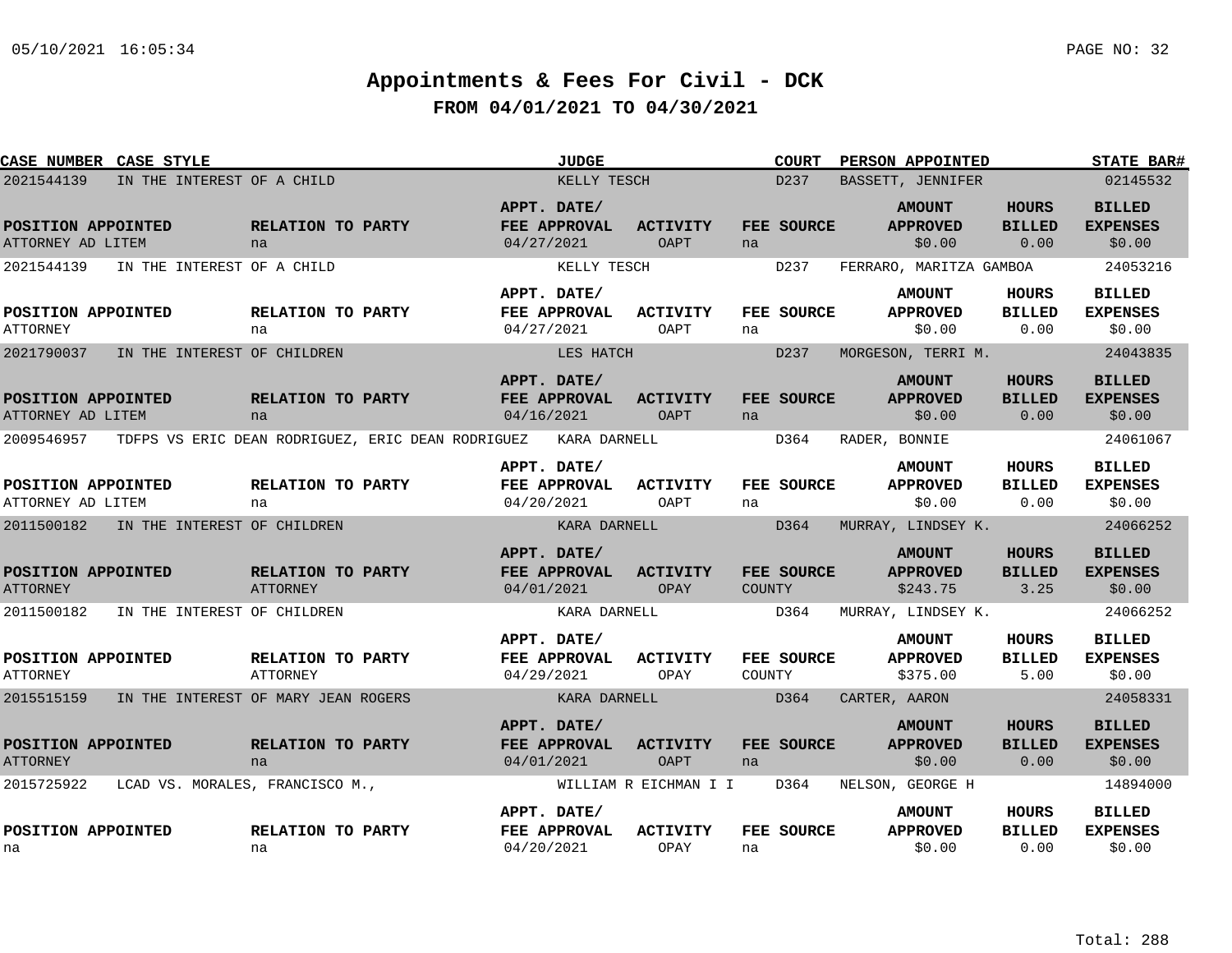| <b>CASE NUMBER CASE STYLE</b>                                                    |                                               | <b>JUDGE</b>                                              |                         | COURT                        | PERSON APPOINTED                                                |                                        | <b>STATE BAR#</b>                                      |
|----------------------------------------------------------------------------------|-----------------------------------------------|-----------------------------------------------------------|-------------------------|------------------------------|-----------------------------------------------------------------|----------------------------------------|--------------------------------------------------------|
| 2016520048<br>IN THE INTEREST OF A CHILD                                         |                                               | KARA DARNELL                                              |                         | D364                         | EBELING, DELLINDA JO                                            |                                        | 06384700                                               |
| POSITION APPOINTED<br>ATTORNEY AD LITEM                                          | RELATION TO PARTY<br>ATTORNEY                 | APPT. DATE/<br>FEE APPROVAL<br>04/29/2021                 | <b>ACTIVITY</b><br>OPAY | FEE SOURCE<br>COUNTY         | <b>AMOUNT</b><br><b>APPROVED</b><br>\$262.50                    | <b>HOURS</b><br><b>BILLED</b><br>3.50  | <b>BILLED</b><br><b>EXPENSES</b><br>\$0.00             |
| 2018528968<br>IN THE INTEREST OF A CHILD                                         |                                               | KARA DARNELL                                              |                         | D364                         | HUDMAN, SARA J.                                                 |                                        | 24052021                                               |
| POSITION APPOINTED<br>ATTORNEY AD LITEM                                          | <b>RELATION TO PARTY</b><br>ATTORNEY          | APPT. DATE/<br>FEE APPROVAL<br>04/15/2021                 | <b>ACTIVITY</b><br>OPAY | FEE SOURCE<br>COUNTY         | <b>AMOUNT</b><br><b>APPROVED</b><br>\$17,850.00                 | HOURS<br><b>BILLED</b><br>23.80        | <b>BILLED</b><br><b>EXPENSES</b><br>\$0.00             |
| 2018529901<br>IN THE INTEREST OF A CHILD                                         |                                               | KARA DARNELL                                              |                         | D364                         | THREADGILL, HEATHER                                             |                                        | 24049286                                               |
| POSITION APPOINTED<br>ATTORNEY AD LITEM                                          | RELATION TO PARTY<br><b>ATTORNEY</b>          | APPT. DATE/<br><b>FEE APPROVAL</b><br>04/27/2021          | <b>ACTIVITY</b><br>OPAY | FEE SOURCE<br>COUNTY         | <b>AMOUNT</b><br><b>APPROVED</b><br>\$345.00                    | <b>HOURS</b><br><b>BILLED</b><br>4.60  | <b>BILLED</b><br><b>EXPENSES</b><br>\$0.00             |
| 2018726409                                                                       | LUBBOCK CENTRAL APPRAISAL DISTRICT VS JESSICA |                                                           | WILLIAM R EICHMAN I I   | D364                         | NELSON, GEORGE H                                                |                                        | 14894000                                               |
| POSITION APPOINTED<br>na                                                         | RELATION TO PARTY<br>na                       | APPT. DATE/<br>FEE APPROVAL<br>04/20/2021                 | <b>ACTIVITY</b><br>OPAY | FEE SOURCE<br>na             | <b>AMOUNT</b><br><b>APPROVED</b><br>\$0.00                      | HOURS<br><b>BILLED</b><br>0.00         | <b>BILLED</b><br><b>EXPENSES</b><br>\$0.00             |
| 2019535674 IN THE INTEREST OF A CHILD                                            |                                               | KARA DARNELL                                              |                         | D364                         | EBELING, DELLINDA JO                                            |                                        | 06384700                                               |
| POSITION APPOINTED<br>ATTORNEY AD LITEM<br>2019536341 IN THE INTEREST OF A CHILD | RELATION TO PARTY<br><b>ATTORNEY</b>          | APPT. DATE/<br>FEE APPROVAL<br>04/29/2021<br>KARA DARNELL | <b>ACTIVITY</b><br>OPAY | FEE SOURCE<br>COUNTY<br>D364 | <b>AMOUNT</b><br><b>APPROVED</b><br>\$150.00<br>HUDMAN, SARA J. | <b>HOURS</b><br><b>BILLED</b><br>2.00  | <b>BILLED</b><br><b>EXPENSES</b><br>\$0.00<br>24052021 |
|                                                                                  |                                               |                                                           |                         |                              |                                                                 |                                        |                                                        |
| POSITION APPOINTED<br><b>ATTORNEY</b>                                            | <b>RELATION TO PARTY</b><br>ATTORNEY          | APPT. DATE/<br><b>FEE APPROVAL</b><br>04/15/2021          | <b>ACTIVITY</b><br>OPAY | FEE SOURCE<br>COUNTY         | <b>AMOUNT</b><br><b>APPROVED</b><br>\$2,287.50                  | HOURS<br><b>BILLED</b><br>30.50        | BILLED<br><b>EXPENSES</b><br>\$0.00                    |
| 2019538106<br>IN THE INTEREST OF A CHILD                                         |                                               | KARA DARNELL                                              |                         | D364                         | WATSON, CARDINE                                                 |                                        | 24084842                                               |
| POSITION APPOINTED<br>ATTORNEY AD LITEM                                          | RELATION TO PARTY<br>ATTORNEY                 | APPT. DATE/<br>FEE APPROVAL<br>04/15/2021                 | ACTIVITY<br>OPAY        | FEE SOURCE<br>COUNTY         | <b>AMOUNT</b><br><b>APPROVED</b><br>\$12,000.00                 | <b>HOURS</b><br><b>BILLED</b><br>16.00 | <b>BILLED</b><br><b>EXPENSES</b><br>\$0.00             |
| 2020539406<br>IN THE INTEREST OF CHILDREN                                        |                                               | KELLY TESCH                                               |                         | D364                         | JOHNSTON, J CRAIG                                               |                                        | 00787784                                               |
| POSITION APPOINTED<br><b>ATTORNEY</b>                                            | RELATION TO PARTY<br><b>ATTORNEY</b>          | APPT. DATE/<br>FEE APPROVAL<br>04/09/2021                 | ACTIVITY<br>OPAY        | FEE SOURCE<br>COUNTY         | <b>AMOUNT</b><br><b>APPROVED</b><br>\$532.50                    | HOURS<br><b>BILLED</b><br>7.10         | <b>BILLED</b><br><b>EXPENSES</b><br>\$0.00             |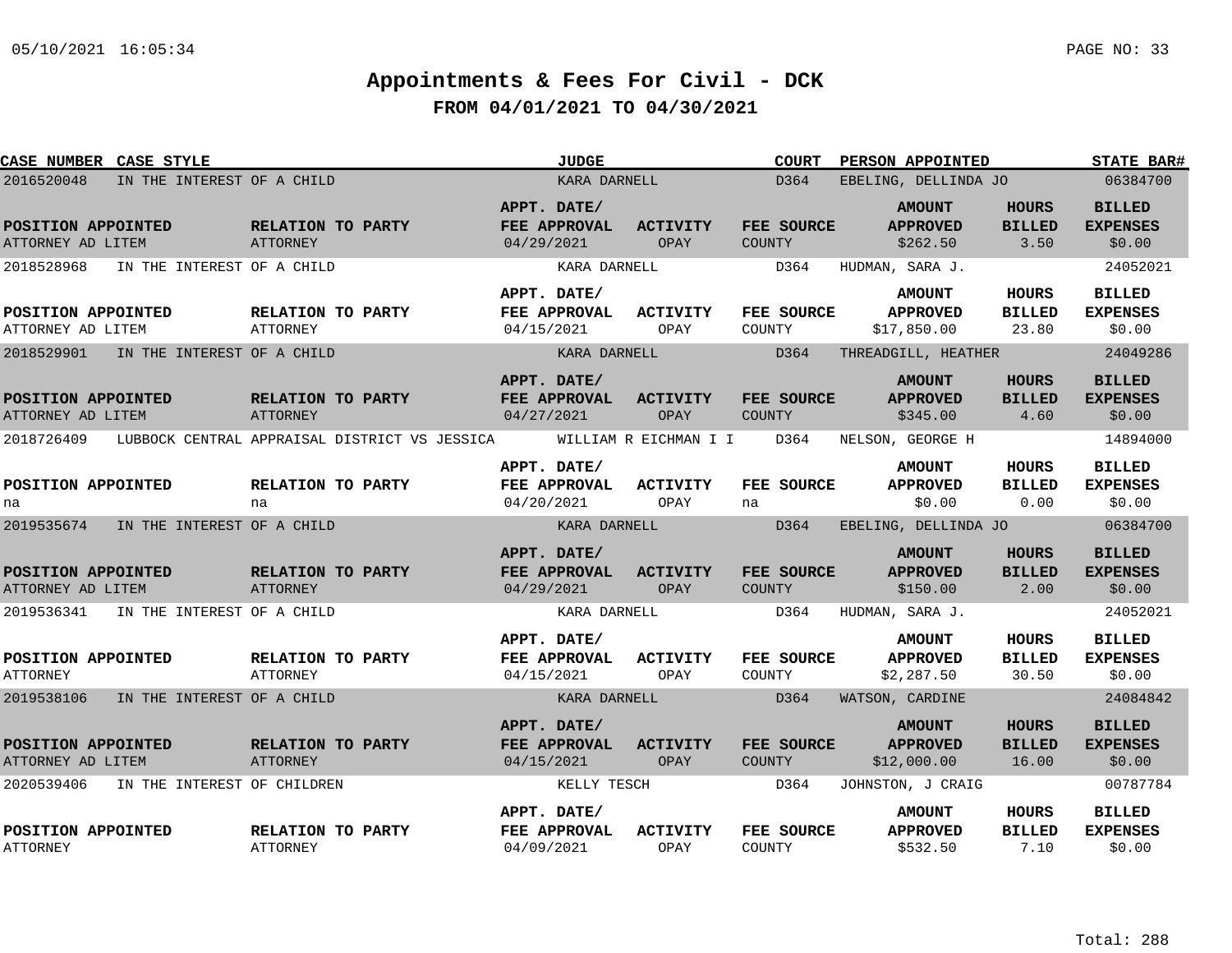| <b>CASE NUMBER CASE STYLE</b>           |                                                   | <b>JUDGE</b>                                     |                         | <b>COURT</b>                | PERSON APPOINTED                               |                                        | <b>STATE BAR#</b>                          |
|-----------------------------------------|---------------------------------------------------|--------------------------------------------------|-------------------------|-----------------------------|------------------------------------------------|----------------------------------------|--------------------------------------------|
| 2020539406                              | IN THE INTEREST OF CHILDREN                       | KARA DARNELL                                     |                         | D364                        | FOUTS, LEIGH ANN                               |                                        | 07315800                                   |
| POSITION APPOINTED<br>ATTORNEY AD LITEM | RELATION TO PARTY<br><b>ATTORNEY</b>              | APPT. DATE/<br>FEE APPROVAL<br>04/15/2021        | ACTIVITY<br>OPAY        | FEE SOURCE<br><b>COUNTY</b> | <b>AMOUNT</b><br><b>APPROVED</b><br>\$555.00   | <b>HOURS</b><br><b>BILLED</b><br>7.40  | <b>BILLED</b><br><b>EXPENSES</b><br>\$0.00 |
| 2020539410                              | IN THE INTEREST OF CHILDREN                       | KARA DARNELL                                     |                         | D364                        | MURRAY, LINDSEY K.                             |                                        | 24066252                                   |
| POSITION APPOINTED<br><b>ATTORNEY</b>   | RELATION TO PARTY<br>ATTORNEY                     | APPT. DATE/<br>FEE APPROVAL<br>04/05/2021        | <b>ACTIVITY</b><br>OPAY | FEE SOURCE<br>COUNTY        | <b>AMOUNT</b><br><b>APPROVED</b><br>\$75.00    | HOURS<br><b>BILLED</b><br>1.00         | <b>BILLED</b><br><b>EXPENSES</b><br>\$0.00 |
| 2020539447                              | IN THE INTEREST OF A CHILD                        | KARA DARNELL                                     |                         | D364                        | MURRAY, LINDSEY K.                             |                                        | 24066252                                   |
| POSITION APPOINTED<br><b>ATTORNEY</b>   | RELATION TO PARTY<br>ATTORNEY                     | APPT. DATE/<br>FEE APPROVAL<br>04/29/2021        | <b>ACTIVITY</b><br>OPAY | FEE SOURCE<br>COUNTY        | <b>AMOUNT</b><br><b>APPROVED</b><br>\$225.00   | <b>HOURS</b><br><b>BILLED</b><br>3.00  | <b>BILLED</b><br><b>EXPENSES</b><br>\$0.00 |
| 2020539649                              | IN THE INTEREST OF CHILDREN                       | KARA DARNELL                                     |                         | D364                        | WATSON, CARDINE                                |                                        | 24084842                                   |
| POSITION APPOINTED<br>ATTORNEY AD LITEM | RELATION TO PARTY<br><b>ATTORNEY</b>              | APPT. DATE/<br>FEE APPROVAL<br>04/28/2021        | <b>ACTIVITY</b><br>OPAY | FEE SOURCE<br>COUNTY        | <b>AMOUNT</b><br><b>APPROVED</b><br>\$918.75   | <b>HOURS</b><br><b>BILLED</b><br>12.25 | <b>BILLED</b><br><b>EXPENSES</b><br>\$0.00 |
| 2020539649                              | IN THE INTEREST OF CHILDREN                       | KARA DARNELL                                     |                         | D364                        | WATSON, CARDINE                                |                                        | 24084842                                   |
| POSITION APPOINTED<br>ATTORNEY AD LITEM | RELATION TO PARTY<br>ATTORNEY                     | APPT. DATE/<br>FEE APPROVAL<br>04/28/2021        | <b>ACTIVITY</b><br>OPAY | <b>FEE SOURCE</b><br>COUNTY | <b>AMOUNT</b><br><b>APPROVED</b><br>\$1,237.50 | <b>HOURS</b><br><b>BILLED</b><br>16.50 | <b>BILLED</b><br><b>EXPENSES</b><br>\$0.00 |
| 2020540473                              | IN THE INTEREST OF CHILDREN                       | KARA DARNELL                                     |                         | D364                        | JOHNSTON, J CRAIG                              |                                        | 00787784                                   |
| POSITION APPOINTED<br><b>ATTORNEY</b>   | RELATION TO PARTY<br>ATTORNEY                     | APPT. DATE/<br>FEE APPROVAL<br>04/14/2021        | <b>ACTIVITY</b><br>OPAY | FEE SOURCE<br>COUNTY        | <b>AMOUNT</b><br><b>APPROVED</b><br>\$420.00   | HOURS<br><b>BILLED</b><br>5.60         | <b>BILLED</b><br><b>EXPENSES</b><br>\$0.00 |
| 2020540497                              | TDFPS VS DANIELLE  PALACIOS AND CHRISTOPHER DEESE | KARA DARNELL                                     |                         | D364                        | JOHNSTON, J CRAIG                              |                                        | 00787784                                   |
| POSITION APPOINTED<br><b>ATTORNEY</b>   | RELATION TO PARTY<br>ATTORNEY                     | APPT. DATE/<br><b>FEE APPROVAL</b><br>04/15/2021 | <b>ACTIVITY</b><br>OPAY | FEE SOURCE<br>COUNTY        | <b>AMOUNT</b><br><b>APPROVED</b><br>\$345.00   | <b>HOURS</b><br><b>BILLED</b><br>4.60  | <b>BILLED</b><br><b>EXPENSES</b><br>\$0.00 |
| 2021542991                              | IN THE INTEREST OF A CHILD                        | KARA DARNELL                                     |                         | D364                        | SHAW, JIM                                      |                                        | 18144800                                   |
| POSITION APPOINTED<br>ATTORNEY AD LITEM | RELATION TO PARTY<br>ATTORNEY                     | APPT. DATE/<br>FEE APPROVAL<br>04/05/2021        | <b>ACTIVITY</b><br>OPAY | FEE SOURCE<br><b>COUNTY</b> | <b>AMOUNT</b><br><b>APPROVED</b><br>\$195.00   | HOURS<br><b>BILLED</b><br>2.60         | <b>BILLED</b><br><b>EXPENSES</b><br>\$0.00 |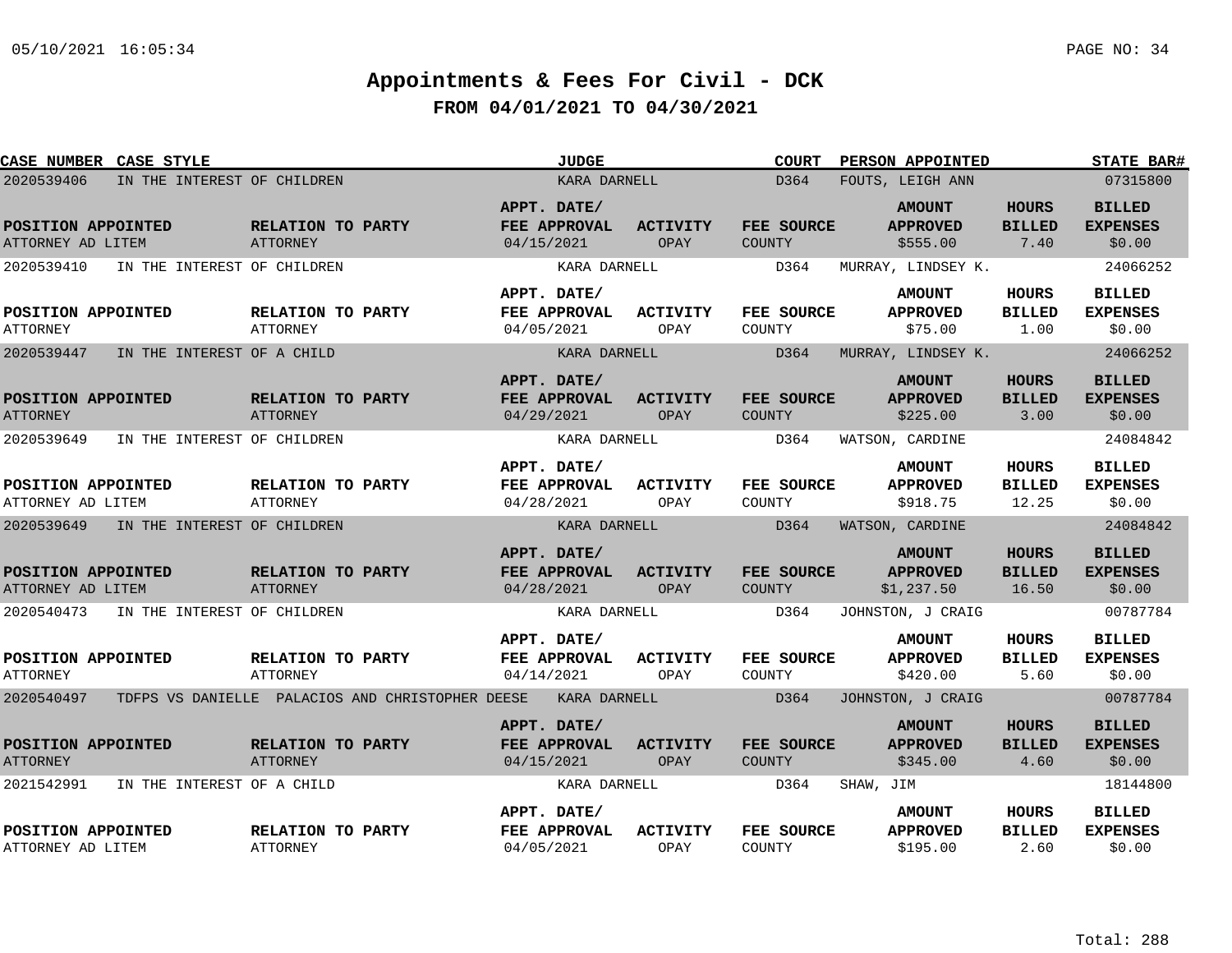| <b>CASE NUMBER CASE STYLE</b>           |                             |                                      | <b>JUDGE</b>                              |                                | <b>COURT</b>         |           | PERSON APPOINTED                             |                                       | <b>STATE BAR#</b>                          |
|-----------------------------------------|-----------------------------|--------------------------------------|-------------------------------------------|--------------------------------|----------------------|-----------|----------------------------------------------|---------------------------------------|--------------------------------------------|
| 2021543490                              | IN THE INTEREST OF A CHILD  |                                      | KARA DARNELL                              |                                | D364                 | SHAW, JIM |                                              |                                       | 18144800                                   |
| POSITION APPOINTED<br>ATTORNEY AD LITEM |                             | RELATION TO PARTY<br>na              | APPT. DATE/<br>FEE APPROVAL<br>04/13/2021 | <b>ACTIVITY</b><br><b>OAPT</b> | FEE SOURCE<br>na     |           | <b>AMOUNT</b><br><b>APPROVED</b><br>\$0.00   | <b>HOURS</b><br><b>BILLED</b><br>0.00 | <b>BILLED</b><br><b>EXPENSES</b><br>\$0.00 |
| 2021543490                              | IN THE INTEREST OF A CHILD  |                                      | KARA DARNELL                              |                                | D364                 | SHAW, JIM |                                              |                                       | 18144800                                   |
| POSITION APPOINTED<br><b>ATTORNEY</b>   |                             | RELATION TO PARTY<br><b>ATTORNEY</b> | APPT. DATE/<br>FEE APPROVAL<br>04/21/2021 | ACTIVITY<br>OPAY               | FEE SOURCE<br>COUNTY |           | <b>AMOUNT</b><br><b>APPROVED</b><br>\$450.00 | HOURS<br><b>BILLED</b><br>6.00        | <b>BILLED</b><br><b>EXPENSES</b><br>\$0.00 |
| 2021543490                              | IN THE INTEREST OF A CHILD  |                                      | KARA DARNELL                              |                                | D364                 |           | CONN, TANYA BOUCHER                          |                                       | 24034737                                   |
| POSITION APPOINTED<br><b>ATTORNEY</b>   |                             | RELATION TO PARTY<br>na              | APPT. DATE/<br>FEE APPROVAL<br>04/06/2021 | <b>ACTIVITY</b><br>OAPT        | FEE SOURCE<br>na     |           | <b>AMOUNT</b><br><b>APPROVED</b><br>\$0.00   | <b>HOURS</b><br><b>BILLED</b><br>0.00 | <b>BILLED</b><br><b>EXPENSES</b><br>\$0.00 |
| 2021543711                              | IN THE INTEREST OF CHILDREN |                                      | KARA DARNELL                              |                                | D364                 |           | FOUTS, LEIGH ANN                             |                                       | 07315800                                   |
| POSITION APPOINTED<br>ATTORNEY AD LITEM |                             | RELATION TO PARTY<br><b>ATTORNEY</b> | APPT. DATE/<br>FEE APPROVAL<br>04/29/2021 | <b>ACTIVITY</b><br>OPAY        | FEE SOURCE<br>COUNTY |           | <b>AMOUNT</b><br><b>APPROVED</b><br>\$360.00 | <b>HOURS</b><br><b>BILLED</b><br>4.80 | <b>BILLED</b><br><b>EXPENSES</b><br>\$0.00 |
| 2021543711                              | IN THE INTEREST OF CHILDREN |                                      | KARA DARNELL                              |                                | D364                 |           | MORROW, MATT K.                              |                                       | 24081053                                   |
| POSITION APPOINTED<br><b>ATTORNEY</b>   |                             | RELATION TO PARTY<br>na              | APPT. DATE/<br>FEE APPROVAL<br>04/13/2021 | <b>ACTIVITY</b><br><b>OAPT</b> | FEE SOURCE<br>na     |           | <b>AMOUNT</b><br><b>APPROVED</b><br>\$0.00   | <b>HOURS</b><br><b>BILLED</b><br>0.00 | <b>BILLED</b><br><b>EXPENSES</b><br>\$0.00 |
| 2021543711                              | IN THE INTEREST OF CHILDREN |                                      | KARA DARNELL                              |                                | D364                 |           | MORROW, MATT K.                              |                                       | 24081053                                   |
| POSITION APPOINTED<br><b>ATTORNEY</b>   |                             | RELATION TO PARTY<br>na              | APPT. DATE/<br>FEE APPROVAL<br>04/20/2021 | <b>ACTIVITY</b><br>OAPT        | FEE SOURCE<br>na     |           | <b>AMOUNT</b><br><b>APPROVED</b><br>\$0.00   | HOURS<br><b>BILLED</b><br>0.00        | <b>BILLED</b><br><b>EXPENSES</b><br>\$0.00 |
| 2021543726                              | IN THE INTEREST OF CHILDREN |                                      | KARA DARNELL                              |                                | D364                 |           | MURRAY, LINDSEY K.                           |                                       | 24066252                                   |
| POSITION APPOINTED<br><b>ATTORNEY</b>   |                             | RELATION TO PARTY<br><b>ATTORNEY</b> | APPT. DATE/<br>FEE APPROVAL<br>04/29/2021 | <b>ACTIVITY</b><br>OPAY        | FEE SOURCE<br>COUNTY |           | <b>AMOUNT</b><br><b>APPROVED</b><br>\$525.00 | HOURS<br><b>BILLED</b><br>7.00        | <b>BILLED</b><br><b>EXPENSES</b><br>\$0.00 |
| 2021543759                              | IN THE INTEREST OF CHILDREN |                                      | KARA DARNELL                              |                                | D364                 |           | FOUTS, LEIGH ANN                             |                                       | 07315800                                   |
| POSITION APPOINTED<br>ATTORNEY          |                             | RELATION TO PARTY<br>na              | APPT. DATE/<br>FEE APPROVAL<br>04/01/2021 | <b>ACTIVITY</b><br><b>OAPT</b> | FEE SOURCE<br>na     |           | <b>AMOUNT</b><br><b>APPROVED</b><br>\$0.00   | HOURS<br><b>BILLED</b><br>0.00        | <b>BILLED</b><br><b>EXPENSES</b><br>\$0.00 |